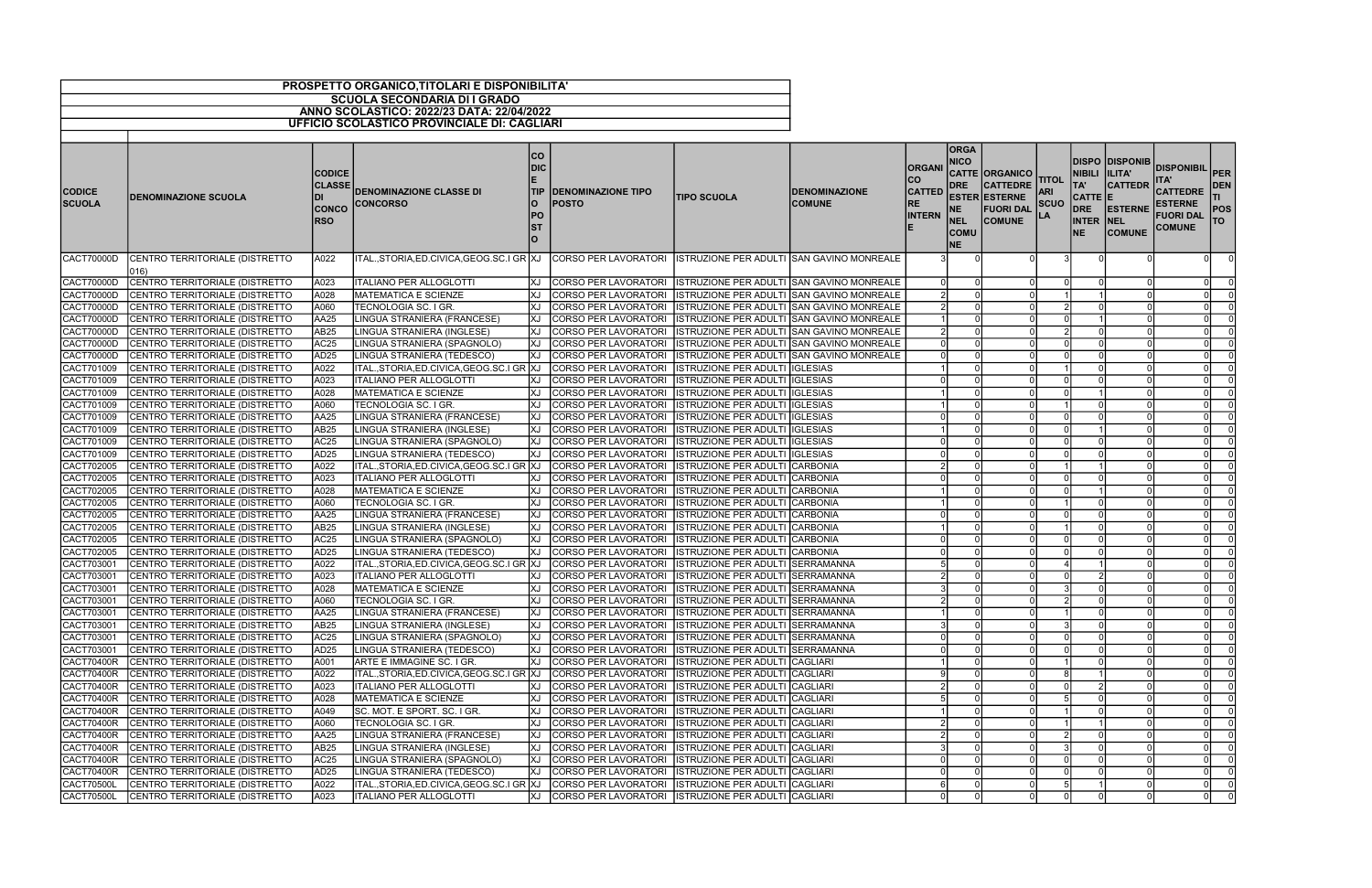| CACT70500L        | CENTRO TERRITORIALE (DISTRETTO              | A028             | <b>IMATEMATICA E SCIENZE</b>                   | XJ        | CORSO PER LAVORATORI ISTRUZIONE PER ADULTI CAGLIARI              |                              |                 |    |                 |                 |                |                |
|-------------------|---------------------------------------------|------------------|------------------------------------------------|-----------|------------------------------------------------------------------|------------------------------|-----------------|----|-----------------|-----------------|----------------|----------------|
| CACT70500L        | CENTRO TERRITORIALE (DISTRETTO              | A060             | TECNOLOGIA SC. I GR.                           | КJ        | CORSO PER LAVORATORI   ISTRUZIONE PER ADULTI CAGLIARI            |                              |                 |    |                 |                 |                |                |
| CACT70500L        | CENTRO TERRITORIALE (DISTRETTO              | AA25             | LINGUA STRANIERA (FRANCESE)                    | XJ        | CORSO PER LAVORATORI  ISTRUZIONE PER ADULTI CAGLIARI             |                              |                 |    |                 |                 | $\Omega$       |                |
| <b>CACT70500L</b> | CENTRO TERRITORIALE (DISTRETTO              | AB25             | LINGUA STRANIERA (INGLESE)                     | IXJ       | CORSO PER LAVORATORI   ISTRUZIONE PER ADULTI                     |                              | <b>CAGLIARI</b> |    |                 |                 |                |                |
| <b>CACT70500L</b> | CENTRO TERRITORIALE (DISTRETTO              | AC <sub>25</sub> | LINGUA STRANIERA (SPAGNOLO)                    | ΙXЈ       | CORSO PER LAVORATORI ISTRUZIONE PER ADULTI                       |                              | <b>CAGLIARI</b> |    |                 |                 |                |                |
| <b>CACT70500L</b> | CENTRO TERRITORIALE (DISTRETTO              | AD <sub>25</sub> | LINGUA STRANIERA (TEDESCO)                     | ΙXЈ       | CORSO PER LAVORATORI   ISTRUZIONE PER ADULTI CAGLIARI            |                              |                 |    |                 |                 |                |                |
| CACT70600C        | CENTRO TERRITORIALE (DISTRETTO              | A022             | ITAL.,STORIA,ED.CIVICA,GEOG.SC.I GR XJ         |           | CORSO PER LAVORATORI   ISTRUZIONE PER ADULTI QUARTU SANT'ELENA   |                              |                 |    |                 |                 |                |                |
| CACT70600C        | CENTRO TERRITORIALE (DISTRETTO              | A023             | <b>ITALIANO PER ALLOGLOTTI</b>                 | КJ        | CORSO PER LAVORATORI   ISTRUZIONE PER ADULTI QUARTU SANT'ELENA   |                              |                 |    |                 |                 |                |                |
| CACT70600C        | CENTRO TERRITORIALE (DISTRETTO              | A028             | <b>MATEMATICA E SCIENZE</b>                    | <b>XJ</b> | CORSO PER LAVORATORI   ISTRUZIONE PER ADULTI   QUARTU SANT'ELENA |                              |                 |    |                 |                 |                |                |
| <b>CACT70600C</b> | CENTRO TERRITORIALE (DISTRETTO              | A060             | TECNOLOGIA SC. I GR.                           | IXJ       | CORSO PER LAVORATORI   ISTRUZIONE PER ADULTI   QUARTU SANT'ELENA |                              |                 |    |                 |                 |                |                |
| <b>CACT70600C</b> | CENTRO TERRITORIALE (DISTRETTO              | AA25             | LINGUA STRANIERA (FRANCESE)                    | IXJ.      | CORSO PER LAVORATORI    ISTRUZIONE PER ADULTI  QUARTU SANT'ELENA |                              |                 |    |                 |                 |                |                |
|                   | CENTRO TERRITORIALE (DISTRETTO              | AB25             | LINGUA STRANIERA (INGLESE)                     | IXJ       |                                                                  |                              |                 |    |                 |                 |                |                |
| CACT70600C        |                                             |                  |                                                |           | CORSO PER LAVORATORI   ISTRUZIONE PER ADULTI QUARTU SANT'ELENA   |                              |                 |    |                 |                 |                |                |
| <b>CACT70600C</b> | CENTRO TERRITORIALE (DISTRETTO              | AC <sub>25</sub> | LINGUA STRANIERA (SPAGNOLO)                    | IXJ       | CORSO PER LAVORATORI  ISTRUZIONE PER ADULTI  QUARTU SANT'ELENA   |                              |                 |    |                 |                 |                |                |
| CACT70600C        | CENTRO TERRITORIALE (DISTRETTO              | AD <sub>25</sub> | LINGUA STRANIERA (TEDESCO)                     | IXJ       | CORSO PER LAVORATORI   ISTRUZIONE PER ADULTI QUARTU SANT'ELENA   |                              |                 |    |                 |                 |                |                |
| CACT707008        | CENTRO TERRITORIALE (DISTRETTO              | A022             | ITAL.,STORIA,ED.CIVICA,GEOG.SC.I GR XJ         |           | CORSO PER LAVORATORI   ISTRUZIONE PER ADULTI   SENORBI'          |                              |                 |    |                 |                 |                |                |
| CACT707008        | CENTRO TERRITORIALE (DISTRETTO              | A023             | <b>ITALIANO PER ALLOGLOTTI</b>                 | lXJ.      | CORSO PER LAVORATORI ISTRUZIONE PER ADULTI SENORBI'              |                              |                 |    |                 |                 |                |                |
| CACT707008        | CENTRO TERRITORIALE (DISTRETTO              | A028             | <b>MATEMATICA E SCIENZE</b>                    |           | CORSO PER LAVORATORI   ISTRUZIONE PER ADULTI SENORBI'            |                              |                 |    |                 |                 | $\Omega$       |                |
| CACT707008        | CENTRO TERRITORIALE (DISTRETTO              | A060             | TECNOLOGIA SC. I GR.                           | ΙXЈ       | CORSO PER LAVORATORI   ISTRUZIONE PER ADULTI   SENORBI'          |                              |                 |    |                 |                 |                |                |
| CACT707008        | CENTRO TERRITORIALE (DISTRETTO              | AA25             | LINGUA STRANIERA (FRANCESE)                    | ΙXЈ       | CORSO PER LAVORATORI   ISTRUZIONE PER ADULTI SENORBI'            |                              |                 |    |                 |                 | $\Omega$       |                |
| CACT707008        | CENTRO TERRITORIALE (DISTRETTO              | AB25             | LINGUA STRANIERA (INGLESE)                     | XJ        | CORSO PER LAVORATORI   ISTRUZIONE PER ADULTI SENORBI'            |                              |                 |    |                 |                 | $\Omega$       |                |
| CACT707008        | CENTRO TERRITORIALE (DISTRETTO              | AC <sub>25</sub> | LINGUA STRANIERA (SPAGNOLO)                    | IXJ       | CORSO PER LAVORATORI  ISTRUZIONE PER ADULTI SENORBI'             |                              |                 |    |                 |                 |                |                |
| CACT707008        | CENTRO TERRITORIALE (DISTRETTO              | AD <sub>25</sub> | LINGUA STRANIERA (TEDESCO)                     | IXJ       | CORSO PER LAVORATORI  ISTRUZIONE PER ADULTI SENORBI'             |                              |                 |    |                 |                 | $\Omega$       |                |
| CACT708004        | <b>CENTRO TERRITORIALE ISILI</b>            | A022             | ITAL.,STORIA,ED.CIVICA,GEOG.SC.I GR XJ         |           | CORSO PER LAVORATORI  ISTRUZIONE PER ADULTI  ISILI               |                              |                 |    |                 |                 |                |                |
| CACT708004        | CENTRO TERRITORIALE ISILI                   | A023             | <b>ITALIANO PER ALLOGLOTTI</b>                 | IXJ       | CORSO PER LAVORATORI  ISTRUZIONE PER ADULTI ISILI                |                              |                 |    |                 |                 |                |                |
| CACT708004        | CENTRO TERRITORIALE ISILI                   | A028             | <b>MATEMATICA E SCIENZE</b>                    | IXJ       | CORSO PER LAVORATORI  ISTRUZIONE PER ADULTI  ISILI               |                              |                 |    |                 |                 |                |                |
| CACT708004        | CENTRO TERRITORIALE ISILI                   | A060             | TECNOLOGIA SC. I GR.                           | IXJ       | CORSO PER LAVORATORI ISTRUZIONE PER ADULTI                       |                              | <b>ISILI</b>    |    |                 |                 |                |                |
| CACT708004        | CENTRO TERRITORIALE ISILI                   | AA25             | LINGUA STRANIERA (FRANCESE)                    | IXJ       | CORSO PER LAVORATORI  ISTRUZIONE PER ADULTI ISILI                |                              |                 |    |                 |                 |                |                |
| CACT708004        | CENTRO TERRITORIALE ISILI                   | AB <sub>25</sub> | LINGUA STRANIERA (INGLESE)                     | IXJ.      | CORSO PER LAVORATORI ISTRUZIONE PER ADULTI ISILI                 |                              |                 |    |                 |                 | $\Omega$       |                |
| CACT708004        | CENTRO TERRITORIALE ISILI                   | AC <sub>25</sub> | LINGUA STRANIERA (SPAGNOLO)                    | IXJ.      | CORSO PER LAVORATORI ISTRUZIONE PER ADULTI ISILI                 |                              |                 |    |                 |                 |                |                |
| CACT708004        | CENTRO TERRITORIALE ISILI                   | AD <sub>25</sub> | LINGUA STRANIERA (TEDESCO)                     | ΙXЈ       | CORSO PER LAVORATORI ISTRUZIONE PER ADULTI ISILI                 |                              |                 |    |                 |                 |                |                |
| CACT70900X        | CENTRO TERRITORIALE MURAVERA                | A022             | ITAL.,STORIA,ED.CIVICA,GEOG.SC.I GR XJ         |           | CORSO PER LAVORATORI   ISTRUZIONE PER ADULTI MURAVERA            |                              |                 |    |                 |                 |                |                |
| CACT70900X        | CENTRO TERRITORIALE MURAVERA                | A023             | <b>ITALIANO PER ALLOGLOTTI</b>                 | ΙXЈ       | CORSO PER LAVORATORI   ISTRUZIONE PER ADULTI MURAVERA            |                              |                 |    |                 |                 |                |                |
| <b>CACT70900X</b> | CENTRO TERRITORIALE MURAVERA                | A028             | <b>MATEMATICA E SCIENZE</b>                    | IXJ       | CORSO PER LAVORATORI   ISTRUZIONE PER ADULTI MURAVERA            |                              |                 |    |                 |                 | $\Omega$       |                |
| CACT70900X        | CENTRO TERRITORIALE MURAVERA                | A060             | <b>TECNOLOGIA SC. I GR.</b>                    | IXJ       | CORSO PER LAVORATORI   ISTRUZIONE PER ADULTI   MURAVERA          |                              |                 |    |                 |                 |                |                |
| <b>CACT70900X</b> | CENTRO TERRITORIALE MURAVERA                | AA25             | LINGUA STRANIERA (FRANCESE)                    | XJ        | CORSO PER LAVORATORI    ISTRUZIONE PER ADULTI  MURAVERA          |                              |                 |    |                 |                 | $\Omega$       |                |
| <b>CACT70900X</b> | CENTRO TERRITORIALE MURAVERA                | AB <sub>25</sub> | LINGUA STRANIERA (INGLESE)                     | IXJ       | CORSO PER LAVORATORI    ISTRUZIONE PER ADULTI  MURAVERA          |                              |                 |    |                 |                 |                |                |
| CACT70900X        | CENTRO TERRITORIALE MURAVERA                | AC <sub>25</sub> | LINGUA STRANIERA (SPAGNOLO)                    | КJ        | <b>CORSO PER LAVORATORI</b>                                      | <b>ISTRUZIONE PER ADULTI</b> | MURAVERA        |    |                 |                 |                |                |
| <b>CACT70900X</b> | <b>CENTRO TERRITORIALE MURAVERA</b>         | AD <sub>25</sub> | LINGUA STRANIERA (TEDESCO)                     | КJ        | CORSO PER LAVORATORI  ISTRUZIONE PER ADULTI                      |                              | MURAVERA        |    |                 |                 |                |                |
| CAMM002009        | ALFIERI+ CONSERVATORIO CAGLIARI             | A001             | ARTE E IMMAGINE SC. I GR.                      | INN I     | NORMALE                                                          | <b>NORMALE</b>               | <b>CAGLIARI</b> |    |                 |                 | 0              |                |
| CAMM002009        | ALFIERI+ CONSERVATORIO CAGLIARI             | A022             | ITAL.,STORIA,ED.CIVICA,GEOG.SC.I GR NN NORMALE |           |                                                                  | <b>NORMALE</b>               | <b>CAGLIARI</b> | 14 |                 | 17              |                |                |
| CAMM002009        | ALFIERI+ CONSERVATORIO CAGLIARI             | A028             | <b>MATEMATICA E SCIENZE</b>                    |           | <b>NN NORMALE</b>                                                | NORMALE                      | <b>CAGLIARI</b> |    |                 | 10 <sup>1</sup> |                |                |
|                   | CAMM002009  ALFIERI+ CONSERVATORIO CAGLIARI | JA030            | MUSICA SC. I GR.                               |           | NN NORMALE                                                       | NORMALE                      | <b>CAGLIARI</b> |    | 0               |                 | 0              | 0              |
| CAMM002009        | ALFIERI+ CONSERVATORIO CAGLIARI             | A049             | SC. MOT. E SPORT. SC. I GR.                    |           | NN NORMALE                                                       | <b>NORMALE</b>               | <b>CAGLIARI</b> |    | $\Omega$        |                 | $\Omega$       | $\overline{0}$ |
| CAMM002009        | ALFIERI+ CONSERVATORIO CAGLIARI             | A060             | TECNOLOGIA SC. I GR.                           |           | NN NORMALE                                                       | <b>NORMALE</b>               | <b>CAGLIARI</b> |    |                 |                 | 0              |                |
|                   | CAMM002009 ALFIERI+ CONSERVATORIO CAGLIARI  |                  | LINGUA STRANIERA (FRANCESE)                    |           |                                                                  |                              | <b>CAGLIARI</b> |    |                 |                 | $\Omega$       | - 0            |
|                   |                                             | AA25             |                                                |           | NN NORMALE                                                       | <b>NORMALE</b><br>NORMALE    | <b>CAGLIARI</b> |    |                 |                 | $\Omega$       | 0              |
| CAMM002009        | ALFIERI+ CONSERVATORIO CAGLIARI             | AB <sub>25</sub> | LINGUA STRANIERA (INGLESE)                     |           | NN NORMALE                                                       |                              |                 |    |                 |                 |                |                |
| CAMM002009        | ALFIERI+ CONSERVATORIO CAGLIARI             | AD00             | SOSTEGNO                                       |           | EH SOSTEGNO PSICOFISICO                                          | NORMALE                      | <b>CAGLIARI</b> |    |                 |                 | $\Omega$       |                |
| CAMM00600L        | CONVITTO NAZ.LE V.E.LE-CAGLIARI             | A001             | ARTE E IMMAGINE SC. I GR.                      |           | NN NORMALE                                                       | NORMALE                      | <b>CAGLIARI</b> |    |                 |                 | $\Omega$       | - 0            |
| CAMM00600L        | CONVITTO NAZ.LE V.E.LE-CAGLIARI             | A022             | ITAL.,STORIA,ED.CIVICA,GEOG.SC.I GR INN        |           | NORMALE                                                          | <b>NORMALE</b>               | <b>CAGLIARI</b> |    |                 |                 | $\Omega$       | $\mathbf 0$    |
| <b>CAMM00600L</b> | CONVITTO NAZ.LE V.E.LE-CAGLIARI             | A028             | <b>MATEMATICA E SCIENZE</b>                    |           | NN NORMALE                                                       | NORMALE                      | <b>CAGLIARI</b> |    |                 |                 | $\Omega$       | $\overline{0}$ |
| <b>CAMM00600L</b> | CONVITTO NAZ.LE V.E.LE-CAGLIARI             | A030             | MUSICA SC. I GR.                               |           | NN NORMALE                                                       | <b>NORMALE</b>               | <b>CAGLIARI</b> |    |                 |                 | $\Omega$       | - 0            |
| CAMM00600L        | CONVITTO NAZ.LE V.E.LE-CAGLIARI             | A049             | SC. MOT. E SPORT. SC. I GR.                    |           | NN NORMALE                                                       | NORMALE                      | <b>CAGLIARI</b> |    |                 |                 | $\Omega$       | - 0            |
| <b>CAMM00600L</b> | CONVITTO NAZ.LE V.E.LE-CAGLIARI             | A060             | TECNOLOGIA SC. I GR.                           |           | NN NORMALE                                                       | NORMALE                      | <b>CAGLIARI</b> |    |                 |                 | $\Omega$       | $\overline{0}$ |
| CAMM00600L        | CONVITTO NAZ.LE V.E.LE-CAGLIARI             | AA25             | LINGUA STRANIERA (FRANCESE)                    |           | NN NORMALE                                                       | <b>NORMALE</b>               | <b>CAGLIARI</b> |    |                 |                 |                | - 0            |
| CAMM00600L        | CONVITTO NAZ.LE V.E.LE-CAGLIARI             | AB25             | LINGUA STRANIERA (INGLESE)                     |           | <b>NN NORMALE</b>                                                | <b>NORMALE</b>               | <b>CAGLIARI</b> |    |                 |                 | $\Omega$       | - 0            |
| CAMM00600L        | CONVITTO NAZ.LE V.E.LE-CAGLIARI             | AB <sub>56</sub> | <b>CHITARRA</b>                                |           | NN NORMALE                                                       | NORMALE                      | <b>CAGLIARI</b> |    |                 |                 | $\Omega$       |                |
| CAMM00600L        | CONVITTO NAZ.LE V.E.LE-CAGLIARI             | AD <sub>00</sub> | SOSTEGNO                                       |           | EH SOSTEGNO PSICOFISICO                                          | NORMALE                      | <b>CAGLIARI</b> |    |                 |                 | $\Omega$       |                |
| CAMM00600L        | CONVITTO NAZ.LE V.E.LE-CAGLIARI             | AG56             | <b>FLAUTO</b>                                  |           | NN NORMALE                                                       | NORMALE                      | <b>CAGLIARI</b> |    | 0 l             |                 | $\overline{0}$ | $\mathbf 0$    |
| CAMM00600L        | CONVITTO NAZ.LE V.E.LE-CAGLIARI             | AJ56             | PIANOFORTE                                     |           | NN NORMALE                                                       | NORMALE                      | <b>CAGLIARI</b> |    | 0 l<br>$\Omega$ |                 | $\Omega$       |                |

| 0                       | 4                         | $\overline{0}$ | $\overline{0}$ | $\overline{0}$ | $\overline{0}$ |
|-------------------------|---------------------------|----------------|----------------|----------------|----------------|
| 0                       | $\overline{2}$            | $\overline{0}$ | 0              | 0              | $\overline{0}$ |
| $\overline{0}$          | $\overline{1}$            | $\overline{0}$ | $\overline{0}$ | $\overline{0}$ | $\overline{0}$ |
| $\overline{0}$          | $\overline{3}$            | $\overline{0}$ | $\overline{0}$ | $\overline{0}$ | $\overline{0}$ |
| 0                       | $\overline{0}$            | $\overline{0}$ | 0              | 0              | $\overline{0}$ |
|                         |                           |                |                |                |                |
| 0                       | 0                         | $\overline{0}$ | 0              | 0              | $\frac{0}{0}$  |
| 0                       | 5                         | $\overline{0}$ | $\overline{0}$ | 0              |                |
| $\overline{0}$          | $\overline{0}$            | $\overline{0}$ | $\overline{0}$ | $\overline{0}$ | $\overline{0}$ |
| $\overline{0}$          | $\overline{\overline{3}}$ | $\overline{0}$ | $\overline{0}$ | $\overline{0}$ | $\overline{0}$ |
| $\overline{0}$          | $\overline{1}$            | $\overline{0}$ | $\overline{0}$ | $\overline{0}$ | $\overline{0}$ |
| 0                       | $\overline{1}$            | $\overline{0}$ | 0              | $\overline{0}$ | $\overline{0}$ |
| $\overline{0}$          | $\overline{2}$            | $\overline{0}$ | $\overline{0}$ | $\overline{0}$ | $\overline{0}$ |
| $\overline{0}$          | $\overline{0}$            | $\overline{0}$ | $\overline{0}$ | $\overline{0}$ | $\overline{0}$ |
| 0                       | $\overline{0}$            | $\overline{0}$ | $\overline{0}$ | $\overline{0}$ | $\overline{0}$ |
| $\overline{0}$          | $\overline{2}$            | $\overline{0}$ | $\overline{0}$ | $\overline{0}$ | $\overline{0}$ |
| 0                       | $\overline{0}$            | $\overline{0}$ | $\overline{0}$ | 0              | $\overline{0}$ |
| $\overline{0}$          | $\overline{1}$            | $\overline{0}$ | $\overline{0}$ | $\overline{0}$ | $\overline{0}$ |
| $\overline{0}$          | $\overline{1}$            | $\overline{0}$ | $\overline{0}$ | $\overline{0}$ | $\overline{0}$ |
| $\overline{0}$          | $\overline{1}$            | $\overline{0}$ | $\overline{0}$ | $\overline{0}$ | $\overline{0}$ |
| $\overline{0}$          | $\overline{1}$            | $\overline{0}$ | $\overline{0}$ | $\overline{0}$ | $\overline{0}$ |
|                         |                           |                |                |                |                |
| $\overline{0}$          | $\overline{0}$            | $\overline{0}$ | $\overline{0}$ | $\overline{0}$ | $\overline{0}$ |
| 0                       | 0                         | $\mathbf{0}$   | 0              | 0              | $\overline{0}$ |
| 0                       | 0                         | $\overline{2}$ | 0              | 0              | $\overline{0}$ |
| $\overline{0}$          | $\overline{0}$            | $\overline{0}$ | $\overline{0}$ | $\overline{0}$ | $\overline{0}$ |
| $\overline{0}$          | $\overline{0}$            | $\overline{1}$ | $\overline{0}$ | $\overline{0}$ | $\overline{0}$ |
| $\overline{0}$          | $\overline{1}$            | $\overline{0}$ | $\overline{0}$ | $\overline{0}$ | $\overline{0}$ |
| 0                       | 0                         | $\overline{0}$ | $\overline{0}$ | 0              | $\overline{0}$ |
| $\overline{0}$          | $\overline{1}$            | $\overline{0}$ | $\overline{0}$ | $\overline{0}$ | $\overline{0}$ |
| $\overline{0}$          | $\overline{0}$            | $\overline{0}$ | $\overline{0}$ | $\overline{0}$ |                |
| $\overline{0}$          | $\overline{0}$            | $\overline{0}$ | $\overline{0}$ | 0              | $\frac{0}{0}$  |
| $\overline{0}$          | $\overline{0}$            | $\overline{2}$ | $\overline{0}$ | $\overline{0}$ | $\overline{0}$ |
| $\overline{0}$          | $\overline{0}$            | $\overline{0}$ | $\overline{0}$ | $\overline{0}$ | $\overline{0}$ |
| $\overline{0}$          | $\overline{1}$            | $\overline{0}$ | $\overline{0}$ | 0              | $\overline{0}$ |
|                         |                           |                |                |                |                |
| $\overline{0}$          | $\overline{1}$            | $\overline{0}$ | $\overline{0}$ | 0              | $\overline{0}$ |
| $\overline{0}$          | $\overline{0}$            | $\overline{0}$ | $\overline{0}$ | $\overline{0}$ | $\overline{0}$ |
| $\overline{0}$          | $\overline{1}$            | $\overline{0}$ | $\overline{0}$ | $\overline{0}$ | $\overline{0}$ |
| $\overline{0}$          | $\overline{0}$            | $\overline{0}$ | $\overline{0}$ | $\overline{0}$ | $\overline{0}$ |
| 0                       | $\overline{0}$            | $\overline{0}$ | $\overline{0}$ | $\overline{0}$ | $\overline{0}$ |
| 0                       | $\overline{3}$            | $\overline{0}$ | $\overline{0}$ | 0              | $\overline{0}$ |
| $\overline{0}$          | $\overline{17}$           | $\overline{0}$ |                | $\overline{0}$ |                |
| $\overline{0}$          | $\overline{10}$           | $\overline{0}$ | $\frac{0}{0}$  | $\overline{0}$ | $\frac{2}{2}$  |
| 1                       | 4                         | 0              | 0              | 0              | 0              |
| $\overline{0}$          | $\overline{3}$            | $\overline{0}$ | $\overline{0}$ | $\overline{0}$ | $\overline{0}$ |
| 1                       | $\overline{4}$            | $\overline{0}$ | 0              | 0              | $\overline{1}$ |
| 0                       | $\overline{3}$            | 0              | 0              | 0              | $\overline{0}$ |
| 0                       | $\overline{5}$            | 0              | 0              | 0              | $\overline{0}$ |
| 0                       | 4                         | 0              | 0              | 0              | $\overline{0}$ |
|                         |                           |                |                |                |                |
| $\overline{\mathbf{1}}$ | $\overline{2}$            | $\overline{0}$ | 0              | 0              | $\overline{0}$ |
| 0                       | $\overline{8}$            | 0              | 0              | 0              | $\overline{0}$ |
| 0                       | 4                         | 1              | 0              | 0              | $\overline{0}$ |
| $\overline{1}$          | $\overline{2}$            | $\overline{0}$ | $\overline{0}$ | $\overline{0}$ | $\overline{0}$ |
| 0                       | $\overline{1}$            | $\overline{0}$ | $\overline{0}$ | 0              | $\overline{0}$ |
| $\overline{1}$          | $\overline{3}$            | $\overline{0}$ | $\overline{0}$ | $\overline{0}$ | $\overline{0}$ |
| $\overline{1}$          | $\overline{2}$            | $\overline{0}$ | $\overline{0}$ | $\overline{0}$ | $\overline{0}$ |
| 0                       | $\overline{2}$            | 0              | 0              | 0              | $\overline{0}$ |
| 0                       | $\overline{1}$            | 0              | 0              | 0              | 0              |
| 0                       | $\overline{3}$            | 0              | $\overline{0}$ | 0              | $\overline{0}$ |
| 0                       | $\overline{1}$            | $\overline{0}$ | $\overline{0}$ | 0              | $\overline{0}$ |
| $\overline{0}$          | $\overline{\mathbf{1}}$   | $\overline{0}$ | $\overline{0}$ | $\overline{0}$ | $\overline{0}$ |
|                         |                           |                |                |                |                |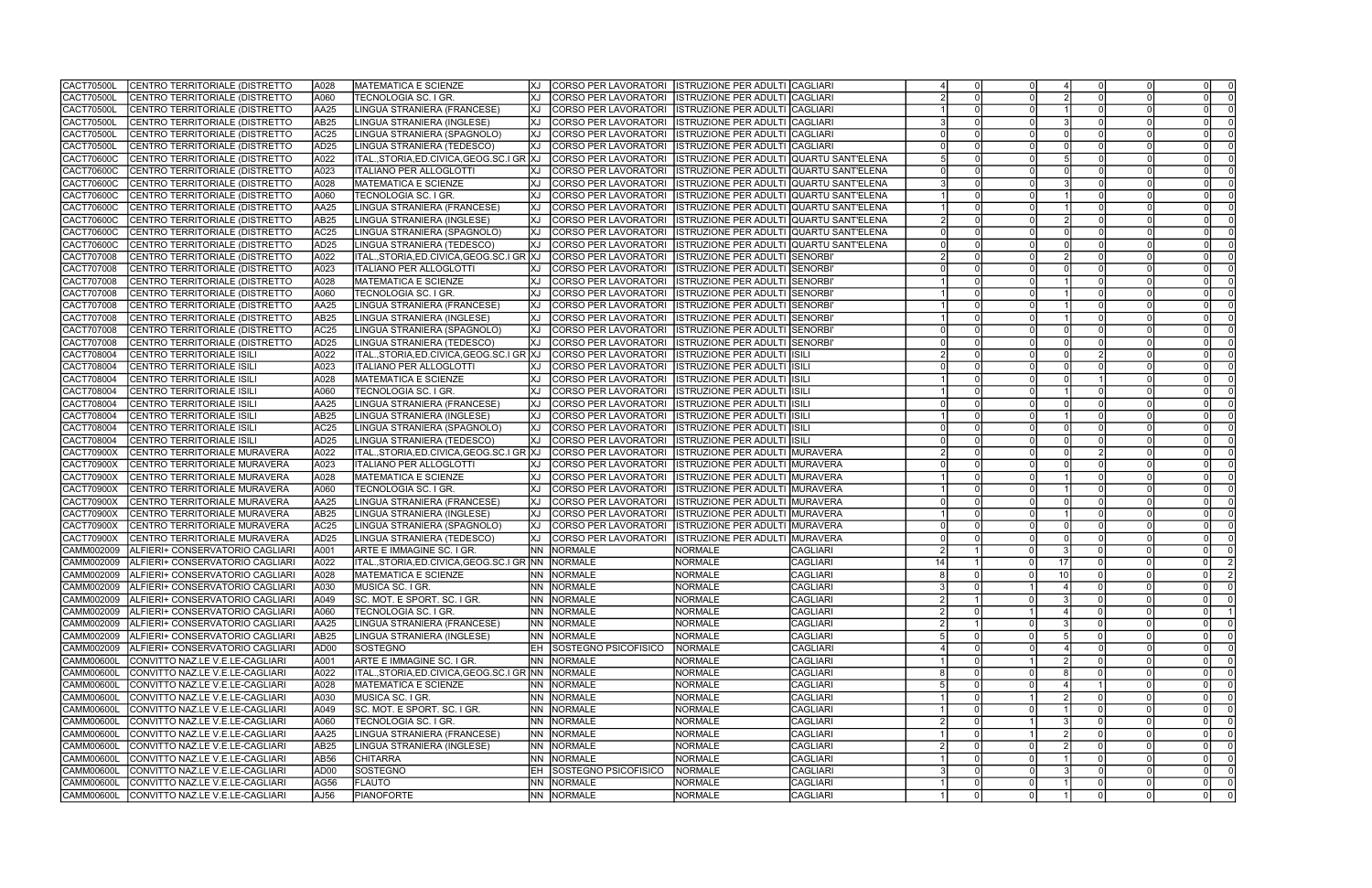| CAMM00600L<br>CONVITTO NAZ.LE V.E.LE-CAGLIARI | AM56             | <b>VIOLINO</b>                                       | INN I     | NORMALE                     | <b>NORMALE</b> | CAGLIARI              |                 |          |          |    |                 |                            |
|-----------------------------------------------|------------------|------------------------------------------------------|-----------|-----------------------------|----------------|-----------------------|-----------------|----------|----------|----|-----------------|----------------------------|
| <b>UGO FOSCOLO</b><br>CAMM008008              | A001             | ARTE E IMMAGINE SC. I GR.                            | NN.       | NORMALE                     | NORMALE        | <b>CAGLIARI</b>       |                 |          |          |    |                 |                            |
| UGO FOSCOLO<br>CAMM008008                     | A022             | ITAL.,STORIA,ED.CIVICA,GEOG.SC.I GR INN              |           | NORMALE                     | <b>NORMALE</b> | <b>CAGLIARI</b>       | -21             |          |          | 21 |                 |                            |
| UGO FOSCOLO<br>CAMM008008                     | A028             | <b>MATEMATICA E SCIENZE</b>                          | INN I     | NORMALE                     | <b>NORMALE</b> | CAGLIARI              | 12              |          |          | 12 |                 |                            |
| CAMM008008<br><b>UGO FOSCOLO</b>              | A030             | MUSICA SC. I GR.                                     | <b>NN</b> | <b>NORMALE</b>              | <b>NORMALE</b> | <b>CAGLIARI</b>       |                 |          |          |    |                 |                            |
| CAMM008008<br>UGO FOSCOLO                     | A049             | SC. MOT. E SPORT. SC. I GR.                          | INN.      | <b>NORMALE</b>              | <b>NORMALE</b> | CAGLIARI              |                 |          |          |    |                 |                            |
| UGO FOSCOLO<br>CAMM008008                     | A060             | TECNOLOGIA SC. I GR.                                 | INN       | NORMALE                     | <b>NORMALE</b> | <b>CAGLIARI</b>       |                 |          |          |    |                 | $\Omega$                   |
| CAMM008008<br>UGO FOSCOLO                     | AA25             | LINGUA STRANIERA (FRANCESE)                          | INN I     | NORMALE                     | <b>NORMALE</b> | <b>CAGLIARI</b>       |                 |          |          |    |                 |                            |
| CAMM008008<br><b>UGO FOSCOLO</b>              | AB25             |                                                      | INN I     | NORMALE                     | <b>NORMALE</b> | CAGLIARI              |                 |          |          |    |                 |                            |
|                                               |                  | LINGUA STRANIERA (INGLESE)                           |           |                             |                |                       |                 |          |          |    |                 |                            |
| <b>UGO FOSCOLO</b><br>CAMM008008              | AB56             | CHITARRA                                             | INN I     | NORMALE                     | <b>NORMALE</b> | <b>CAGLIARI</b>       |                 |          |          |    |                 |                            |
| CAMM008008<br>UGO FOSCOLO                     | AC25             | LINGUA STRANIERA (SPAGNOLO)                          | INN       | <b>NORMALE</b>              | <b>NORMALE</b> | CAGLIARI              |                 |          |          |    |                 |                            |
| CAMM008008<br>UGO FOSCOLO                     | AD00             | <b>SOSTEGNO</b>                                      |           | SOSTEGNO PSICOFISICO        | <b>NORMALE</b> | <b>CAGLIARI</b>       |                 |          |          |    |                 | $\Omega$                   |
| CAMM008008<br>UGO FOSCOLO                     | AE56             | <b>FAGOTTO</b>                                       | NN.       | NORMALE                     | <b>NORMALE</b> | CAGLIARI              |                 |          |          |    |                 | 0                          |
| CAMM008008<br><b>UGO FOSCOLO</b>              | AG56             | <b>FLAUTO</b>                                        | INN I     | NORMALE                     | <b>NORMALE</b> | CAGLIARI              |                 |          |          |    |                 | $\Omega$                   |
| CAMM008008<br>UGO FOSCOLO                     | AJ56             | <b>PIANOFORTE</b>                                    | INN I     | NORMALE                     | <b>NORMALE</b> | <b>CAGLIARI</b>       |                 |          |          |    |                 |                            |
| CAMM008008<br>UGO FOSCOLO                     | <b>AM56</b>      | <b>VIOLINO</b>                                       | <b>NN</b> | <b>NORMALE</b>              | <b>NORMALE</b> | <b>CAGLIARI</b>       |                 |          |          |    |                 |                            |
| CAMM031009<br>G.PASCOLI+ C.NIVOLA (ASSEMINI)  | A001             | ARTE E IMMAGINE SC. I GR.                            | NN.       | <b>NORMALE</b>              | <b>NORMALE</b> | <b>ASSEMINI</b>       |                 |          |          |    |                 |                            |
| CAMM031009<br>G.PASCOLI+ C.NIVOLA (ASSEMINI)  | A022             | ITAL.,STORIA,ED.CIVICA,GEOG.SC.I GR INN              |           | NORMALE                     | <b>NORMALE</b> | <b>ASSEMIN</b>        | 22              |          |          | 22 |                 |                            |
| CAMM031009<br>G.PASCOLI+ C.NIVOLA (ASSEMINI)  | A028             | <b>MATEMATICA E SCIENZE</b>                          | INN I     | NORMALE                     | <b>NORMALE</b> | <b>ASSEMIN</b>        | 13              |          |          | 13 |                 |                            |
| CAMM031009<br>G.PASCOLI+ C.NIVOLA (ASSEMINI)  | A030             | MUSICA SC. I GR.                                     | NN.       | NORMALE                     | <b>NORMALE</b> | <b>ASSEMIN</b>        |                 |          |          |    |                 |                            |
| CAMM031009<br>G.PASCOLI+ C.NIVOLA (ASSEMINI)  | A049             | SC. MOT. E SPORT. SC. I GR.                          | INN I     | NORMALE                     | <b>NORMALE</b> | <b>ASSEMIN</b>        |                 |          |          |    |                 |                            |
| CAMM031009<br>G.PASCOLI+ C.NIVOLA (ASSEMINI)  | A060             | TECNOLOGIA SC. I GR.                                 | INN       | NORMALE                     | <b>NORMALE</b> | ASSEMINI              |                 | $\Omega$ |          |    |                 |                            |
| G.PASCOLI+ C.NIVOLA (ASSEMINI)<br>CAMM031009  | AA25             | LINGUA STRANIERA (FRANCESE)                          | INN       | NORMALE                     | <b>NORMALE</b> | ASSEMINI              |                 |          |          |    |                 |                            |
| CAMM031009<br>G.PASCOLI+ C.NIVOLA (ASSEMINI)  | AB25             | LINGUA STRANIERA (INGLESE)                           | INN I     | NORMALE                     | <b>NORMALE</b> | <b>ASSEMIN</b>        |                 |          |          |    |                 |                            |
| CAMM031009<br>G.PASCOLI+ C.NIVOLA (ASSEMINI)  | AB56             | <b>CHITARRA</b>                                      | INN I     | NORMALE                     | <b>NORMALE</b> | <b>ASSEMIN</b>        |                 |          |          |    |                 | $\Omega$                   |
| CAMM031009<br>G.PASCOLI+ C.NIVOLA (ASSEMINI)  | AC <sub>25</sub> | LINGUA STRANIERA (SPAGNOLO)                          | INN I     | NORMALE                     | <b>NORMALE</b> | <b>ASSEMIN</b>        |                 | $\Omega$ |          |    |                 |                            |
| CAMM031009<br>G.PASCOLI+ C.NIVOLA (ASSEMINI)  | AC56             | <b>CLARINETTO</b>                                    | INN I     | <b>NORMALE</b>              | <b>NORMALE</b> | <b>ASSEMIN</b>        |                 |          |          |    |                 |                            |
|                                               |                  |                                                      |           |                             |                |                       |                 |          |          |    |                 |                            |
| CAMM031009<br>G.PASCOLI+ C.NIVOLA (ASSEMINI)  | AD <sub>00</sub> | <b>SOSTEGNO</b>                                      |           | SOSTEGNO DELLA VISTA        | <b>NORMALE</b> | <b>ASSEMINI</b>       |                 |          |          |    |                 |                            |
| G.PASCOLI+ C.NIVOLA (ASSEMINI)<br>CAMM031009  | AD <sub>00</sub> | <b>SOSTEGNO</b>                                      |           | SOSTEGNO PSICOFISICO        | <b>NORMALE</b> | ASSEMINI              | 17              |          |          |    |                 | $\Omega$                   |
| G.PASCOLI+ C.NIVOLA (ASSEMINI)<br>CAMM031009  | AJ56             | <b>PIANOFORTE</b>                                    | INN I     | <b>NORMALE</b>              | <b>NORMALE</b> | ASSEMINI              |                 |          |          |    |                 |                            |
| CAMM031009<br>G.PASCOLI+ C.NIVOLA (ASSEMINI)  | AM56             | <b>VIOLINO</b>                                       | INN.      | <b>NORMALE</b>              | <b>NORMALE</b> | ASSEMINI              |                 | $\Omega$ |          |    |                 |                            |
| <b>CAPOTERRA</b><br>CAMM03900X                | A001             | ARTE E IMMAGINE SC. I GR.                            | INN       | NORMALE                     | <b>NORMALE</b> | <b>CAPOTERRA</b>      |                 | $\Omega$ |          |    |                 |                            |
| <b>CAPOTERRA</b><br>CAMM03900X                | A022             | ITAL.,STORIA,ED.CIVICA,GEOG.SC.I GR NN               |           | NORMALE                     | <b>NORMALE</b> | <b>CAPOTERRA</b>      | 17              |          |          | 14 |                 |                            |
| CAMM03900X<br><b>CAPOTERRA</b>                | A028             | <b>MATEMATICA E SCIENZE</b>                          | INN I     | NORMALE                     | <b>NORMALE</b> | <b>CAPOTERRA</b>      |                 |          |          |    |                 |                            |
| <b>CAPOTERRA</b><br>CAMM03900X                | A030             | MUSICA SC. I GR.                                     | INN I     | NORMALE                     | <b>NORMALE</b> | <b>CAPOTERRA</b>      |                 |          |          |    |                 | $\Omega$                   |
| CAMM03900X<br>ICAPOTERRA                      | A049             | SC. MOT. E SPORT. SC. I GR.                          | INN I     | NORMALE                     | <b>NORMALE</b> | <b>CAPOTERRA</b>      |                 |          |          |    |                 |                            |
| CAMM03900X<br><b>CAPOTERRA</b>                | A060             | TECNOLOGIA SC. I GR.                                 | INN I     | <b>NORMALE</b>              | <b>NORMALE</b> | <b>CAPOTERRA</b>      |                 |          |          |    |                 | - 0                        |
| CAMM03900X<br><b>CAPOTERRA</b>                | AA25             | LINGUA STRANIERA (FRANCESE)                          | INN.      | NORMALE                     | <b>NORMALE</b> | <b>CAPOTERRA</b>      |                 |          |          |    |                 |                            |
| CAMM03900X<br><b>CAPOTERRA</b>                | AB25             | LINGUA STRANIERA (INGLESE)                           | INN I     | <b>NORMALE</b>              | <b>NORMALE</b> | <b>CAPOTERRA</b>      |                 |          |          |    |                 |                            |
| <b>CAPOTERRA</b><br>CAMM03900X                | AC56             | <b>CLARINETTO</b>                                    | INN I     | <b>NORMALE</b>              | <b>NORMALE</b> | <b>CAPOTERRA</b>      |                 |          |          |    |                 | $\Omega$                   |
| CAMM03900X CAPOTERRA                          | AD00             | SOSTEGNO                                             | EH.       | <b>SOSTEGNO PSICOFISICO</b> | <b>NORMALE</b> | <b>CAPOTERRA</b>      | 18 <sup>1</sup> |          |          |    | 10 <sup>1</sup> |                            |
| CAMM03900X CAPOTERRA                          | AI56             | <b>PERCUSSIONI</b>                                   |           | NN NORMALE                  | <b>NORMALE</b> | ICAPOTERRA            |                 | $\Omega$ |          |    |                 | 0 <br>$\Omega$             |
| CAMM03900X<br><b>CAPOTERRA</b>                | AJ56             | <b>PIANOFORTE</b>                                    |           | NN NORMALE                  | <b>NORMALE</b> | <b>CAPOTERRA</b>      |                 | $\Omega$ |          |    |                 | $\overline{0}$<br>$\Omega$ |
| CAMM03900X<br><b>CAPOTERRA</b>                | AM56             | <b>VIOLINO</b>                                       |           | NN NORMALE                  | <b>NORMALE</b> | <b>CAPOTERRA</b>      |                 |          |          |    |                 | - 0                        |
| CAMM80701C<br><b>MARACALAGONIS</b>            | A001             | ARTE E IMMAGINE SC. I GR.                            |           | NN NORMALE                  | <b>NORMALE</b> | <b>MARACALAGONIS</b>  |                 |          |          |    |                 |                            |
| CAMM80701C MARACALAGONIS                      | A022             | ITAL.,STORIA,ED.CIVICA,GEOG.SC.I GR INN              |           | NORMALE                     | <b>NORMALE</b> | MARACALAGONIS         |                 |          |          |    |                 |                            |
| CAMM80701C MARACALAGONIS                      | A028             | MATEMATICA E SCIENZE                                 |           | NN NORMALE                  | <b>NORMALE</b> | <b>MARACALAGONIS</b>  |                 |          |          |    |                 |                            |
|                                               |                  |                                                      |           | NN NORMALE                  | <b>NORMALE</b> | <b>MARACALAGONIS</b>  |                 |          |          |    |                 |                            |
| CAMM80701C<br><b>MARACALAGONIS</b>            | A030             | MUSICA SC. I GR.                                     |           |                             |                |                       |                 |          |          |    |                 |                            |
| CAMM80701C<br>MARACALAGONIS                   | A049             | SC. MOT. E SPORT. SC. I GR.                          |           | NN NORMALE                  | <b>NORMALE</b> | <b>MARACALAGONIS</b>  |                 |          |          |    |                 |                            |
| <b>CAMM80701C</b><br>MARACALAGONIS            | A060             | TECNOLOGIA SC. I GR.                                 | INN I     | NORMALE                     | <b>NORMALE</b> | <b>MARACALAGONIS</b>  |                 |          |          |    |                 |                            |
| CAMM80701C<br><b>MARACALAGONIS</b>            | AB25             | LINGUA STRANIERA (INGLESE)                           |           | NN NORMALE                  | <b>NORMALE</b> | MARACALAGONIS         |                 |          |          |    |                 |                            |
| CAMM80701C<br><b>MARACALAGONIS</b>            | AC25             | LINGUA STRANIERA (SPAGNOLO)                          |           | <b>NN NORMALE</b>           | <b>NORMALE</b> | <b>MARACALAGONIS</b>  |                 |          |          |    |                 |                            |
| CAMM80701C<br><b>MARACALAGONIS</b>            | AD00             | SOSTEGNO                                             | EH.       | SOSTEGNO PSICOFISICO        | NORMALE        | <b>MARACALAGONIS</b>  |                 |          |          |    |                 |                            |
| CAMM808018<br>S.GIOV.BOSCO (GONNOSFANADIGA)   | A001             | ARTE E IMMAGINE SC. I GR.                            |           | NN NORMALE                  | <b>NORMALE</b> | GONNOSFANADIGA        |                 |          |          |    |                 | $\Omega$                   |
| CAMM808018<br>S.GIOV.BOSCO (GONNOSFANADIGA)   | A022             | ITAL., STORIA, ED. CIVICA, GEOG. SC. I GR NN NORMALE |           |                             | <b>NORMALE</b> | GONNOSFANADIGA        |                 |          |          |    |                 |                            |
| CAMM808018<br>S.GIOV.BOSCO (GONNOSFANADIGA)   | A028             | <b>MATEMATICA E SCIENZE</b>                          | INN I     | NORMALE                     | <b>NORMALE</b> | <b>GONNOSFANADIGA</b> |                 |          |          |    |                 | $\Omega$                   |
| CAMM808018<br>S.GIOV.BOSCO (GONNOSFANADIGA)   | A030             | MUSICA SC. I GR.                                     |           | NN NORMALE                  | <b>NORMALE</b> | <b>GONNOSFANADIGA</b> |                 |          |          |    |                 | 0I                         |
| CAMM808018<br>S.GIOV.BOSCO (GONNOSFANADIGA)   | A049             | SC. MOT. E SPORT. SC. I GR.                          |           | NN NORMALE                  | <b>NORMALE</b> | GONNOSFANADIGA        |                 |          |          |    |                 | $\Omega$                   |
| CAMM808018<br>S.GIOV.BOSCO (GONNOSFANADIGA)   | A060             | TECNOLOGIA SC. I GR.                                 |           | NN NORMALE                  | <b>NORMALE</b> | GONNOSFANADIGA        |                 | $\Omega$ | $\Omega$ |    |                 | $\Omega$                   |
|                                               |                  |                                                      |           |                             |                |                       |                 |          |          |    |                 |                            |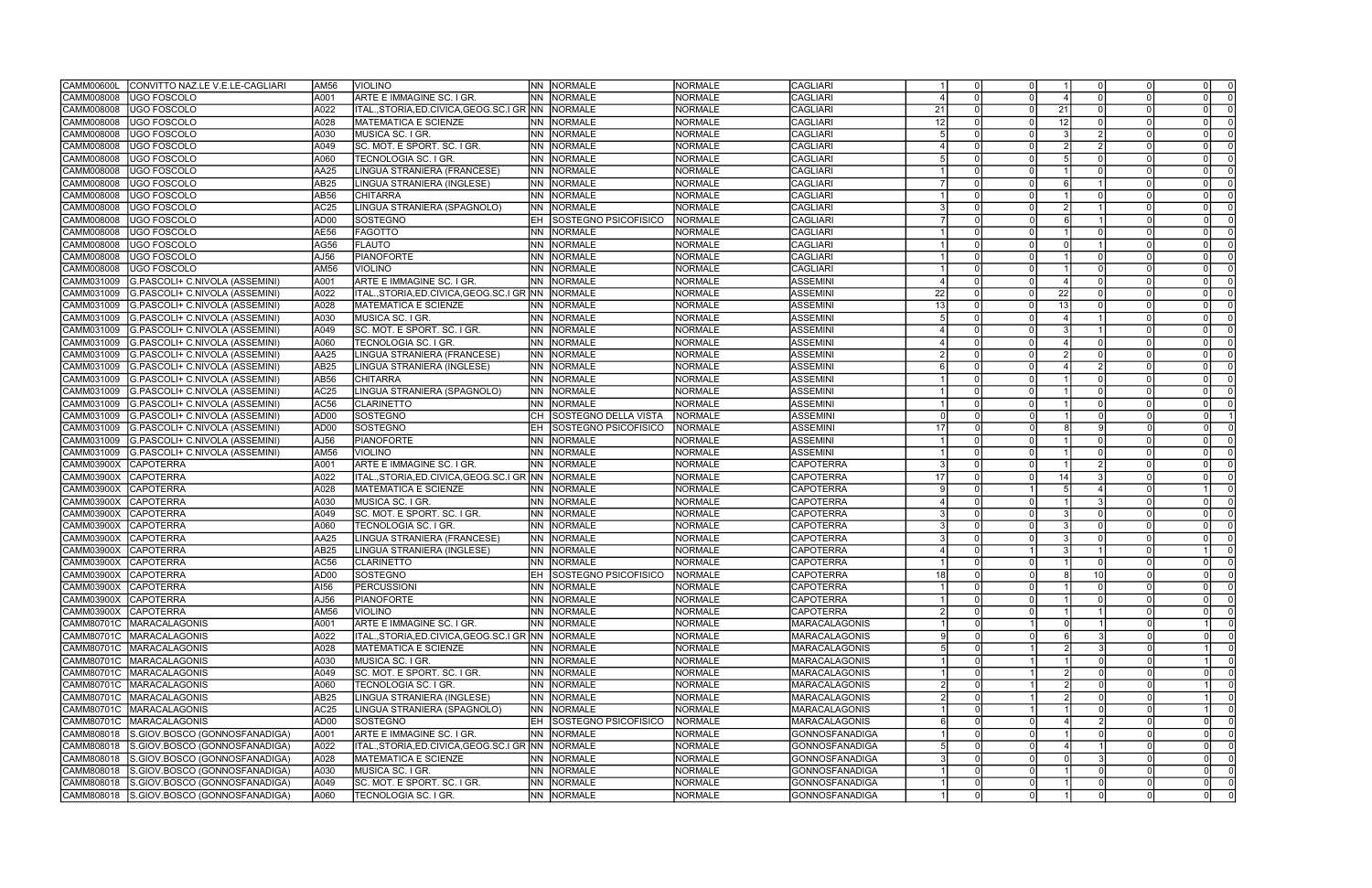| CAMM808018        | S.GIOV.BOSCO (GONNOSFANADIGA)               | AA25             | LINGUA STRANIERA (FRANCESE)                          |           | NN NORMALE                     | <b>NORMALE</b> | GONNOSFANADIGA        |          |    |  |                                     |
|-------------------|---------------------------------------------|------------------|------------------------------------------------------|-----------|--------------------------------|----------------|-----------------------|----------|----|--|-------------------------------------|
| CAMM808018        | S.GIOV.BOSCO (GONNOSFANADIGA)               | AB <sub>25</sub> | LINGUA STRANIERA (INGLESE)                           | INN .     | NORMALE                        | <b>NORMALE</b> | <b>GONNOSFANADIGA</b> |          |    |  |                                     |
| CAMM808018        | S.GIOV.BOSCO (GONNOSFANADIGA)               | AB56             | <b>CHITARRA</b>                                      | INN -     | NORMALE                        | <b>NORMALE</b> | GONNOSFANADIGA        |          |    |  |                                     |
| CAMM808018        | S.GIOV.BOSCO (GONNOSFANADIGA)               | AC56             | <b>CLARINETTO</b>                                    | INN I     | NORMALE                        | <b>NORMALE</b> | <b>GONNOSFANADIGA</b> |          |    |  |                                     |
| CAMM808018        | S.GIOV.BOSCO (GONNOSFANADIGA)               | AD00             | SOSTEGNO                                             | IEH.      | SOSTEGNO PSICOFISICO           | NORMALE        | GONNOSFANADIGA        |          |    |  |                                     |
| CAMM808018        | S.GIOV.BOSCO (GONNOSFANADIGA)               | AJ56             | <b>PIANOFORTE</b>                                    | INN.      | NORMALE                        | <b>NORMALE</b> | <b>GONNOSFANADIGA</b> |          |    |  |                                     |
| CAMM808018        | S.GIOV.BOSCO (GONNOSFANADIGA)               | <b>AM56</b>      | VIOLINO                                              | INN.      | <b>NORMALE</b>                 | <b>NORMALE</b> | <b>GONNOSFANADIGA</b> |          |    |  |                                     |
| <b>CAMM81201X</b> | TUVERI + DON MILANI( CAGLIARI)              | A001             | ARTE E IMMAGINE SC. I GR.                            | <b>NN</b> | NORMALE                        | <b>NORMALE</b> | <b>CAGLIARI</b>       |          |    |  |                                     |
| CAMM81201X        | <b>TUVERI + DON MILANI( CAGLIARI)</b>       | A022             | ITAL.,STORIA,ED.CIVICA,GEOG.SC.I GR INN INORMALE     |           |                                | <b>NORMALE</b> | <b>CAGLIARI</b>       |          | 10 |  |                                     |
| CAMM81201X        | <b>TUVERI + DON MILANI( CAGLIARI)</b>       | A028             | <b>MATEMATICA E SCIENZE</b>                          | INN .     | <b>NORMALE</b>                 | NORMALE        | <b>CAGLIARI</b>       |          |    |  |                                     |
| CAMM81201X        | <b>TUVERI + DON MILANI( CAGLIARI)</b>       | A030             | MUSICA SC. I GR.                                     | INN .     | NORMALE                        | <b>NORMALE</b> | <b>CAGLIARI</b>       |          |    |  | $\Omega$                            |
|                   |                                             |                  |                                                      |           |                                | <b>NORMALE</b> | <b>CAGLIARI</b>       |          |    |  |                                     |
| CAMM81201X        | <b>TUVERI + DON MILANI( CAGLIARI)</b>       | A049             | SC. MOT. E SPORT. SC. I GR.                          |           | NN NORMALE                     |                |                       |          |    |  |                                     |
|                   | CAMM81201X   TUVERI + DON MILANI( CAGLIARI) | A060             | TECNOLOGIA SC. I GR.                                 | INN .     | <b>NORMALE</b>                 | <b>NORMALE</b> | CAGLIARI              |          |    |  |                                     |
| CAMM81201X        | <b>TUVERI + DON MILANI( CAGLIARI)</b>       | AA25             | LINGUA STRANIERA (FRANCESE)                          |           | NN NORMALE                     | <b>NORMALE</b> | <b>ICAGLIARI</b>      |          |    |  |                                     |
| CAMM81201X        | TUVERI + DON MILANI( CAGLIARI)              | AB <sub>25</sub> | LINGUA STRANIERA (INGLESE)                           | <b>NN</b> | NORMALE                        | <b>NORMALE</b> | <b>CAGLIARI</b>       |          |    |  |                                     |
| CAMM81201X        | <b>TUVERI + DON MILANI( CAGLIARI)</b>       | AB <sub>56</sub> | <b>CHITARRA</b>                                      | <b>NN</b> | <b>NORMALE</b>                 | <b>NORMALE</b> | <b>CAGLIARI</b>       |          |    |  |                                     |
| CAMM81201X        | <b>TUVERI + DON MILANI( CAGLIARI)</b>       | AC <sub>25</sub> | LINGUA STRANIERA (SPAGNOLO)                          | <b>NN</b> | NORMALE                        | <b>NORMALE</b> | <b>CAGLIARI</b>       |          |    |  |                                     |
| CAMM81201X        | <b>TUVERI + DON MILANI( CAGLIARI)</b>       | AC56             | <b>CLARINETTO</b>                                    | <b>NN</b> | NORMALE                        | <b>NORMALE</b> | <b>CAGLIARI</b>       |          |    |  |                                     |
| CAMM81201X        | <b>TUVERI + DON MILANI( CAGLIARI)</b>       | AD00             | <b>SOSTEGNO</b>                                      |           | <b>SOSTEGNO DELLA VISTA</b>    | NORMALE        | <b>CAGLIARI</b>       |          |    |  |                                     |
| CAMM81201X        | <b>TUVERI + DON MILANI( CAGLIARI)</b>       | AD00             | SOSTEGNO                                             | IEH.      | SOSTEGNO PSICOFISICO           | NORMALE        | <b>CAGLIARI</b>       |          |    |  |                                     |
|                   | CAMM81201X TUVERI + DON MILANI( CAGLIARI)   | AI56             | <b>PERCUSSIONI</b>                                   | INN .     | NORMALE                        | <b>NORMALE</b> | <b>CAGLIARI</b>       |          |    |  |                                     |
|                   | CAMM81201X   TUVERI + DON MILANI( CAGLIARI) | AJ56             | <b>PIANOFORTE</b>                                    | <b>NN</b> | NORMALE                        | <b>NORMALE</b> | <b>CAGLIARI</b>       |          |    |  | $\Omega$                            |
|                   | CAMM81301Q   P. LEO (ARBUS)                 | A001             | ARTE E IMMAGINE SC. I GR.                            | INN .     | NORMALE                        | <b>NORMALE</b> | <b>ARBUS</b>          |          |    |  |                                     |
|                   | CAMM81301Q   P. LEO (ARBUS)                 | A022             | ITAL.,STORIA,ED.CIVICA,GEOG.SC.I GR INN              |           | NORMALE                        | <b>NORMALE</b> | <b>ARBUS</b>          |          |    |  |                                     |
|                   | CAMM81301Q P. LEO (ARBUS)                   | A028             | <b>MATEMATICA E SCIENZE</b>                          |           | NN NORMALE                     | <b>NORMALE</b> | <b>ARBUS</b>          |          |    |  |                                     |
|                   | CAMM81301Q   P. LEO (ARBUS)                 | A030             | MUSICA SC. I GR.                                     | INN .     | NORMALE                        | <b>NORMALE</b> | <b>ARBUS</b>          |          |    |  |                                     |
|                   | CAMM81301Q P. LEO (ARBUS)                   | A049             | SC. MOT. E SPORT. SC. I GR.                          | INN .     | NORMALE                        | <b>NORMALE</b> | <b>ARBUS</b>          |          |    |  |                                     |
|                   | CAMM81301Q   P. LEO (ARBUS)                 | A060             | TECNOLOGIA SC. I GR.                                 | INN .     | NORMALE                        | <b>NORMALE</b> | <b>ARBUS</b>          |          |    |  |                                     |
|                   | CAMM81301Q   P. LEO (ARBUS)                 | AA25             | LINGUA STRANIERA (FRANCESE)                          | <b>NN</b> | <b>NORMALE</b>                 | <b>NORMALE</b> | <b>ARBUS</b>          |          |    |  | $\Omega$                            |
|                   | CAMM81301Q P. LEO (ARBUS)                   | AB25             | LINGUA STRANIERA (INGLESE)                           | <b>NN</b> | NORMALE                        | <b>NORMALE</b> | <b>ARBUS</b>          |          |    |  |                                     |
|                   | CAMM81301Q P. LEO (ARBUS)                   | AB56             | <b>CHITARRA</b>                                      | NN.       | NORMALE                        | <b>NORMALE</b> | <b>ARBUS</b>          |          |    |  |                                     |
|                   | CAMM81301Q   P. LEO (ARBUS)                 | AD <sub>00</sub> | SOSTEGNO                                             | IEH       | SOSTEGNO PSICOFISICO           | <b>NORMALE</b> | <b>ARBUS</b>          |          |    |  |                                     |
|                   | CAMM81301Q   P. LEO (ARBUS)                 | AI56             | PERCUSSIONI                                          | <b>NN</b> | NORMALE                        | <b>NORMALE</b> | <b>ARBUS</b>          |          |    |  | $\Omega$                            |
|                   | CAMM81301Q   P. LEO (ARBUS)                 | AJ56             | PIANOFORTE                                           | <b>NN</b> | NORMALE                        | <b>NORMALE</b> | <b>ARBUS</b>          |          |    |  |                                     |
|                   | CAMM81301Q P. LEO (ARBUS)                   | AK56             | <b>SAXOFONO</b>                                      | INN .     | NORMALE                        | <b>NORMALE</b> | <b>ARBUS</b>          |          |    |  |                                     |
|                   | CAMM816017 E.FERMI (SILIQUA)                | A001             | ARTE E IMMAGINE SC. I GR.                            | <b>NN</b> | NORMALE                        | <b>NORMALE</b> | SILIQUA               |          |    |  |                                     |
| CAMM816017        | E.FERMI (SILIQUA)                           | A022             | ITAL.,STORIA,ED.CIVICA,GEOG.SC.I GR NN               |           | NORMALE                        | <b>NORMALE</b> | SILIQUA               |          |    |  |                                     |
| CAMM816017        | E.FERMI (SILIQUA)                           | A028             | <b>MATEMATICA E SCIENZE</b>                          | INN.      | <b>NORMALE</b>                 | <b>NORMALE</b> | SILIQUA               |          |    |  |                                     |
| CAMM816017        | E.FERMI (SILIQUA)                           | A030             | MUSICA SC. I GR.                                     | INN -     | NORMALE                        | NORMALE        | SILIQUA               |          |    |  |                                     |
|                   | CAMM816017   E.FERMI (SILIQUA)              | A049             | SC. MOT. E SPORT. SC. I GR.                          | <b>NN</b> | <b>NORMALE</b>                 | <b>NORMALE</b> | SILIQUA               |          |    |  |                                     |
|                   | CAMM816017 E.FERMI (SILIQUA)                | A060             | <b>TECNOLOGIA SC. I GR.</b>                          |           | <b>NN NORMALE</b>              | <b>NORMALE</b> | SILIQUA               |          |    |  |                                     |
|                   | CAMM816017 E.FERMI (SILIQUA)                | JAA25            | LINGUA STRANIERA (FRANCESE)                          |           | INN INORMALE                   | NORMALE        | SILIQUA               | 0        |    |  | - 0 I<br>$\Omega$                   |
|                   | CAMM816017 E.FERMI (SILIQUA)                | AB <sub>25</sub> | LINGUA STRANIERA (INGLESE)                           |           | NN NORMALE                     | <b>NORMALE</b> | SILIQUA               | $\Omega$ |    |  | $\overline{\mathbf{0}}$<br>$\Omega$ |
|                   | CAMM816017 E.FERMI (SILIQUA)                | AD <sub>00</sub> | SOSTEGNO                                             |           | <b>EH SOSTEGNO PSICOFISICO</b> | NORMALE        | SILIQUA               |          |    |  | $\Omega$                            |
|                   | CAMM817013 DON MILANI (CARBONIA)            | A022             | ITAL., STORIA, ED. CIVICA, GEOG. SC. I GR NN NORMALE |           |                                | <b>NORMALE</b> | CARBONIA              |          |    |  |                                     |
|                   | CAMM817013 DON MILANI (CARBONIA)            | A028             | MATEMATICA E SCIENZE                                 |           | NN NORMALE                     | <b>NORMALE</b> | <b>CARBONIA</b>       |          |    |  | $\Omega$<br>$\Omega$                |
|                   | CAMM817013 DON MILANI (CARBONIA)            | A030             | MUSICA SC. I GR.                                     |           | NN NORMALE                     | NORMALE        | CARBONIA              |          |    |  | $\Omega$<br>$\Omega$                |
|                   | CAMM817013 DON MILANI (CARBONIA)            | A049             | SC. MOT. E SPORT. SC. I GR.                          |           | NN NORMALE                     | <b>NORMALE</b> | CARBONIA              |          |    |  |                                     |
|                   | CAMM817013 DON MILANI ( CARBONIA)           | A060             | TECNOLOGIA SC. I GR.                                 | INN .     | <b>NORMALE</b>                 | <b>NORMALE</b> | <b>CARBONIA</b>       |          |    |  | $\Omega$                            |
|                   | CAMM817013 DON MILANI ( CARBONIA)           | AA <sub>25</sub> | LINGUA STRANIERA (FRANCESE)                          |           | NN NORMALE                     | <b>NORMALE</b> | CARBONIA              |          |    |  | $\Omega$<br>- 0                     |
|                   |                                             |                  |                                                      |           |                                |                |                       |          |    |  |                                     |
|                   | CAMM817013 DON MILANI (CARBONIA)            | AB <sub>25</sub> | LINGUA STRANIERA (INGLESE)<br><b>SOSTEGNO</b>        |           | NN NORMALE                     | <b>NORMALE</b> | CARBONIA              |          |    |  | $\Omega$                            |
|                   | CAMM817013 DON MILANI (CARBONIA)            | AD00             |                                                      |           | <b>EH SOSTEGNO PSICOFISICO</b> | NORMALE        | <b>CARBONIA</b>       |          |    |  | $\Omega$                            |
|                   | CAMM81801V V.ANGIUS (PORTOSCUSO)            | A001             | ARTE E IMMAGINE SC. I GR.                            |           | NN NORMALE                     | <b>NORMALE</b> | <b>PORTOSCUSO</b>     |          |    |  |                                     |
|                   | CAMM81801V   V.ANGIUS (PORTOSCUSO)          | A022             | ITAL., STORIA, ED. CIVICA, GEOG. SC. I GR NN NORMALE |           |                                | <b>NORMALE</b> | <b>PORTOSCUSO</b>     |          |    |  |                                     |
|                   | CAMM81801V   V.ANGIUS (PORTOSCUSO)          | A028             | MATEMATICA E SCIENZE                                 | <b>NN</b> | <b>NORMALE</b>                 | <b>NORMALE</b> | <b>PORTOSCUSO</b>     |          |    |  | $\Omega$                            |
|                   | CAMM81801V   V.ANGIUS (PORTOSCUSO)          | A030             | MUSICA SC. I GR.                                     |           | NN NORMALE                     | <b>NORMALE</b> | <b>PORTOSCUSO</b>     |          |    |  | $\Omega$                            |
|                   | CAMM81801V V.ANGIUS (PORTOSCUSO)            | A049             | SC. MOT. E SPORT. SC. I GR.                          |           | NN NORMALE                     | <b>NORMALE</b> | <b>PORTOSCUSO</b>     |          |    |  | $\Omega$                            |
|                   | CAMM81801V   V.ANGIUS (PORTOSCUSO)          | A060             | TECNOLOGIA SC. I GR.                                 |           | NN NORMALE                     | NORMALE        | <b>PORTOSCUSO</b>     |          |    |  | $\Omega$                            |
|                   | CAMM81801V   V.ANGIUS (PORTOSCUSO)          | AA <sub>25</sub> | LINGUA STRANIERA (FRANCESE)                          |           | NN NORMALE                     | <b>NORMALE</b> | PORTOSCUSO            |          |    |  |                                     |

| 0                       | 1                         | $\overline{0}$            | $\overline{0}$            | 0                         | $\overline{0}$                       |
|-------------------------|---------------------------|---------------------------|---------------------------|---------------------------|--------------------------------------|
| $\overline{1}$          | $\overline{2}$            | $\overline{0}$            | $\overline{0}$            | 0                         | $\overline{0}$                       |
|                         |                           |                           |                           |                           |                                      |
| $\overline{0}$          | $\overline{1}$            | $\overline{0}$            | $\overline{0}$            | $\overline{0}$            | $\overline{0}$                       |
| $\overline{0}$          | $\overline{1}$            | $\overline{0}$            | $\overline{0}$            | $\overline{0}$            | $\overline{0}$                       |
| $\overline{0}$          | $\overline{1}$            | $\overline{\overline{3}}$ | $\overline{0}$            | $\overline{0}$            | $\overline{0}$                       |
| 0                       | 1                         | $\overline{0}$            | 0                         | 0                         | $\overline{0}$                       |
| $\overline{0}$          | $\overline{2}$            | $\overline{0}$            | $\overline{0}$            | $\overline{0}$            | $\overline{0}$                       |
| $\overline{0}$          | $\overline{1}$            | $\overline{1}$            | $\overline{0}$            | 0                         | $\overline{0}$                       |
| $\overline{0}$          | $\overline{10}$           | $\overline{0}$            | $\overline{0}$            | $\overline{0}$            | $\overline{0}$                       |
| $\overline{0}$          | $\overline{6}$            | $\overline{0}$            | $\overline{0}$            | $\overline{0}$            | $\overline{0}$                       |
| 0                       | $\overline{2}$            | $\overline{0}$            | $\overline{0}$            | 0                         | $\overline{0}$                       |
|                         |                           |                           |                           |                           |                                      |
| 0                       | $\overline{1}$            | $\overline{1}$            | $\overline{0}$            | 0                         | $\overline{0}$                       |
| 0                       | $\overline{2}$            | $\overline{0}$            | $\overline{0}$            | 0                         | $\overline{0}$                       |
| $\overline{0}$          | $\overline{0}$            | $\overline{1}$            | $\overline{0}$            | 0                         | $\overline{0}$                       |
| $\overline{0}$          | 4                         | $\overline{0}$            | $\overline{0}$            | $\overline{0}$            | $\overline{0}$                       |
| $\overline{0}$          | $\overline{1}$            | $\overline{0}$            | $\overline{0}$            | $\overline{0}$            | $\overline{0}$                       |
| $\overline{0}$          | $\overline{0}$            | $\overline{1}$            | $\overline{0}$            | 0                         | $\overline{0}$                       |
| $\overline{0}$          | $\overline{1}$            | $\overline{0}$            | $\overline{0}$            | $\overline{0}$            | $\overline{0}$                       |
| 0                       | $\overline{1}$            | $\overline{0}$            | $\overline{0}$            | 0                         | $\overline{0}$                       |
| $\overline{0}$          | $\overline{9}$            | $\overline{0}$            | $\overline{0}$            | $\overline{\mathfrak{o}}$ | $\overline{0}$                       |
| $\overline{0}$          | $\overline{1}$            | $\overline{0}$            | $\overline{0}$            | $\overline{0}$            | $\overline{0}$                       |
|                         |                           |                           |                           |                           |                                      |
| 0                       | $\overline{2}$            | 0                         | 0                         | 0                         | $\overline{0}$                       |
| $\overline{\mathbf{1}}$ | 1                         | $\mathbf{0}$              | $\mathbf{0}$              | 0                         | $\overline{0}$                       |
| $\overline{0}$          | $\overline{2}$            | $\overline{2}$            | $\overline{0}$            | $\overline{0}$            | $\overline{0}$                       |
| 1                       | $\overline{2}$            | $\overline{0}$            | $\overline{\overline{o}}$ | $\overline{1}$            | $\overline{0}$                       |
| $\overline{1}$          | $\overline{1}$            | $\overline{0}$            | $\overline{0}$            | $\overline{0}$            | $\overline{0}$                       |
| $\overline{\mathbf{1}}$ | $\overline{1}$            | $\overline{0}$            | $\overline{0}$            | $\overline{0}$            | $\overline{0}$                       |
| $\overline{1}$          | 1                         | $\overline{0}$            | $\overline{0}$            | $\overline{0}$            | $\overline{0}$                       |
| $\overline{1}$          | $\overline{1}$            | $\overline{0}$            | $\overline{0}$            | 0                         | $\overline{0}$                       |
| $\overline{0}$          | $\overline{1}$            | $\overline{0}$            | $\overline{0}$            | $\overline{0}$            | $\overline{0}$                       |
|                         | 1                         | $\overline{0}$            | $\overline{0}$            |                           | $\overline{0}$                       |
| 0                       |                           |                           |                           | 0                         |                                      |
| $\overline{0}$          | $\overline{1}$            | $\overline{2}$            | $\overline{0}$            | $\overline{0}$            | $\overline{0}$                       |
| 0                       | $\overline{0}$            | $\overline{1}$            | 0                         | 0                         | $\overline{0}$                       |
| $\overline{0}$          | $\overline{2}$            | $\overline{0}$            | $\overline{0}$            | $\overline{0}$            | $\overline{0}$                       |
| $\overline{0}$          | $\overline{1}$            | $\overline{0}$            | $\overline{0}$            | $\overline{0}$            | $\overline{0}$                       |
| $\overline{\mathbf{1}}$ | $\overline{0}$            | $\overline{0}$            | $\overline{0}$            | $\overline{\mathbf{1}}$   | $\overline{0}$                       |
| $\overline{0}$          | $\overline{4}$            | $\overline{0}$            | $\overline{0}$            | $\overline{0}$            | $\overline{0}$                       |
| $\overline{1}$          | $\overline{2}$            | $\overline{0}$            | $\overline{0}$            | $\overline{1}$            | $\overline{0}$                       |
| $\overline{\mathbf{1}}$ | $\overline{\mathbf{1}}$   | $\overline{0}$            | $\overline{0}$            | 1                         | $\overline{0}$                       |
| $\overline{\mathbf{1}}$ | 1                         | $\mathbf{0}$              | $\mathbf{0}$              | 0                         | $\overline{0}$                       |
| $\overline{1}$          | $\overline{\mathbf{1}}$   | $\overline{0}$            | $\overline{0}$            | O                         | $\overline{\overline{\overline{0}}}$ |
| 1                       | 1                         | 0                         | 0                         | 0                         | 0                                    |
| $\overline{0}$          | $\overline{1}$            | $\overline{0}$            | $\overline{0}$            | $\overline{0}$            | $\overline{0}$                       |
|                         |                           |                           |                           |                           |                                      |
| 0                       | $\overline{1}$            | $\overline{1}$            | 0                         | 0                         | 0                                    |
| $\overline{1}$          | $\overline{\overline{3}}$ | $\overline{0}$            | $\overline{0}$            | $\overline{1}$            | $\overline{0}$                       |
| $\overline{0}$          | $\overline{2}$            | 0                         | $\overline{0}$            | $\overline{0}$            | $\overline{0}$                       |
| 0                       | $\overline{2}$            | $\overline{0}$            | $\overline{0}$            | 0                         | $\overline{0}$                       |
| 1                       | $\overline{\mathbf{1}}$   | 0                         | 0                         | 0                         | $\overline{0}$                       |
| 0                       | 1                         | 0                         | O                         | 0                         | $\overline{0}$                       |
| 1                       | 1                         | 0                         | 0                         | 0                         | $\overline{0}$                       |
| 0                       | $\overline{1}$            | 0                         | 0                         | 0                         | $\overline{0}$                       |
| 0                       | $\overline{2}$            | $\overline{2}$            | $\overline{0}$            | $\overline{0}$            | $\overline{0}$                       |
| $\overline{\mathbf{1}}$ | $\overline{1}$            | $\overline{0}$            | $\overline{0}$            | $\overline{\mathbf{1}}$   | $\overline{0}$                       |
| $\overline{\mathbf{1}}$ | 5                         | $\overline{\overline{3}}$ | $\overline{0}$            | $\overline{1}$            | $\overline{0}$                       |
|                         |                           |                           |                           |                           |                                      |
| 0                       | 4                         | $\overline{1}$            | $\overline{0}$            | $\overline{0}$            | $\overline{0}$                       |
| 0                       | 1                         | 0                         | 0                         | 0                         | 0                                    |
| $\overline{0}$          | $\overline{1}$            | $\overline{0}$            | $\overline{0}$            | $\overline{0}$            | $\overline{0}$                       |
| 0                       | 1                         | $\overline{0}$            | 0                         | 0                         | $\overline{0}$                       |
| $\overline{1}$          | $\overline{3}$            | $\overline{0}$            | $\overline{0}$            | $\overline{0}$            | $\overline{0}$                       |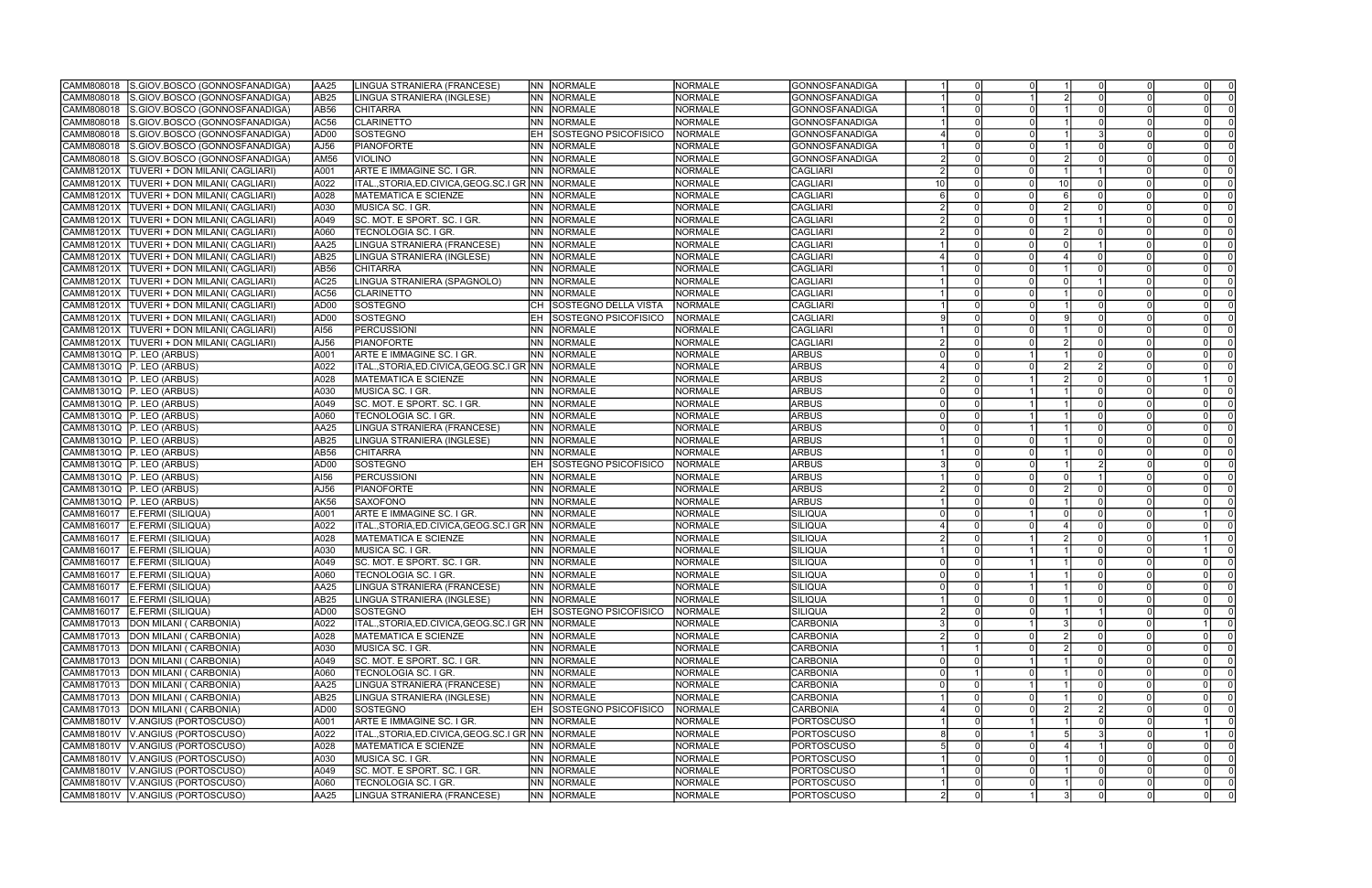| CAMM81801V   V.ANGIUS (PORTOSCUSO)                                  | AB <sub>25</sub>         | LINGUA STRANIERA (INGLESE)                           | NN NORMALE                         | <b>NORMALE</b> | <b>PORTOSCUSO</b>     |                |  |          |                 |
|---------------------------------------------------------------------|--------------------------|------------------------------------------------------|------------------------------------|----------------|-----------------------|----------------|--|----------|-----------------|
| V.ANGIUS (PORTOSCUSO)<br>CAMM81801V                                 | AB56                     | <b>CHITARRA</b>                                      | NN NORMALE                         | NORMALE        | <b>PORTOSCUSO</b>     |                |  |          |                 |
| V.ANGIUS (PORTOSCUSO)<br>CAMM81801V                                 | AD <sub>00</sub>         | <b>SOSTEGNO</b>                                      | <b>EH SOSTEGNO PSICOFISICO</b>     | <b>NORMALE</b> | <b>PORTOSCUSO</b>     |                |  |          |                 |
| CAMM81801V<br>V.ANGIUS (PORTOSCUSO)                                 | AG56                     | FLAUTO                                               | NN NORMALE                         | NORMALE        | <b>PORTOSCUSO</b>     |                |  |          |                 |
| V.ANGIUS (PORTOSCUSO)<br>CAMM81801V                                 | AJ56                     | PIANOFORTE                                           | NN NORMALE                         | <b>NORMALE</b> | <b>PORTOSCUSO</b>     |                |  |          |                 |
| CAMM81801V<br>V.ANGIUS (PORTOSCUSO)                                 | AM56                     | <b>VIOLINO</b>                                       | NORMALE<br>NN.                     | <b>NORMALE</b> | <b>PORTOSCUSO</b>     |                |  |          |                 |
| V. PORCILE (CARLOFORTE)<br>CAMM82001V                               | A001                     | ARTE E IMMAGINE SC. I GR.                            | NORMALE<br>NN -                    | <b>NORMALE</b> | <b>CARLOFORTE</b>     |                |  |          |                 |
| V. PORCILE (CARLOFORTE)<br>CAMM82001V                               | A022                     | ITAL.,STORIA,ED.CIVICA,GEOG.SC.I GR NN NORMALE       |                                    | <b>NORMALE</b> | <b>CARLOFORTE</b>     |                |  |          |                 |
| CAMM82001V<br>V. PORCILE (CARLOFORTE)                               | A028                     | <b>MATEMATICA E SCIENZE</b>                          | NN NORMALE                         | <b>NORMALE</b> | <b>CARLOFORTE</b>     |                |  |          |                 |
| CAMM82001V<br>V. PORCILE (CARLOFORTE)                               | A030                     | MUSICA SC. I GR.                                     | NN NORMALE                         | <b>NORMALE</b> | <b>CARLOFORTE</b>     |                |  |          |                 |
| CAMM82001V<br>V. PORCILE (CARLOFORTE)                               | A049                     | SC. MOT. E SPORT. SC. I GR.                          | NN.<br><b>NORMALE</b>              | <b>NORMALE</b> | <b>CARLOFORTE</b>     |                |  |          |                 |
| V. PORCILE (CARLOFORTE)<br>CAMM82001V                               | A060                     | TECNOLOGIA SC. I GR.                                 | NN NORMALE                         | <b>NORMALE</b> | <b>CARLOFORTE</b>     |                |  |          |                 |
| V. PORCILE (CARLOFORTE)<br>CAMM82001V                               | AA <sub>25</sub>         | LINGUA STRANIERA (FRANCESE)                          | NN NORMALE                         | <b>NORMALE</b> | <b>CARLOFORTE</b>     |                |  |          |                 |
| V. PORCILE (CARLOFORTE)<br>CAMM82001V                               | AB <sub>25</sub>         | LINGUA STRANIERA (INGLESE)                           | NN NORMALE                         | <b>NORMALE</b> | <b>CARLOFORTE</b>     |                |  | $\Omega$ |                 |
| CAMM82001V<br>V. PORCILE (CARLOFORTE)                               | AD <sub>00</sub>         | SOSTEGNO                                             | <b>EH SOSTEGNO PSICOFISICO</b>     | <b>NORMALE</b> | <b>CARLOFORTE</b>     |                |  |          |                 |
| CAMM82101P<br>TADDEO COSSU (TEULADA)                                | A001                     | ARTE E IMMAGINE SC. I GR.                            | NN NORMALE                         | <b>NORMALE</b> | <b>TEULADA</b>        |                |  |          |                 |
| CAMM82101P<br>TADDEO COSSU (TEULADA)                                | A022                     | ITAL.,STORIA,ED.CIVICA,GEOG.SC.I GR INN              | <b>NORMALE</b>                     | <b>NORMALE</b> | <b>TEULADA</b>        |                |  |          |                 |
| CAMM82101P<br>TADDEO COSSU (TEULADA)                                | A028                     | <b>MATEMATICA E SCIENZE</b>                          | NN.<br>NORMALE                     | <b>NORMALE</b> | <b>TEULADA</b>        |                |  |          |                 |
| <b>TADDEO COSSU (TEULADA)</b><br>CAMM82101P                         | A030                     | MUSICA SC. I GR.                                     | NN NORMALE                         | <b>NORMALE</b> | <b>TEULADA</b>        |                |  |          |                 |
| CAMM82101P<br><b>TADDEO COSSU (TEULADA)</b>                         | A049                     | SC. MOT. E SPORT. SC. I GR.                          | NN NORMALE                         | <b>NORMALE</b> | <b>TEULADA</b>        |                |  |          |                 |
| CAMM82101P<br>TADDEO COSSU (TEULADA)                                | A060                     | TECNOLOGIA SC. I GR.                                 | NORMALE<br>NN.                     | <b>NORMALE</b> | <b>TEULADA</b>        |                |  |          |                 |
| CAMM82101P<br>TADDEO COSSU (TEULADA)                                | AA <sub>25</sub>         | LINGUA STRANIERA (FRANCESE)                          | NN NORMALE                         | <b>NORMALE</b> | <b>TEULADA</b>        |                |  |          |                 |
| <b>TADDEO COSSU (TEULADA)</b>                                       |                          |                                                      | NN NORMALE                         | <b>NORMALE</b> | <b>TEULADA</b>        |                |  |          |                 |
| CAMM82101P                                                          | AB <sub>25</sub><br>AD00 | LINGUA STRANIERA (INGLESE)<br>SOSTEGNO               | EH.                                | <b>NORMALE</b> | <b>TEULADA</b>        |                |  |          |                 |
| TADDEO COSSU (TEULADA)<br>CAMM82101P<br>CAMM82301A<br><b>NARCAO</b> |                          | ARTE E IMMAGINE SC. I GR.                            | SOSTEGNO PSICOFISICO<br>NN NORMALE | <b>NORMALE</b> | <b>NARCAO</b>         |                |  |          |                 |
| CAMM82301A                                                          | A001                     |                                                      |                                    |                |                       |                |  |          |                 |
| NARCAO                                                              | A022                     | ITAL.,STORIA,ED.CIVICA,GEOG.SC.I GR NN NORMALE       |                                    | <b>NORMALE</b> | <b>NARCAO</b>         |                |  |          |                 |
| CAMM82301A<br><b>NARCAO</b>                                         | A028                     | <b>MATEMATICA E SCIENZE</b>                          | NN NORMALE                         | <b>NORMALE</b> | <b>NARCAO</b>         |                |  |          |                 |
| CAMM82301A<br><b>NARCAO</b>                                         | A030                     | MUSICA SC. I GR.                                     | NORMALE<br>NN .                    | <b>NORMALE</b> | NARCAO                |                |  |          |                 |
| <b>NARCAO</b><br>CAMM82301A                                         | A049                     | SC. MOT. E SPORT. SC. I GR.                          | NN NORMALE                         | <b>NORMALE</b> | <b>NARCAO</b>         |                |  |          |                 |
| CAMM82301A<br><b>NARCAO</b>                                         | A060                     | TECNOLOGIA SC. I GR.                                 | NN NORMALE                         | <b>NORMALE</b> | <b>NARCAO</b>         |                |  |          |                 |
| <b>NARCAO</b><br>CAMM82301A                                         | AA <sub>25</sub>         | LINGUA STRANIERA (FRANCESE)                          | NN NORMALE                         | <b>NORMALE</b> | NARCAO                |                |  |          |                 |
| <b>NARCAO</b><br>CAMM82301A                                         | AB <sub>25</sub>         | LINGUA STRANIERA (INGLESE)                           | NN NORMALE                         | <b>NORMALE</b> | <b>NARCAO</b>         |                |  |          |                 |
| CAMM82301A<br><b>NARCAO</b>                                         | AD <sub>00</sub>         | SOSTEGNO                                             | SOSTEGNO PSICOFISICO<br>EH         | NORMALE        | <b>NARCAO</b>         |                |  |          |                 |
| CAMM824016<br>G.MARCONI(SAN GIOVANNI SUERGIU)                       | A001                     | ARTE E IMMAGINE SC. I GR.                            | <b>NORMALE</b><br>NN.              | <b>NORMALE</b> | SAN GIOVANNI SUERGIU  |                |  |          |                 |
| CAMM824016<br>G.MARCONI(SAN GIOVANNI SUERGIU)                       | A022                     | ITAL., STORIA, ED. CIVICA, GEOG. SC. I GR NN NORMALE |                                    | <b>NORMALE</b> | SAN GIOVANNI SUERGIU  |                |  |          |                 |
| CAMM824016<br>G.MARCONI(SAN GIOVANNI SUERGIU)                       | A028                     | <b>MATEMATICA E SCIENZE</b>                          | NN NORMALE                         | <b>NORMALE</b> | SAN GIOVANNI SUERGIU  |                |  |          |                 |
| CAMM824016<br>G.MARCONI(SAN GIOVANNI SUERGIU)                       | A030                     | <b>IMUSICA SC. I GR.</b>                             | NN NORMALE                         | <b>NORMALE</b> | İSAN GIOVANNI SUERGIU |                |  |          |                 |
| CAMM824016<br>G.MARCONI(SAN GIOVANNI SUERGIU                        | A049                     | SC. MOT. E SPORT. SC. I GR.                          | <b>NORMALE</b><br>NN.              | <b>NORMALE</b> | SAN GIOVANNI SUERGIU  |                |  |          |                 |
| CAMM824016<br>IG.MARCONI(SAN GIOVANNI SUERGIU)                      | A060                     | TECNOLOGIA SC. I GR.                                 | NN NORMALE                         | <b>NORMALE</b> | SAN GIOVANNI SUERGIU  |                |  |          |                 |
| CAMM824016<br>G.MARCONI(SAN GIOVANNI SUERGIU)                       | AA <sub>25</sub>         | LINGUA STRANIERA (FRANCESE)                          | NN I<br><b>NORMALE</b>             | <b>NORMALE</b> | SAN GIOVANNI SUERGIU  |                |  |          |                 |
| CAMM824016 G.MARCONI(SAN GIOVANNI SUERGIU)                          | AB25                     | LINGUA STRANIERA (INGLESE)                           | <b>NN NORMALE</b>                  | NORMALE        | SAN GIOVANNI SUERGIU  |                |  |          |                 |
| CAMM824016 G.MARCONI(SAN GIOVANNI SUERGIU)                          | AD00                     | <b>SOSTEGNO</b>                                      | EH SOSTEGNO PSICOFISICO            | <b>NORMALE</b> | SAN GIOVANNI SUERGIU  |                |  | $\Omega$ |                 |
| CAMM825012<br>SANTADI                                               | A001                     | ARTE E IMMAGINE SC. I GR.                            | NN NORMALE                         | <b>NORMALE</b> | <b>SANTADI</b>        |                |  |          | $\overline{0}$  |
| CAMM825012<br>SANTADI                                               | A022                     | ITAL., STORIA, ED. CIVICA, GEOG. SC. I GR NN NORMALE |                                    | NORMALE        | SANTADI               |                |  |          | $\overline{0}$  |
| CAMM825012<br>SANTADI                                               | A028                     | MATEMATICA E SCIENZE                                 | NN NORMALE                         | <b>NORMALE</b> | SANTADI               |                |  | $\Omega$ | $\Omega$        |
| CAMM825012<br><b>SANTADI</b>                                        | A030                     | MUSICA SC. I GR.                                     | NN NORMALE                         | <b>NORMALE</b> | SANTADI               |                |  |          |                 |
| ICAMM825012 ISANTADI                                                | A049                     | SC. MOT. E SPORT. SC. I GR.                          | NN NORMALE                         | NORMALE        | SANTADI               |                |  | $\Omega$ | - 0             |
| CAMM825012<br>SANTADI                                               | A060                     | TECNOLOGIA SC. I GR.                                 | NN NORMALE                         | <b>NORMALE</b> | SANTADI               |                |  | 0        | - 0             |
| CAMM825012<br>SANTADI                                               | AA <sub>25</sub>         | LINGUA STRANIERA (FRANCESE)                          | NN NORMALE                         | <b>NORMALE</b> | SANTADI               |                |  | $\Omega$ | - 0             |
| CAMM825012<br>SANTADI                                               | AB <sub>25</sub>         | LINGUA STRANIERA (INGLESE)                           | <b>NN NORMALE</b>                  | NORMALE        | SANTADI               |                |  | $\Omega$ | $\overline{0}$  |
| CAMM825012 SANTADI                                                  | AD00                     | SOSTEGNO                                             | DH SOSTEGNO DELL'UDITO             | NORMALE        | SANTADI               |                |  | $\Omega$ |                 |
| CAMM825012<br>SANTADI                                               | AD00                     | SOSTEGNO                                             | EH SOSTEGNO PSICOFISICO            | NORMALE        | SANTADI               |                |  | $\Omega$ |                 |
| CAMM82801D SCUOLA MEDIA ST. G.CIMA GUASILA                          | A001                     | ARTE E IMMAGINE SC. I GR.                            | INN INORMALE                       | NORMALE        | GUASILA               |                |  | $\Omega$ | $\Omega$        |
| CAMM82801D SCUOLA MEDIA ST. G.CIMA GUASILA                          | A022                     | ITAL., STORIA, ED. CIVICA, GEOG. SC. I GR NN NORMALE |                                    | NORMALE        | <b>GUASILA</b>        | $\Omega$       |  | $\Omega$ | $\Omega$        |
| CAMM82801D SCUOLA MEDIA ST. G.CIMA GUASILA                          | A028                     | MATEMATICA E SCIENZE                                 | NN NORMALE                         | NORMALE        | <b>GUASILA</b>        |                |  |          | $\Omega$        |
| CAMM82801D SCUOLA MEDIA ST. G.CIMA GUASILA                          | A030                     | MUSICA SC. I GR.                                     | NN NORMALE                         | <b>NORMALE</b> | <b>GUASILA</b>        |                |  | $\Omega$ | $\overline{0}$  |
| CAMM82801D SCUOLA MEDIA ST. G.CIMA GUASILA                          | A049                     | SC. MOT. E SPORT. SC. I GR.                          | NN NORMALE                         | NORMALE        | <b>GUASILA</b>        |                |  | 0 I      | $\Omega$        |
| CAMM82801D SCUOLA MEDIA ST. G.CIMA GUASILA                          | A060                     | TECNOLOGIA SC. I GR.                                 | NN NORMALE                         | NORMALE        | <b>GUASILA</b>        | $\overline{0}$ |  | $\Omega$ | - 0<br>$\Omega$ |
| CAMM82801D SCUOLA MEDIA ST. G.CIMA GUASILA                          | AA25                     | LINGUA STRANIERA (FRANCESE)                          | NN NORMALE                         | NORMALE        | <b>GUASILA</b>        | $\Omega$       |  | $\Omega$ |                 |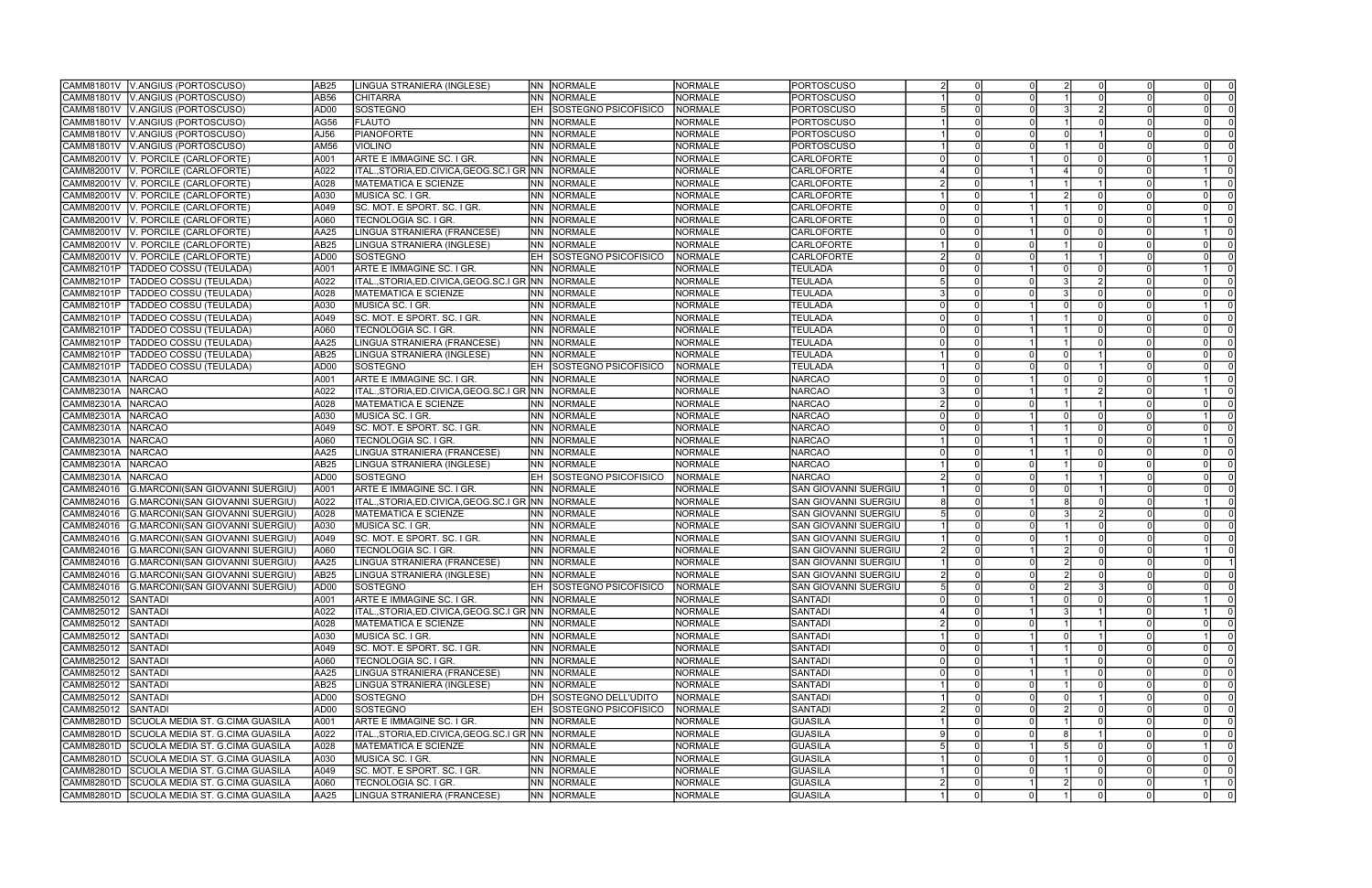|                          | CAMM82801D SCUOLA MEDIA ST. G.CIMA GUASILA | AB <sub>25</sub> | LINGUA STRANIERA (INGLESE)                           | INN -      | NORMALE                        | NORMALE                          | GUASILA                          |    | 0 I            |          |          |  | -01            |                |
|--------------------------|--------------------------------------------|------------------|------------------------------------------------------|------------|--------------------------------|----------------------------------|----------------------------------|----|----------------|----------|----------|--|----------------|----------------|
| CAMM82801D               | SCUOLA MEDIA ST. G.CIMA GUASILA            | AD <sub>00</sub> | SOSTEGNO                                             | EH         | SOSTEGNO PSICOFISICO           | NORMALE                          | <b>GUASILA</b>                   |    | $\Omega$       |          |          |  |                | $\Omega$       |
| CAMM829019               | <b>SCUOLA MEDIA MANDAS</b>                 | A001             | ARTE E IMMAGINE SC. I GR.                            | <b>NN</b>  | NORMALE                        | <b>NORMALE</b>                   | <b>MANDAS</b>                    |    | $\Omega$       |          |          |  | $\Omega$       |                |
| CAMM829019               | <b>SCUOLA MEDIA MANDAS</b>                 | A022             | ITALSTORIA.ED.CIVICA.GEOG.SC.I GR INN                |            | NORMALE                        | <b>NORMALE</b>                   | <b>MANDAS</b>                    |    | $\Omega$       |          |          |  |                |                |
| CAMM829019               | <b>SCUOLA MEDIA MANDAS</b>                 | A028             | <b>MATEMATICA E SCIENZE</b>                          | INN I      | NORMALE                        | <b>NORMALE</b>                   | MANDAS                           |    | $\Omega$       |          |          |  |                |                |
| CAMM829019               | <b>SCUOLA MEDIA MANDAS</b>                 | A030             | MUSICA SC. I GR.                                     | <b>NN</b>  | <b>NORMALE</b>                 | <b>NORMALE</b>                   | <b>MANDAS</b>                    |    | $\Omega$       |          |          |  | $\Omega$       |                |
| CAMM829019               | <b>SCUOLA MEDIA MANDAS</b>                 | A049             | SC. MOT. E SPORT. SC. I GR.                          | INN I      | <b>NORMALE</b>                 | <b>NORMALE</b>                   | <b>MANDAS</b>                    |    |                |          |          |  | $\Omega$       |                |
| CAMM829019               | <b>SCUOLA MEDIA MANDAS</b>                 | A060             | TECNOLOGIA SC. I GR.                                 | <b>NN</b>  | NORMALE                        | <b>NORMALE</b>                   | <b>MANDAS</b>                    |    | $\Omega$       |          |          |  | $\Omega$       |                |
| CAMM829019               | <b>SCUOLA MEDIA MANDAS</b>                 | AA25             | LINGUA STRANIERA (FRANCESE)                          | <b>NN</b>  | NORMALE                        | <b>NORMALE</b>                   | <b>MANDAS</b>                    |    | $\Omega$       |          |          |  | $\Omega$       |                |
| CAMM829019               | SCUOLA MEDIA MANDAS                        | AB25             | LINGUA STRANIERA (INGLESE)                           | INN I      | NORMALE                        | <b>NORMALE</b>                   | <b>MANDAS</b>                    |    | $\Omega$       |          |          |  |                |                |
| CAMM829019               | <b>SCUOLA MEDIA MANDAS</b>                 | AB56             | <b>CHITARRA</b>                                      | INN.       | NORMALE                        | <b>NORMALE</b>                   | <b>MANDAS</b>                    |    | $\Omega$       |          |          |  | $\Omega$       |                |
| CAMM829019               | <b>SCUOLA MEDIA MANDAS</b>                 | AC <sub>56</sub> | <b>CLARINETTO</b>                                    | <b>NN</b>  | NORMALE                        | <b>NORMALE</b>                   | MANDAS                           |    |                |          |          |  | $\Omega$       |                |
| CAMM829019               | <b>SCUOLA MEDIA MANDAS</b>                 | AD <sub>00</sub> | SOSTEGNO                                             | IEH.       | SOSTEGNO PSICOFISICO           | NORMALE                          | MANDAS                           |    | $\Omega$       |          |          |  | $\Omega$       |                |
| CAMM829019               | <b>SCUOLA MEDIA MANDAS</b>                 | AI56             | <b>PERCUSSIONI</b>                                   | <b>NN</b>  | <b>NORMALE</b>                 | <b>NORMALE</b>                   | MANDAS                           |    | $\Omega$       |          |          |  | $\Omega$       |                |
| CAMM829019               | <b>SCUOLA MEDIA MANDAS</b>                 | AJ56             | PIANOFORTE                                           | INN I      | <b>NORMALE</b>                 | <b>NORMALE</b>                   | <b>MANDAS</b>                    |    | $\Omega$       |          |          |  |                |                |
| CAMM83001D               | GEN.L.MEZZACAPO (SENORBI')                 | A001             | ARTE E IMMAGINE SC. I GR.                            | INN I      | <b>NORMALE</b>                 | <b>NORMALE</b>                   | <b>SENORBI</b>                   |    | $\Omega$       |          |          |  |                |                |
| CAMM83001D               | GEN.L.MEZZACAPO (SENORBI')                 | A022             | ITAL., STORIA, ED. CIVICA, GEOG. SC. I GR NN         |            | <b>NORMALE</b>                 | <b>NORMALE</b>                   | <b>SENORBI</b>                   | 12 | $\Omega$       |          |          |  | $\Omega$       |                |
| CAMM83001D               | GEN.L.MEZZACAPO (SENORBI')                 | A028             | <b>MATEMATICA E SCIENZE</b>                          | INN I      | <b>NORMALE</b>                 | <b>NORMALE</b>                   | <b>SENORBI</b>                   |    | $\Omega$       |          |          |  |                |                |
| CAMM83001D               | GEN.L.MEZZACAPO (SENORBI')                 | A030             | MUSICA SC. I GR.                                     | INN.       | <b>NORMALE</b>                 | <b>NORMALE</b>                   | <b>SENORBI</b>                   |    | $\Omega$       |          |          |  | $\Omega$       |                |
| CAMM83001D               | GEN.L.MEZZACAPO (SENORBI')                 | A049             | SC. MOT. E SPORT. SC. I GR.                          | <b>NN</b>  | NORMALE                        | <b>NORMALE</b>                   | <b>SENORBI</b>                   |    | $\Omega$       |          |          |  | $\Omega$       |                |
|                          |                                            |                  |                                                      |            |                                |                                  |                                  |    |                |          |          |  |                |                |
| CAMM83001D<br>CAMM83001D | GEN.L.MEZZACAPO (SENORBI')                 | A060             | TECNOLOGIA SC. I GR.                                 | INN.       | <b>NORMALE</b>                 | <b>NORMALE</b><br><b>NORMALE</b> | <b>SENORBI</b><br><b>SENORBI</b> |    | $\Omega$       |          |          |  | $\Omega$       |                |
|                          | GEN.L.MEZZACAPO (SENORBI')                 | AA25             | LINGUA STRANIERA (FRANCESE)                          | INN.       | NORMALE                        |                                  |                                  |    | $\Omega$       |          |          |  |                |                |
| CAMM83001D               | GEN.L.MEZZACAPO (SENORBI')                 | AB25             | LINGUA STRANIERA (INGLESE)                           | <b>NN</b>  | NORMALE                        | <b>NORMALE</b>                   | <b>SENORBI</b>                   |    |                |          |          |  |                |                |
| CAMM83001D               | GEN.L.MEZZACAPO (SENORBI')                 | AB56             | <b>CHITARRA</b>                                      | <b>NN</b>  | NORMALE                        | <b>NORMALE</b>                   | <b>SENORBI</b>                   |    |                |          |          |  | $\Omega$       |                |
| CAMM83001D               | GEN.L.MEZZACAPO (SENORBI')                 | AC56             | <b>CLARINETTO</b>                                    | INN.       | NORMALE                        | <b>NORMALE</b>                   | <b>SENORBI</b>                   |    | $\Omega$       |          |          |  | $\Omega$       |                |
| CAMM83001D               | GEN.L.MEZZACAPO (SENORBI')                 | AD <sub>00</sub> | SOSTEGNO                                             |            | <b>SOSTEGNO PSICOFISICO</b>    | <b>NORMALE</b>                   | <b>SENORBI</b>                   |    | $\Omega$       |          |          |  |                |                |
| CAMM83001D               | GEN.L.MEZZACAPO (SENORBI')                 | AG56             | <b>FLAUTO</b>                                        | INN.       | <b>NORMALE</b>                 | <b>NORMALE</b>                   | <b>SENORBI</b>                   |    | $\Omega$       |          |          |  |                |                |
| CAMM83001D               | GEN.L.MEZZACAPO (SENORBI')                 | AJ56             | <b>PIANOFORTE</b>                                    | <b>NN</b>  | <b>NORMALE</b>                 | <b>NORMALE</b>                   | <b>SENORBI</b>                   |    | $\Omega$       |          |          |  | $\Omega$       |                |
| CAMM833011               | <b>VILLASIMIUS</b>                         | A001             | ARTE E IMMAGINE SC. I GR.                            | <b>NN</b>  | <b>NORMALE</b>                 | NORMALE                          | VILLASIMIUS                      |    |                |          |          |  |                |                |
| CAMM833011               | VILLASIMIUS                                | A022             | ITAL., STORIA, ED. CIVICA, GEOG. SC. I GR NN         |            | NORMALE                        | <b>NORMALE</b>                   | VILLASIMIUS                      |    |                |          |          |  |                |                |
| CAMM833011               | <b>VILLASIMIUS</b>                         | A028             | <b>MATEMATICA E SCIENZE</b>                          |            | <b>NN NORMALE</b>              | <b>NORMALE</b>                   | VILLASIMIUS                      |    | $\Omega$       |          |          |  | $\Omega$       |                |
| CAMM833011               | <b>VILLASIMIUS</b>                         | A030             | MUSICA SC. I GR.                                     | <b>NN</b>  | NORMALE                        | <b>NORMALE</b>                   | VILLASIMIUS                      |    |                |          |          |  |                |                |
| CAMM833011               | VILLASIMIUS                                | A049             | SC. MOT. E SPORT. SC. I GR.                          | <b>INN</b> | NORMALE                        | <b>NORMALE</b>                   | VILLASIMIUS                      |    | $\Omega$       |          |          |  |                | 0 I            |
| CAMM833011               | <b>VILLASIMIUS</b>                         | A060             | TECNOLOGIA SC. I GR.                                 | <b>NN</b>  | NORMALE                        | <b>NORMALE</b>                   | VILLASIMIUS                      |    | $\Omega$       |          |          |  |                | - O I          |
| CAMM833011               | <b>VILLASIMIUS</b>                         | AA25             | LINGUA STRANIERA (FRANCESE)                          | <b>NN</b>  | NORMALE                        | <b>NORMALE</b>                   | VILLASIMIUS                      |    |                |          |          |  | $\Omega$       |                |
| CAMM833011               | <b>VILLASIMIUS</b>                         | AB25             | LINGUA STRANIERA (INGLESE)                           | <b>INN</b> | NORMALE                        | <b>NORMALE</b>                   | <b>VILLASIMIUS</b>               |    | $\Omega$       |          |          |  |                |                |
| CAMM833011               | <b>VILLASIMIUS</b>                         | AD <sub>00</sub> | SOSTEGNO                                             | leh.       | SOSTEGNO PSICOFISICO           | <b>NORMALE</b>                   | VILLASIMIUS                      |    | $\Omega$       |          |          |  |                |                |
| CAMM83401R               | DANTE ALIGHIERI(MURAVERA)                  | A001             | ARTE E IMMAGINE SC. I GR.                            | <b>NN</b>  | NORMALE                        | <b>NORMALE</b>                   | MURAVERA                         |    | $\Omega$       |          |          |  |                |                |
| CAMM83401R               | DANTE ALIGHIERI(MURAVERA)                  | A022             | ITAL., STORIA, ED. CIVICA, GEOG. SC. I GR INN        |            | <b>NORMALE</b>                 | <b>NORMALE</b>                   | MURAVERA                         |    | $\Omega$       |          |          |  | -01            |                |
| CAMM83401R               | DANTE ALIGHIERI(MURAVERA)                  | A028             | <b>MATEMATICA E SCIENZE</b>                          | NN         | NORMALE                        | NORMALE                          | <b>MURAVERA</b>                  |    |                |          |          |  |                | - O I          |
|                          | CAMM83401R DANTE ALIGHIERI(MURAVERA)       | A030             | MUSICA SC. I GR.                                     |            | NN NORMALE                     | <b>NORMALE</b>                   | <b>MURAVERA</b>                  |    | $\Omega$       |          |          |  |                | $\overline{0}$ |
|                          | CAMM83401R   DANTE ALIGHIERI (MURAVERA)    | A049             | SC. MOT. E SPORT. SC. I GR.                          |            | <b>NN NORMALE</b>              | NORMALE                          | MURAVERA                         |    |                | 0I       | $\Omega$ |  |                | 0 <sup>1</sup> |
| CAMM83401R               | DANTE ALIGHIERI (MURAVERA)                 | A060             | TECNOLOGIA SC. I GR.                                 |            | NN NORMALE                     | <b>NORMALE</b>                   | MURAVERA                         |    |                | 0I       |          |  |                | 0I             |
| CAMM83401R               | DANTE ALIGHIERI (MURAVERA)                 | AA25             | LINGUA STRANIERA (FRANCESE)                          |            | NN NORMALE                     | <b>NORMALE</b>                   | <b>MURAVERA</b>                  |    | $\overline{0}$ |          |          |  |                | 0 I            |
| CAMM83401R               | DANTE ALIGHIERI (MURAVERA)                 | AB <sub>25</sub> | LINGUA STRANIERA (INGLESE)                           |            | NN NORMALE                     | <b>NORMALE</b>                   | <b>MURAVERA</b>                  |    | 0 I            |          |          |  | $\overline{1}$ |                |
| CAMM83401R               | DANTE ALIGHIERI (MURAVERA)                 | AB <sub>56</sub> | <b>CHITARRA</b>                                      |            | NN NORMALE                     | <b>NORMALE</b>                   | <b>MURAVERA</b>                  |    | $\Omega$       |          |          |  |                | 0 I            |
| CAMM83401R               | DANTE ALIGHIERI (MURAVERA)                 | AC56             | <b>CLARINETTO</b>                                    |            | NN NORMALE                     | <b>NORMALE</b>                   | <b>MURAVERA</b>                  |    | $\Omega$       |          |          |  |                | -0 I           |
| CAMM83401R               | DANTE ALIGHIERI(MURAVERA)                  | AD <sub>00</sub> | SOSTEGNO                                             |            | <b>EH SOSTEGNO PSICOFISICO</b> | NORMALE                          | MURAVERA                         |    | 0l             |          |          |  |                | 0l             |
| CAMM83401R               | DANTE ALIGHIERI(MURAVERA)                  | AJ56             | PIANOFORTE                                           |            | NN NORMALE                     | <b>NORMALE</b>                   | <b>MURAVERA</b>                  |    | $\overline{0}$ |          |          |  |                | $\overline{0}$ |
| CAMM83401R               | DANTE ALIGHIERI (MURAVERA)                 | <b>AM56</b>      | <b>VIOLINO</b>                                       |            | NN NORMALE                     | <b>NORMALE</b>                   | <b>MURAVERA</b>                  |    | 0 I            |          |          |  |                | 0 I            |
| CAMM83501L               | <b>IVILLAPUTZU</b>                         | A001             | ARTE E IMMAGINE SC. I GR.                            |            | NN NORMALE                     | <b>NORMALE</b>                   | VILLAPUTZU                       |    | 0 I            |          |          |  |                | -0 I           |
| CAMM83501L               | VILLAPUTZU                                 | A022             | ITAL., STORIA, ED. CIVICA, GEOG. SC. I GR NN NORMALE |            |                                | <b>NORMALE</b>                   | VILLAPUTZU                       |    | $\Omega$       |          |          |  | $\overline{1}$ |                |
| CAMM83501L               | VILLAPUTZU                                 | A028             | MATEMATICA E SCIENZE                                 |            | NN NORMALE                     | <b>NORMALE</b>                   | VILLAPUTZU                       |    | $\Omega$       |          |          |  | $\Omega$       |                |
| CAMM83501L               | VILLAPUTZU                                 | A030             | MUSICA SC. I GR.                                     |            | NN NORMALE                     | <b>NORMALE</b>                   | VILLAPUTZU                       |    | $\Omega$       |          |          |  |                | 0 I            |
| CAMM83501L               | VILLAPUTZU                                 | A049             | SC. MOT. E SPORT. SC. I GR.                          |            | NN NORMALE                     | <b>NORMALE</b>                   | VILLAPUTZU                       |    | $\overline{0}$ |          |          |  |                | $\overline{0}$ |
| CAMM83501L               | VILLAPUTZU                                 | A060             | TECNOLOGIA SC. I GR.                                 |            | NN NORMALE                     | <b>NORMALE</b>                   | VILLAPUTZU                       |    | $\Omega$       |          |          |  |                | -0 I           |
| CAMM83501L               | VILLAPUTZU                                 | AA25             | LINGUA STRANIERA (FRANCESE)                          |            | NN NORMALE                     | <b>NORMALE</b>                   | VILLAPUTZU                       |    | 0 I            |          |          |  |                | -0 I           |
| CAMM83501L               | VILLAPUTZU                                 | AB25             | LINGUA STRANIERA (INGLESE)                           |            | NN NORMALE                     | NORMALE                          | VILLAPUTZU                       |    | $\overline{0}$ |          |          |  |                | 0              |
| CAMM83501L               | VILLAPUTZU                                 | <b>AB56</b>      | <b>CHITARRA</b>                                      |            | NN NORMALE                     | NORMALE                          | VILLAPUTZU                       |    | $\overline{0}$ | $\Omega$ |          |  |                | -0 I           |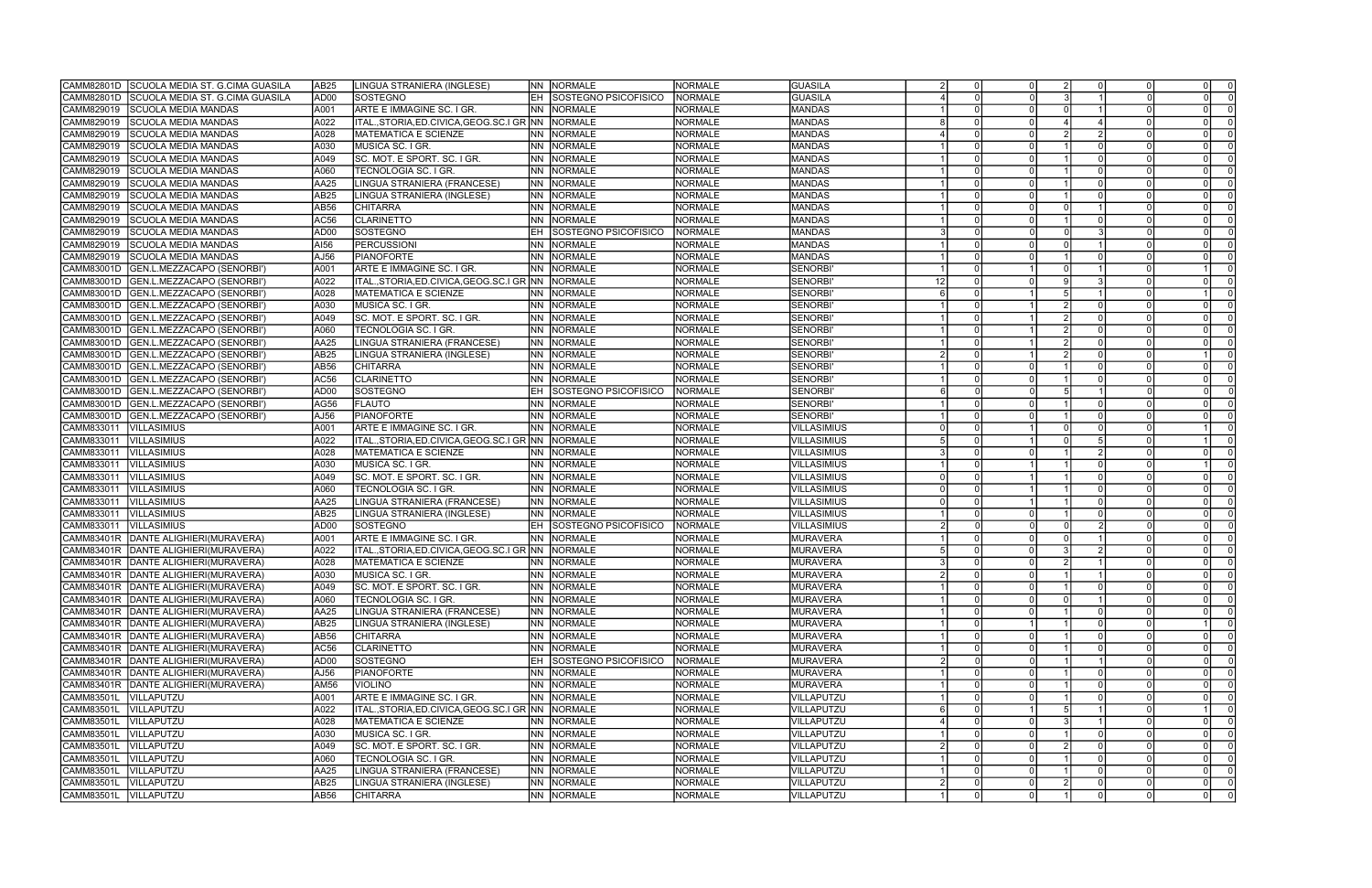| CAMM83501L | <b>VILLAPUTZU</b>                   | AD00             | SOSTEGNO                                             |            | <b>EH SOSTEGNO PSICOFISICO</b> | <b>NORMALE</b> | VILLAPUTZU         |     |                      |  | $\Omega$ |                |
|------------|-------------------------------------|------------------|------------------------------------------------------|------------|--------------------------------|----------------|--------------------|-----|----------------------|--|----------|----------------|
| CAMM83501L | VILLAPUTZU                          | AI56             | <b>PERCUSSIONI</b>                                   | <b>NN</b>  | NORMALE                        | <b>NORMALE</b> | <b>VILLAPUTZU</b>  |     |                      |  |          |                |
| CAMM83501L | VILLAPUTZU                          | AJ56             | PIANOFORTE                                           | <b>NN</b>  | NORMALE                        | <b>NORMALE</b> | VILLAPUTZU         |     |                      |  |          |                |
| CAMM83501L | VILLAPUTZU                          | <b>AK56</b>      | <b>SAXOFONO</b>                                      | <b>INN</b> | NORMALE                        | <b>NORMALE</b> | VILLAPUTZU         |     |                      |  |          |                |
| CAMM83901X | G.SARAGAT (SANLURI)                 | A001             | ARTE E IMMAGINE SC. I GR.                            | INN I      | <b>NORMALE</b>                 | <b>NORMALE</b> | <b>SANLURI</b>     |     |                      |  |          |                |
| CAMM83901X | G.SARAGAT (SANLURI)                 | A022             | ITAL.,STORIA,ED.CIVICA,GEOG.SC.I GR NN               |            | NORMALE                        | <b>NORMALE</b> | <b>SANLURI</b>     | -10 |                      |  |          |                |
|            |                                     |                  | <b>MATEMATICA E SCIENZE</b>                          |            |                                |                |                    |     |                      |  |          |                |
| CAMM83901X | G.SARAGAT (SANLURI)                 | A028             |                                                      | <b>NN</b>  | NORMALE                        | <b>NORMALE</b> | <b>SANLURI</b>     |     |                      |  |          |                |
| CAMM83901X | G.SARAGAT (SANLURI)                 | A030             | MUSICA SC. I GR.                                     | <b>NN</b>  | NORMALE                        | <b>NORMALE</b> | <b>SANLURI</b>     |     |                      |  | $\Omega$ |                |
| CAMM83901X | G.SARAGAT (SANLURI)                 | A049             | SC. MOT. E SPORT. SC. I GR.                          |            | <b>NN NORMALE</b>              | <b>NORMALE</b> | <b>SANLURI</b>     |     |                      |  |          |                |
| CAMM83901X | G.SARAGAT (SANLURI)                 | A060             | TECNOLOGIA SC. I GR.                                 | INN I      | NORMALE                        | <b>NORMALE</b> | <b>SANLURI</b>     |     |                      |  |          |                |
| CAMM83901X | G.SARAGAT (SANLURI)                 | AA25             | LINGUA STRANIERA (FRANCESE)                          | INN I      | NORMALE                        | <b>NORMALE</b> | <b>SANLURI</b>     |     |                      |  |          |                |
| CAMM83901X | G.SARAGAT (SANLURI)                 | AB <sub>25</sub> | LINGUA STRANIERA (INGLESE)                           | INN I      | NORMALE                        | <b>NORMALE</b> | <b>SANLURI</b>     |     |                      |  | $\Omega$ |                |
| CAMM83901X | G.SARAGAT (SANLURI)                 | AB56             | <b>CHITARRA</b>                                      |            | NN NORMALE                     | <b>NORMALE</b> | <b>SANLURI</b>     |     |                      |  | $\Omega$ |                |
| CAMM83901X | G.SARAGAT (SANLURI)                 | AC56             | <b>CLARINETTO</b>                                    | INN I      | NORMALE                        | <b>NORMALE</b> | <b>SANLURI</b>     |     |                      |  | $\Omega$ |                |
| CAMM83901X | <b>G.SARAGAT (SANLURI)</b>          | AD <sub>00</sub> | SOSTEGNO                                             |            | <b>SOSTEGNO DELLA VISTA</b>    | <b>NORMALE</b> | <b>SANLURI</b>     |     |                      |  |          |                |
| CAMM83901X | <b>G.SARAGAT (SANLURI)</b>          | AD00             | SOSTEGNO                                             | IEH.       | SOSTEGNO PSICOFISICO           | <b>NORMALE</b> | <b>SANLURI</b>     |     |                      |  |          |                |
| CAMM83901X | <b>G.SARAGAT (SANLURI)</b>          | AG56             | <b>FLAUTO</b>                                        | <b>NN</b>  | NORMALE                        | <b>NORMALE</b> | <b>SANLURI</b>     |     |                      |  |          |                |
| CAMM83901X | G.SARAGAT (SANLURI)                 | AJ56             | <b>PIANOFORTE</b>                                    | INN I      | NORMALE                        | <b>NORMALE</b> | SANLURI            |     |                      |  | $\Omega$ |                |
| CAMM83901X | <b>G.SARAGAT (SANLURI)</b>          | <b>AM56</b>      | VIOLINO                                              | INN I      | <b>NORMALE</b>                 | <b>NORMALE</b> | <b>SANLURI</b>     |     |                      |  |          |                |
| CAMM840014 | E. PUXEDDU (VILLASOR)               | A001             | ARTE E IMMAGINE SC. I GR.                            | <b>NN</b>  | NORMALE                        | <b>NORMALE</b> | <b>VILLASOR</b>    |     |                      |  |          |                |
| CAMM840014 | E. PUXEDDU (VILLASOR)               | A022             | ITALSTORIA.ED.CIVICA.GEOG.SC.I GR INN                |            | NORMALE                        | <b>NORMALE</b> | <b>VILLASOR</b>    |     |                      |  |          |                |
| CAMM840014 | E. PUXEDDU (VILLASOR)               | A028             | <b>MATEMATICA E SCIENZE</b>                          | INN I      | <b>NORMALE</b>                 | <b>NORMALE</b> | <b>VILLASOR</b>    |     |                      |  |          |                |
| CAMM840014 | E. PUXEDDU (VILLASOR)               | A030             | MUSICA SC. I GR.                                     | <b>NN</b>  | NORMALE                        | <b>NORMALE</b> | <b>VILLASOR</b>    |     |                      |  | $\Omega$ |                |
| CAMM840014 | E. PUXEDDU (VILLASOR)               | A049             | SC. MOT. E SPORT. SC. I GR.                          |            | NN NORMALE                     | <b>NORMALE</b> | <b>VILLASOR</b>    |     |                      |  |          |                |
| CAMM840014 |                                     | A060             | <b>TECNOLOGIA SC. I GR.</b>                          |            | NORMALE                        | <b>NORMALE</b> | <b>VILLASOR</b>    |     |                      |  |          |                |
|            | E. PUXEDDU (VILLASOR)               |                  |                                                      | INN I      |                                |                |                    |     |                      |  |          |                |
| CAMM840014 | E. PUXEDDU (VILLASOR)               | AA25             | LINGUA STRANIERA (FRANCESE)                          |            | NN NORMALE                     | <b>NORMALE</b> | <b>VILLASOR</b>    |     |                      |  |          |                |
| CAMM840014 | E. PUXEDDU (VILLASOR)               | AB25             | LINGUA STRANIERA (INGLESE)                           | <b>NN</b>  | <b>NORMALE</b>                 | <b>NORMALE</b> | <b>VILLASOR</b>    |     |                      |  |          |                |
| CAMM840014 | E. PUXEDDU (VILLASOR)               | AB56             | <b>CHITARRA</b>                                      | <b>NN</b>  | <b>NORMALE</b>                 | <b>NORMALE</b> | <b>VILLASOR</b>    |     |                      |  |          |                |
| CAMM840014 | E. PUXEDDU (VILLASOR)               | AC56             | CLARINETTO                                           | INN I      | <b>NORMALE</b>                 | <b>NORMALE</b> | <b>VILLASOR</b>    |     |                      |  |          |                |
| CAMM840014 | E. PUXEDDU (VILLASOR)               | AD00             | SOSTEGNO                                             | EH         | SOSTEGNO PSICOFISICO           | <b>NORMALE</b> | VILLASOR           |     |                      |  |          |                |
| CAMM840014 | E. PUXEDDU (VILLASOR)               | AG56             | <b>FLAUTO</b>                                        | <b>NN</b>  | NORMALE                        | <b>NORMALE</b> | <b>VILLASOR</b>    |     |                      |  |          |                |
| CAMM840014 | E. PUXEDDU (VILLASOR)               | AJ56             | <b>PIANOFORTE</b>                                    | INN I      | NORMALE                        | <b>NORMALE</b> | <b>VILLASOR</b>    |     |                      |  |          |                |
| CAMM84101X | G. DELEDDA (SAN SPERATE)            | A001             | ARTE E IMMAGINE SC. I GR.                            | INN I      | <b>NORMALE</b>                 | <b>NORMALE</b> | <b>SAN SPERATE</b> |     |                      |  |          |                |
| CAMM84101X | G. DELEDDA (SAN SPERATE)            | A022             | ITAL.,STORIA,ED.CIVICA,GEOG.SC.I GR NN               |            | NORMALE                        | <b>NORMALE</b> | <b>SAN SPERATE</b> |     |                      |  | $\Omega$ |                |
| CAMM84101X | G. DELEDDA (SAN SPERATE)            | A028             | <b>MATEMATICA E SCIENZE</b>                          | <b>NN</b>  | NORMALE                        | <b>NORMALE</b> | <b>SAN SPERATE</b> |     |                      |  |          |                |
| CAMM84101X | G. DELEDDA (SAN SPERATE)            | A030             | MUSICA SC. I GR.                                     | INN I      | NORMALE                        | <b>NORMALE</b> | <b>SAN SPERATE</b> |     |                      |  |          |                |
| CAMM84101X | G. DELEDDA (SAN SPERATE)            | A049             | SC. MOT. E SPORT. SC. I GR.                          | <b>NN</b>  | NORMALE                        | <b>NORMALE</b> | <b>SAN SPERATE</b> |     |                      |  |          |                |
| CAMM84101X | G. DELEDDA (SAN SPERATE)            | A060             | <b>TECNOLOGIA SC. I GR.</b>                          | <b>NN</b>  | NORMALE                        | <b>NORMALE</b> | <b>SAN SPERATE</b> |     |                      |  |          |                |
| CAMM84101X | G. DELEDDA (SAN SPERATE)            | AA25             | INGUA STRANIERA (FRANCESE)                           | <b>NN</b>  | <b>NORMALE</b>                 | <b>NORMALE</b> | <b>SAN SPERATE</b> |     |                      |  |          |                |
| CAMM84101X | G. DELEDDA (SAN SPERATE)            | AB25             | LINGUA STRANIERA (INGLESE)                           | INN .      | NORMALE                        | NORMALE        | <b>SAN SPERATE</b> |     |                      |  | $\Omega$ |                |
|            | CAMM84101X G. DELEDDA (SAN SPERATE) | AB56             | <b>CHITARRA</b>                                      |            | <b>NN NORMALE</b>              | <b>NORMALE</b> | <b>SAN SPERATE</b> |     |                      |  | $\Omega$ |                |
|            | CAMM84101X G. DELEDDA (SAN SPERATE) | AD00             | SOSTEGNO                                             | IEH.       | SOSTEGNO PSICOFISICO           | <b>NORMALE</b> | <b>SAN SPERATE</b> |     | $\Omega$             |  | 0 I      | $\overline{0}$ |
|            | CAMM84101X G. DELEDDA (SAN SPERATE) | AG56             | <b>FLAUTO</b>                                        |            | NN NORMALE                     | NORMALE        | <b>SAN SPERATE</b> |     | $\Omega$             |  | $\Omega$ | $\overline{0}$ |
|            | CAMM84101X G. DELEDDA (SAN SPERATE) | AI56             | PERCUSSIONI                                          |            | NN NORMALE                     | NORMALE        | <b>SAN SPERATE</b> |     |                      |  | $\Omega$ | $\overline{0}$ |
|            |                                     |                  |                                                      |            |                                |                |                    |     |                      |  | $\Omega$ | $\Omega$       |
|            | CAMM84101X G. DELEDDA (SAN SPERATE) | AJ56             | PIANOFORTE                                           |            | NN NORMALE                     | <b>NORMALE</b> | <b>SAN SPERATE</b> |     |                      |  |          |                |
| CAMM84201Q | A.GRAMSCI (DECIMOPUTZU)             | A001             | ARTE E IMMAGINE SC. I GR.                            |            | NN NORMALE                     | <b>NORMALE</b> | DECIMOPUTZU        |     |                      |  | $\Omega$ |                |
| CAMM84201Q | A.GRAMSCI (DECIMOPUTZU)             | A022             | ITAL., STORIA, ED. CIVICA, GEOG. SC. I GR NN NORMALE |            |                                | NORMALE        | <b>DECIMOPUTZU</b> |     |                      |  | $\Omega$ |                |
| CAMM84201Q | A.GRAMSCI (DECIMOPUTZU)             | A028             | MATEMATICA E SCIENZE                                 |            | NN NORMALE                     | NORMALE        | DECIMOPUTZU        |     |                      |  | $\Omega$ |                |
| CAMM84201Q | A.GRAMSCI (DECIMOPUTZU)             | A030             | MUSICA SC. I GR.                                     |            | NN NORMALE                     | <b>NORMALE</b> | DECIMOPUTZU        |     |                      |  |          |                |
| CAMM84201Q | A.GRAMSCI (DECIMOPUTZU)             | A049             | SC. MOT. E SPORT. SC. I GR.                          |            | NN NORMALE                     | <b>NORMALE</b> | <b>DECIMOPUTZU</b> |     |                      |  | $\Omega$ |                |
| CAMM84201Q | A.GRAMSCI (DECIMOPUTZU)             | A060             | TECNOLOGIA SC. I GR.                                 |            | NN NORMALE                     | NORMALE        | DECIMOPUTZU        |     |                      |  | 0I       |                |
| CAMM84201Q | A.GRAMSCI (DECIMOPUTZU)             | AA25             | LINGUA STRANIERA (FRANCESE)                          |            | NN NORMALE                     | NORMALE        | DECIMOPUTZU        |     |                      |  |          |                |
| CAMM84201Q | A.GRAMSCI (DECIMOPUTZU)             | AB25             | LINGUA STRANIERA (INGLESE)                           |            | NN NORMALE                     | <b>NORMALE</b> | DECIMOPUTZU        |     |                      |  |          |                |
| CAMM84201Q | A.GRAMSCI (DECIMOPUTZU)             | AD00             | SOSTEGNO                                             |            | CH SOSTEGNO DELLA VISTA        | NORMALE        | DECIMOPUTZU        |     |                      |  |          |                |
| CAMM84201Q | A.GRAMSCI (DECIMOPUTZU)             | AD <sub>00</sub> | SOSTEGNO                                             |            | <b>EH SOSTEGNO PSICOFISICO</b> | NORMALE        | <b>DECIMOPUTZU</b> |     |                      |  |          |                |
| CAMM84301G | DA VINCI (DECIMOMANNU)              | A001             | ARTE E IMMAGINE SC. I GR.                            |            | NN NORMALE                     | <b>NORMALE</b> | DECIMOMANNU        |     |                      |  | $\Omega$ |                |
| CAMM84301G | DA VINCI (DECIMOMANNU)              | A022             | ITAL., STORIA, ED. CIVICA, GEOG. SC. I GR NN NORMALE |            |                                | <b>NORMALE</b> | DECIMOMANNU        |     |                      |  |          |                |
| CAMM84301G | DA VINCI (DECIMOMANNU)              | A028             | MATEMATICA E SCIENZE                                 |            | NN NORMALE                     | NORMALE        | DECIMOMANNU        |     |                      |  |          |                |
| CAMM84301G | DA VINCI (DECIMOMANNU)              | A030             | MUSICA SC. I GR.                                     |            | NN NORMALE                     | NORMALE        | DECIMOMANNU        |     | $\Omega$<br>$\Omega$ |  | $\Omega$ |                |
|            |                                     |                  |                                                      |            |                                |                |                    |     |                      |  |          |                |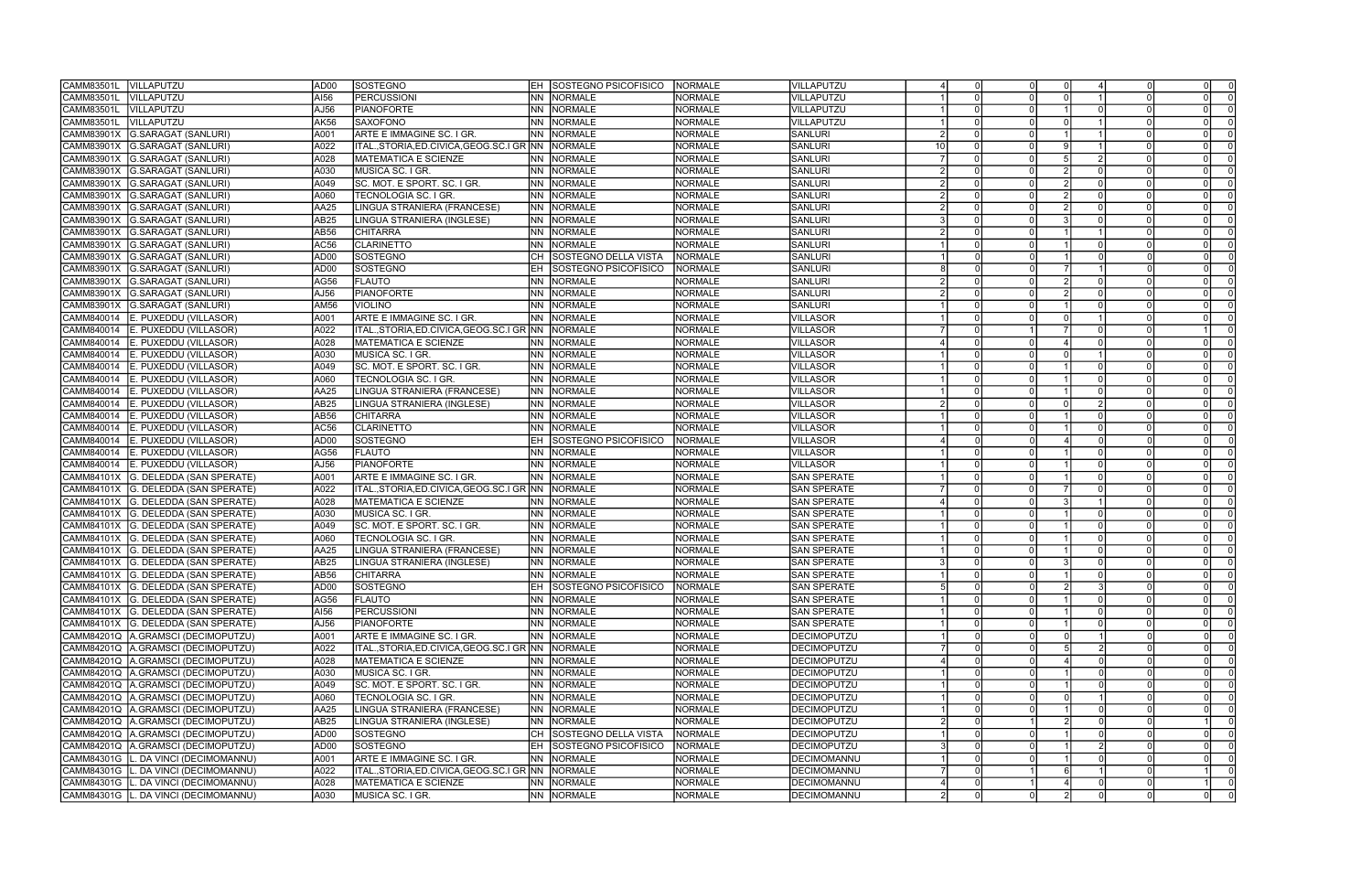| CAMM84301G<br>L. DA VINCI (DECIMOMANNU)             | A049             | ISC. MOT. E SPORT. SC. I GR.                   |       | <b>NN NORMALE</b>    | <b>NORMALE</b> | DECIMOMANNU               |    |          |          |    |          |                                           |
|-----------------------------------------------------|------------------|------------------------------------------------|-------|----------------------|----------------|---------------------------|----|----------|----------|----|----------|-------------------------------------------|
| . DA VINCI (DECIMOMANNU)<br>CAMM84301G              | A060             | TECNOLOGIA SC. I GR.                           | INN I | NORMALE              | <b>NORMALE</b> | DECIMOMANNU               |    |          |          |    |          |                                           |
| CAMM84301G<br>DA VINCI (DECIMOMANNU)                | AA25             | LINGUA STRANIERA (FRANCESE)                    | INN I | NORMALE              | <b>NORMALE</b> | <b>DECIMOMANNU</b>        |    |          |          |    |          |                                           |
| CAMM84301G<br>. DA VINCI (DECIMOMANNU)              | AB25             | LINGUA STRANIERA (INGLESE)                     | INN I | NORMALE              | <b>NORMALE</b> | DECIMOMANNU               |    |          |          |    |          |                                           |
| CAMM84301G<br>DA VINCI (DECIMOMANNU)                | AD <sub>00</sub> | SOSTEGNO                                       | EH    | SOSTEGNO PSICOFISICO | <b>NORMALE</b> | <b>DECIMOMANNU</b>        |    |          |          |    |          |                                           |
| CAMM84401B<br>VIA DON PALMAS (ELMAS)                | A001             | ARTE E IMMAGINE SC. I GR.                      | INN.  | <b>NORMALE</b>       | <b>NORMALE</b> | <b>ELMAS</b>              |    |          |          |    |          |                                           |
| CAMM84401B<br>VIA DON PALMAS (ELMAS)                | A022             | ITAL.,STORIA,ED.CIVICA,GEOG.SC.I GR NN         |       | NORMALE              | <b>NORMALE</b> | <b>ELMAS</b>              |    |          |          |    |          |                                           |
| CAMM84401B<br>VIA DON PALMAS (ELMAS)                | A028             | <b>MATEMATICA E SCIENZE</b>                    | INN I | NORMALE              | <b>NORMALE</b> | <b>ELMAS</b>              |    |          |          |    |          |                                           |
| CAMM84401B<br>VIA DON PALMAS (ELMAS)                | A030             | MUSICA SC. I GR.                               | INN   | NORMALE              | <b>NORMALE</b> | <b>ELMAS</b>              |    |          |          |    |          |                                           |
| CAMM84401B                                          | A049             |                                                | NN.   | NORMALE              | <b>NORMALE</b> | <b>ELMAS</b>              |    |          |          |    |          |                                           |
| VIA DON PALMAS (ELMAS)                              |                  | SC. MOT. E SPORT. SC. I GR.                    |       |                      |                |                           |    |          |          |    |          |                                           |
| CAMM84401B<br>VIA DON PALMAS (ELMAS)                | A060             | TECNOLOGIA SC. I GR.                           | INN   | <b>NORMALE</b>       | <b>NORMALE</b> | <b>ELMAS</b>              |    |          |          |    |          |                                           |
| CAMM84401B<br>VIA DON PALMAS (ELMAS)                | AA25             | LINGUA STRANIERA (FRANCESE)                    | INN I | NORMALE              | <b>NORMALE</b> | <b>ELMAS</b>              |    |          |          |    |          |                                           |
| CAMM84401B<br><b>VIA DON PALMAS (ELMAS)</b>         | AB25             | LINGUA STRANIERA (INGLESE)                     | INN I | NORMALE              | <b>NORMALE</b> | <b>ELMAS</b>              |    |          |          |    |          |                                           |
| CAMM84401B<br>VIA DON PALMAS (ELMAS)                | AB56             | <b>CHITARRA</b>                                | INN I | <b>NORMALE</b>       | <b>NORMALE</b> | <b>ELMAS</b>              |    |          |          |    |          |                                           |
| CAMM84401B<br>VIA DON PALMAS (ELMAS)                | AC56             | <b>CLARINETTO</b>                              | INN   | <b>NORMALE</b>       | <b>NORMALE</b> | <b>ELMAS</b>              |    |          |          |    |          |                                           |
| CAMM84401B<br><b>VIA DON PALMAS (ELMAS)</b>         | AD <sub>00</sub> | <b>SOSTEGNO</b>                                |       | SOSTEGNO PSICOFISICO | <b>NORMALE</b> | <b>ELMAS</b>              |    |          |          |    |          |                                           |
| CAMM84401B<br>VIA DON PALMAS (ELMAS)                | AJ56             | <b>PIANOFORTE</b>                              | INN.  | <b>NORMALE</b>       | <b>NORMALE</b> | <b>ELMAS</b>              |    |          |          |    |          |                                           |
| CAMM84401B<br>VIA DON PALMAS (ELMAS)                | AM56             | <b>VIOLINO</b>                                 | NN.   | <b>NORMALE</b>       | <b>NORMALE</b> | <b>ELMAS</b>              |    |          |          |    |          | $\Omega$                                  |
| CAMM845017<br>SECONDARIA DI 1 GRADO PULA            | A001             | ARTE E IMMAGINE SC. I GR.                      | INN.  | NORMALE              | <b>NORMALE</b> | <b>PULA</b>               |    |          |          |    |          |                                           |
| CAMM845017<br>SECONDARIA DI 1 GRADO PULA            | A022             | ITAL.,STORIA,ED.CIVICA,GEOG.SC.I GR  NN        |       | <b>NORMALE</b>       | <b>NORMALE</b> | PULA                      |    |          |          |    |          |                                           |
| CAMM845017<br>SECONDARIA DI 1 GRADO PULA            | A028             | <b>MATEMATICA E SCIENZE</b>                    | NN.   | NORMALE              | <b>NORMALE</b> | <b>PULA</b>               |    |          |          |    |          |                                           |
| CAMM845017<br>SECONDARIA DI 1 GRADO PULA            | A030             | MUSICA SC. I GR.                               | NN    | <b>NORMALE</b>       | <b>NORMALE</b> | PULA                      |    |          |          |    |          |                                           |
| SECONDARIA DI 1 GRADO PULA<br>CAMM845017            | A049             | SC. MOT. E SPORT. SC. I GR.                    | INN   | NORMALE              | <b>NORMALE</b> | PULA                      |    |          |          |    |          | $\Omega$                                  |
| SECONDARIA DI 1 GRADO PULA<br>CAMM845017            | A060             | TECNOLOGIA SC. I GR.                           | INN I | NORMALE              | <b>NORMALE</b> | PULA                      |    |          |          |    |          | $\Omega$                                  |
| CAMM845017<br>SECONDARIA DI 1 GRADO PULA            | AA25             | LINGUA STRANIERA (FRANCESE)                    | INN I | NORMALE              | <b>NORMALE</b> | IPULA                     |    |          |          |    |          |                                           |
| CAMM845017<br>SECONDARIA DI 1 GRADO PULA            | <b>AB25</b>      | LINGUA STRANIERA (INGLESE)                     | INN I | NORMALE              | <b>NORMALE</b> | <b>PULA</b>               |    |          |          |    |          |                                           |
| CAMM845017<br>SECONDARIA DI 1 GRADO PULA            | AB56             | <b>CHITARRA</b>                                | INN.  | <b>NORMALE</b>       | <b>NORMALE</b> | PULA                      |    |          |          |    |          |                                           |
| CAMM845017<br>SECONDARIA DI 1 GRADO PULA            | AD <sub>00</sub> | <b>SOSTEGNO</b>                                |       | SOSTEGNO PSICOFISICO | <b>NORMALE</b> | PULA                      |    |          |          |    |          |                                           |
| CAMM845017<br>SECONDARIA DI 1 GRADO PULA            | AG56             | FLAUTO                                         | INN   | <b>NORMALE</b>       | NORMALE        | PULA                      |    |          |          |    |          |                                           |
| CAMM845017<br>SECONDARIA DI 1 GRADO PULA            | AJ56             | <b>PIANOFORTE</b>                              | INN.  | NORMALE              | <b>NORMALE</b> | PULA                      |    |          |          |    |          |                                           |
| CAMM845017<br>SECONDARIA DI 1 GRADO PULA            | AM56             | <b>VIOLINO</b>                                 | INN I | NORMALE              | <b>NORMALE</b> | PULA                      |    |          |          |    |          |                                           |
|                                                     |                  |                                                | NN.   |                      |                |                           |    |          |          |    |          |                                           |
| CAMM846013<br><b>SARROCH</b>                        | A001             | ARTE E IMMAGINE SC. I GR.                      |       | <b>NORMALE</b>       | <b>NORMALE</b> | SARROCH                   |    |          |          |    |          |                                           |
| CAMM846013<br>SARROCH                               | A022             | ITAL., STORIA, ED. CIVICA, GEOG. SC. I GR INN  |       | <b>NORMALE</b>       | <b>NORMALE</b> | <b>SARROCH</b>            |    |          |          |    |          |                                           |
| <b>SARROCH</b><br>CAMM846013                        | A028             | MATEMATICA E SCIENZE                           | INN I | NORMALE              | <b>NORMALE</b> | SARROCH                   |    |          |          |    |          | $\Omega$                                  |
| CAMM846013<br>SARROCH                               | A030             | MUSICA SC. I GR.                               | NN.   | NORMALE              | <b>NORMALE</b> | SARROCH                   |    |          |          |    |          | $\Omega$                                  |
| CAMM846013<br>SARROCH                               | A049             | SC. MOT. E SPORT. SC. I GR.                    | NN.   | NORMALE              | <b>NORMALE</b> | <b>SARROCH</b>            |    |          |          |    |          |                                           |
| CAMM846013<br><b>SARROCH</b>                        | A060             | <b>TECNOLOGIA SC. I GR.</b>                    | INN I | NORMALE              | <b>NORMALE</b> | SARROCH                   |    |          |          |    |          |                                           |
| CAMM846013<br>SARROCH                               | AA25             | LINGUA STRANIERA (FRANCESE)                    | INN I | NORMALE              | <b>NORMALE</b> | SARROCH                   |    |          |          |    |          |                                           |
| CAMM846013<br><b>SARROCH</b>                        | AB25             | LINGUA STRANIERA (INGLESE)                     | INN I | <b>NORMALE</b>       | <b>NORMALE</b> | SARROCH                   |    |          |          |    |          |                                           |
| CAMM846013<br><b>SARROCH</b>                        | AD00             | SOSTEGNO                                       |       | SOSTEGNO PSICOFISICO | NORMALE        | SARROCH                   |    |          |          |    |          | $\Omega$                                  |
| CAMM84701V SCUOLA SECONDARIA SETTIMO S.P.           | A001             | ARTE E IMMAGINE SC. I GR.                      |       | NN NORMALE           | <b>NORMALE</b> | <b>SETTIMO SAN PIETRO</b> |    |          |          |    |          |                                           |
| CAMM84701V SCUOLA SECONDARIA SETTIMO S.P.           | A022             | ITAL.,STORIA,ED.CIVICA,GEOG.SC.I GR NN NORMALE |       |                      | <b>NORMALE</b> | <b>SETTIMO SAN PIETRO</b> |    | $\Omega$ | $\Omega$ |    | $\Omega$ | -01                                       |
| CAMM84701V<br>SCUOLA SECONDARIA SETTIMO S.P.        | A028             | <b>MATEMATICA E SCIENZE</b>                    |       | NN NORMALE           | <b>NORMALE</b> | <b>SETTIMO SAN PIETRO</b> |    |          |          |    |          | $\Omega$                                  |
| CAMM84701V SCUOLA SECONDARIA SETTIMO S.P.           | A030             | MUSICA SC. I GR.                               |       | NN NORMALE           | <b>NORMALE</b> | ISETTIMO SAN PIETRO       |    |          |          |    |          | $\Omega$                                  |
| CAMM84701V SCUOLA SECONDARIA SETTIMO S.P.           | A049             | SC. MOT. E SPORT. SC. I GR.                    |       | NN NORMALE           | <b>NORMALE</b> | <b>SETTIMO SAN PIETRO</b> |    |          |          |    |          | $\Omega$                                  |
| CAMM84701V<br>SCUOLA SECONDARIA SETTIMO S.P.        | A060             | TECNOLOGIA SC. I GR.                           |       | NN NORMALE           | <b>NORMALE</b> | SETTIMO SAN PIETRO        |    |          |          |    |          | $\Omega$                                  |
| SCUOLA SECONDARIA SETTIMO S.P.<br>CAMM84701V        | AA25             | LINGUA STRANIERA (FRANCESE)                    |       | NN NORMALE           | <b>NORMALE</b> | SETTIMO SAN PIETRO        |    |          |          |    |          |                                           |
| <b>CAMM84701V</b><br>SCUOLA SECONDARIA SETTIMO S.P. | AB <sub>25</sub> | LINGUA STRANIERA (INGLESE)                     |       | NN NORMALE           | <b>NORMALE</b> | SETTIMO SAN PIETRO        |    |          |          |    |          | $\Omega$                                  |
| CAMM84701V<br>SCUOLA SECONDARIA SETTIMO S.P.        | AD00             | SOSTEGNO                                       | IEH   | SOSTEGNO PSICOFISICO | NORMALE        | SETTIMO SAN PIETRO        |    |          |          |    |          |                                           |
| CAMM84801P<br>P. CAVARO (VILLAMAR)                  | A001             | ARTE E IMMAGINE SC. I GR.                      |       | NN NORMALE           | <b>NORMALE</b> | VILLAMAR                  |    |          |          |    |          | $\Omega$                                  |
| CAMM84801P<br>P. CAVARO (VILLAMAR)                  | A022             | ITAL.,STORIA,ED.CIVICA,GEOG.SC.I GR NN NORMALE |       |                      | <b>NORMALE</b> | <b>VILLAMAR</b>           | 14 |          |          | 13 |          | $\Omega$                                  |
| CAMM84801P<br>P. CAVARO (VILLAMAR)                  | A028             | MATEMATICA E SCIENZE                           |       | NN NORMALE           | <b>NORMALE</b> | <b>VILLAMAR</b>           |    |          |          |    |          | $\Omega$                                  |
| <b>CAMM84801P</b><br>P. CAVARO (VILLAMAR)           | A030             | MUSICA SC. I GR.                               |       | NN NORMALE           | <b>NORMALE</b> | <b>VILLAMAR</b>           |    |          |          |    |          | - 0                                       |
| CAMM84801P<br>P. CAVARO (VILLAMAR)                  | A049             | SC. MOT. E SPORT. SC. I GR.                    |       | NN NORMALE           | <b>NORMALE</b> | <b>VILLAMAR</b>           |    |          |          |    |          |                                           |
|                                                     |                  |                                                |       |                      |                |                           |    |          |          |    |          |                                           |
| <b>CAMM84801P</b><br>P. CAVARO (VILLAMAR)           | A060             | TECNOLOGIA SC. I GR.                           |       | NN NORMALE           | <b>NORMALE</b> | <b>VILLAMAR</b>           |    |          |          |    |          |                                           |
| CAMM84801P<br>P. CAVARO (VILLAMAR)                  | AA25             | LINGUA STRANIERA (FRANCESE)                    |       | NN NORMALE           | <b>NORMALE</b> | <b>VILLAMAR</b>           |    |          |          |    |          | - 0                                       |
| CAMM84801P<br>P. CAVARO (VILLAMAR)                  | AB25             | LINGUA STRANIERA (INGLESE)                     |       | NN NORMALE           | <b>NORMALE</b> | <b>VILLAMAR</b>           |    |          |          |    |          |                                           |
| CAMM84801P<br>P. CAVARO (VILLAMAR)                  | AB56             | <b>CHITARRA</b>                                |       | NN NORMALE           | <b>NORMALE</b> | <b>VILLAMAR</b>           |    |          |          |    |          | $\overline{0}$<br>$\overline{\mathbf{0}}$ |
| P. CAVARO (VILLAMAR)<br>CAMM84801P                  | AC56             | <b>CLARINETTO</b>                              |       | NN NORMALE           | <b>NORMALE</b> | <b>VILLAMAR</b>           |    | $\Omega$ | $\Omega$ |    | $\Omega$ | $\overline{0}$<br>$\Omega$                |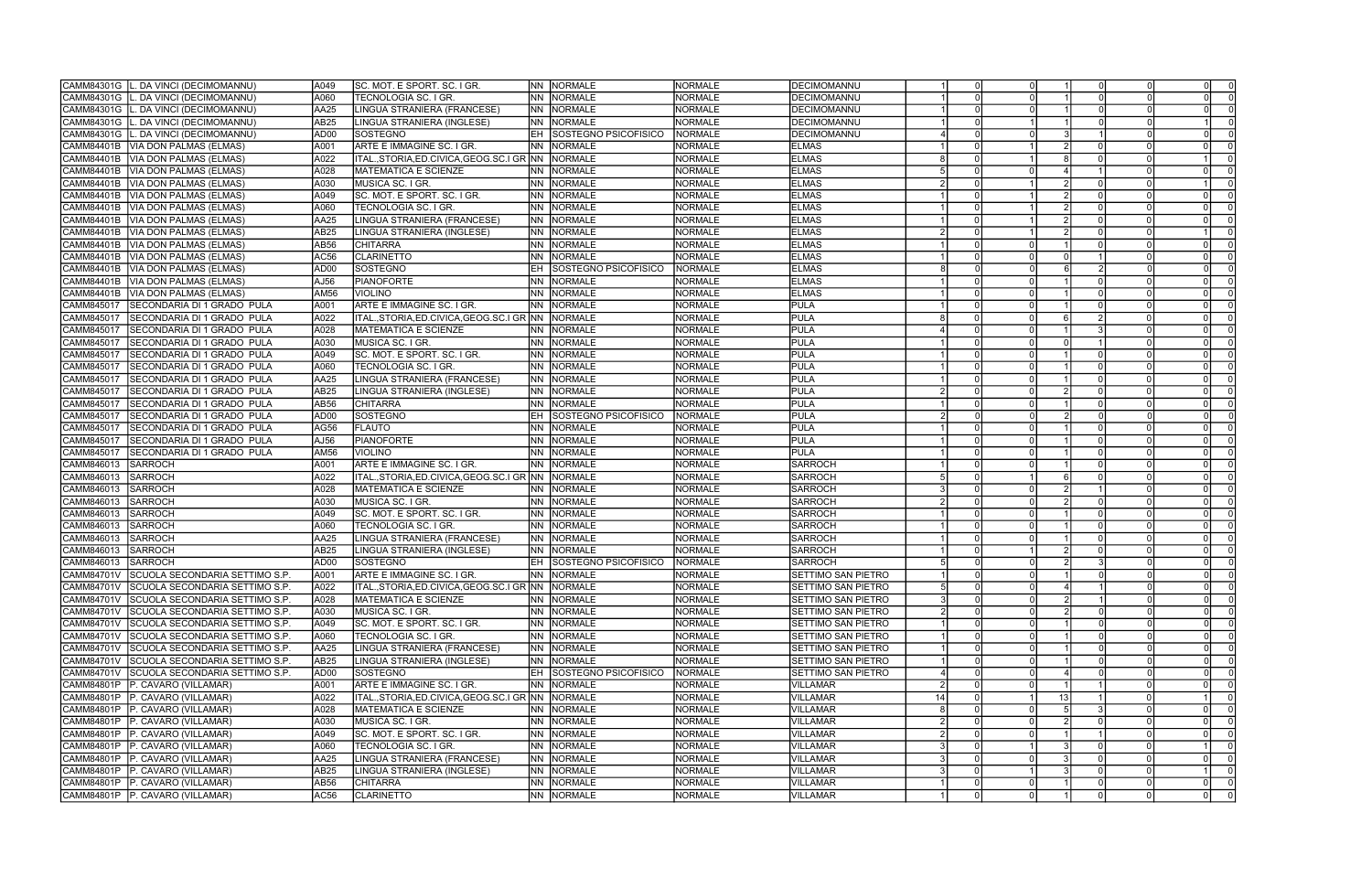| CAMM84801P<br>P. CAVARO (VILLAMAR)                | AD00             | SOSTEGNO                                             |       | <b>EH SOSTEGNO PSICOFISICO</b> | NORMALE        | <b>VILLAMAR</b>            |                |          |          |                 |          | $\Omega$       |                         |
|---------------------------------------------------|------------------|------------------------------------------------------|-------|--------------------------------|----------------|----------------------------|----------------|----------|----------|-----------------|----------|----------------|-------------------------|
| P. CAVARO (VILLAMAR)<br>CAMM84801P                | AI56             | <b>PERCUSSIONI</b>                                   | INN I | NORMALE                        | <b>NORMALE</b> | VILLAMAR                   |                |          |          |                 |          |                |                         |
| CAMM84801P<br>P. CAVARO (VILLAMAR)                | AJ56             | <b>PIANOFORTE</b>                                    | NN.   | NORMALE                        | <b>NORMALE</b> | <b>VILLAMAR</b>            |                |          |          |                 |          |                |                         |
| CAMM854012<br>C. COLOMBO (CAGLIARI)               | A001             | ARTE E IMMAGINE SC. I GR.                            | INN   | <b>NORMALE</b>                 | <b>NORMALE</b> | <b>CAGLIARI</b>            |                |          |          |                 |          |                |                         |
| CAMM854012<br>C. COLOMBO (CAGLIARI)               | A022             | ITAL.,STORIA,ED.CIVICA,GEOG.SC.I GR INN              |       | <b>NORMALE</b>                 | <b>NORMALE</b> | CAGLIARI                   |                |          |          |                 |          |                |                         |
| CAMM854012<br>C. COLOMBO (CAGLIARI)               | A028             | <b>MATEMATICA E SCIENZE</b>                          | INN   | NORMALE                        | <b>NORMALE</b> | <b>CAGLIARI</b>            |                |          |          |                 |          |                |                         |
| CAMM854012<br>C. COLOMBO (CAGLIARI)               | A030             | MUSICA SC. I GR.                                     | INN   | NORMALE                        | <b>NORMALE</b> | CAGLIARI                   |                |          |          |                 |          |                |                         |
| CAMM854012<br>C. COLOMBO (CAGLIARI)               | A049             | SC. MOT. E SPORT. SC. I GR.                          | INN   | NORMALE                        | <b>NORMALE</b> | <b>CAGLIARI</b>            |                |          |          |                 |          | $\Omega$       |                         |
| CAMM854012<br>C. COLOMBO (CAGLIARI)               | A060             | TECNOLOGIA SC. I GR.                                 | INN I | NORMALE                        | <b>NORMALE</b> | <b>CAGLIARI</b>            |                |          |          |                 |          |                |                         |
| CAMM854012                                        | AB25             | LINGUA STRANIERA (INGLESE)                           | INN   | <b>NORMALE</b>                 | <b>NORMALE</b> | <b>CAGLIARI</b>            |                |          |          |                 |          |                |                         |
| C. COLOMBO (CAGLIARI)                             |                  |                                                      |       |                                |                |                            |                |          |          |                 |          |                |                         |
| CAMM854012<br>C. COLOMBO (CAGLIARI)               | AB56             | <b>CHITARRA</b>                                      | INN   | <b>NORMALE</b>                 | <b>NORMALE</b> | <b>CAGLIARI</b>            |                |          |          |                 |          |                |                         |
| CAMM854012<br>C. COLOMBO (CAGLIARI)               | AC <sub>25</sub> | LINGUA STRANIERA (SPAGNOLO)                          | INN   | NORMALE                        | <b>NORMALE</b> | CAGLIARI                   |                |          |          |                 |          | $\Omega$       |                         |
| CAMM854012<br>C. COLOMBO (CAGLIARI)               | AD <sub>00</sub> | <b>SOSTEGNO</b>                                      | CH.   | SOSTEGNO DELLA VISTA           | <b>NORMALE</b> | CAGLIARI                   |                |          |          |                 |          |                |                         |
| CAMM854012<br>C. COLOMBO (CAGLIARI)               | AD <sub>00</sub> | SOSTEGNO                                             |       | SOSTEGNO PSICOFISICO           | <b>NORMALE</b> | CAGLIARI                   |                |          |          |                 |          |                |                         |
| CAMM854012<br>C. COLOMBO (CAGLIARI)               | AG56             | <b>FLAUTO</b>                                        | INN   | <b>NORMALE</b>                 | <b>NORMALE</b> | <b>CAGLIARI</b>            |                |          |          |                 |          |                |                         |
| CAMM854012<br>C. COLOMBO (CAGLIARI)               | AJ56             | <b>PIANOFORTE</b>                                    | INN   | <b>NORMALE</b>                 | <b>NORMALE</b> | <b>CAGLIARI</b>            |                | $\Omega$ |          |                 |          |                |                         |
| CAMM854012<br>C. COLOMBO (CAGLIARI)               | AL56             | <b>TROMBA</b>                                        | NN    | <b>NORMALE</b>                 | <b>NORMALE</b> | CAGLIARI                   |                |          |          |                 |          |                |                         |
| CAMM854012<br>C. COLOMBO (CAGLIARI)               | AM56             | <b>VIOLINO</b>                                       | NN.   | <b>NORMALE</b>                 | <b>NORMALE</b> | CAGLIARI                   |                |          |          |                 |          | $\Omega$       |                         |
| CAMM862011<br><b>SU PLANU (SELARGIUS)</b>         | A001             | ARTE E IMMAGINE SC. I GR.                            | INN.  | <b>NORMALE</b>                 | <b>NORMALE</b> | SELARGIUS                  |                |          |          |                 |          |                |                         |
| <b>SU PLANU (SELARGIUS)</b><br>CAMM862011         | A022             | ITAL.,STORIA,ED.CIVICA,GEOG.SC.I GR  NN              |       | NORMALE                        | <b>NORMALE</b> | SELARGIUS                  |                |          |          |                 |          |                |                         |
| CAMM862011<br><b>SU PLANU (SELARGIUS)</b>         | A028             | <b>MATEMATICA E SCIENZE</b>                          | NN.   | NORMALE                        | <b>NORMALE</b> | SELARGIUS                  |                |          |          |                 |          |                |                         |
| CAMM862011<br><b>SU PLANU (SELARGIUS)</b>         | A030             | MUSICA SC. I GR.                                     | NN    | <b>NORMALE</b>                 | <b>NORMALE</b> | <b>SELARGIUS</b>           |                |          |          |                 |          |                |                         |
| <b>SU PLANU (SELARGIUS)</b><br>CAMM862011         | A049             | SC. MOT. E SPORT. SC. I GR.                          | INN   | NORMALE                        | <b>NORMALE</b> | <b>SELARGIUS</b>           |                |          |          |                 |          | $\Omega$       |                         |
| CAMM862011<br><b>SU PLANU (SELARGIUS)</b>         | A060             | TECNOLOGIA SC. I GR.                                 | INN I | NORMALE                        | <b>NORMALE</b> | <b>SELARGIUS</b>           |                |          |          |                 |          |                |                         |
| CAMM862011<br><b>SU PLANU (SELARGIUS)</b>         | AA25             | LINGUA STRANIERA (FRANCESE)                          | INN I | <b>NORMALE</b>                 | <b>NORMALE</b> | SELARGIUS                  |                |          |          |                 |          |                |                         |
| CAMM862011<br><b>SU PLANU (SELARGIUS)</b>         | <b>AB25</b>      | LINGUA STRANIERA (INGLESE)                           | INN I | <b>NORMALE</b>                 | <b>NORMALE</b> | <b>SELARGIUS</b>           |                |          |          |                 |          |                |                         |
| CAMM862011<br><b>SU PLANU (SELARGIUS)</b>         | AB56             | <b>CHITARRA</b>                                      | INN.  | <b>NORMALE</b>                 | <b>NORMALE</b> | SELARGIUS                  |                |          |          |                 |          |                |                         |
| CAMM862011<br>SU PLANU (SELARGIUS)                | AC <sub>25</sub> | LINGUA STRANIERA (SPAGNOLO)                          | INN   | <b>NORMALE</b>                 | <b>NORMALE</b> | SELARGIUS                  |                |          |          |                 |          |                |                         |
| CAMM862011<br><b>SU PLANU (SELARGIUS)</b>         | AD <sub>00</sub> | SOSTEGNO                                             | DH    | SOSTEGNO DELL'UDITO            | <b>NORMALE</b> | SELARGIUS                  |                |          |          |                 |          |                |                         |
| CAMM862011<br><b>SU PLANU (SELARGIUS)</b>         | AD <sub>00</sub> | SOSTEGNO                                             | EH    | SOSTEGNO PSICOFISICO           | <b>NORMALE</b> | <b>SELARGIUS</b>           | 1 <sub>0</sub> |          |          |                 |          |                |                         |
| CAMM862011<br><b>SU PLANU (SELARGIUS)</b>         | AG56             | <b>FLAUTO</b>                                        | INN I | NORMALE                        | <b>NORMALE</b> | SELARGIUS                  |                |          |          |                 |          |                |                         |
|                                                   | AJ56             | <b>PIANOFORTE</b>                                    | NN    | <b>NORMALE</b>                 | <b>NORMALE</b> | <b>SELARGIUS</b>           |                |          |          |                 |          |                |                         |
| CAMM862011<br>SU PLANU (SELARGIUS)                |                  |                                                      |       |                                |                |                            |                |          |          |                 |          |                |                         |
| CAMM862011<br><b>SU PLANU (SELARGIUS)</b>         | AM56             | <b>VIOLINO</b>                                       | INN   | <b>NORMALE</b>                 | <b>NORMALE</b> | <b>SELARGIUS</b>           |                |          |          |                 |          |                |                         |
| CAMM86301R<br>S. DOM. SAVIO (S. GAVINO M.)        | A001             | ARTE E IMMAGINE SC. I GR.                            | INN   | NORMALE                        | <b>NORMALE</b> | <b>SAN GAVINO MONREALE</b> |                |          |          |                 |          |                |                         |
| CAMM86301R<br>S. DOM. SAVIO (S. GAVINO M.)        | A022             | ITAL.,STORIA,ED.CIVICA,GEOG.SC.I GR  NN              |       | NORMALE                        | <b>NORMALE</b> | <b>SAN GAVINO MONREALE</b> |                |          |          |                 |          |                |                         |
| CAMM86301R<br>S. DOM. SAVIO (S. GAVINO M.)        | A028             | <b>MATEMATICA E SCIENZE</b>                          | INN   | NORMALE                        | <b>NORMALE</b> | SAN GAVINO MONREALE        |                |          |          |                 |          |                |                         |
| CAMM86301R<br>S. DOM. SAVIO (S. GAVINO M.)        | A030             | MUSICA SC. I GR.                                     | INN I | NORMALE                        | <b>NORMALE</b> | <b>SAN GAVINO MONREALE</b> |                |          |          |                 |          |                |                         |
| CAMM86301R<br>S. DOM. SAVIO (S. GAVINO M.)        | A049             | SC. MOT. E SPORT. SC. I GR.                          | INN I | NORMALE                        | <b>NORMALE</b> | <b>SAN GAVINO MONREALE</b> |                |          |          |                 |          |                |                         |
| CAMM86301R<br>S. DOM. SAVIO (S. GAVINO M.)        | A060             | TECNOLOGIA SC. I GR.                                 | INN.  | <b>NORMALE</b>                 | <b>NORMALE</b> | <b>SAN GAVINO MONREALE</b> |                |          |          |                 |          |                |                         |
| S. DOM. SAVIO (S. GAVINO M.)<br>CAMM86301R        | AA25             | LINGUA STRANIERA (FRANCESE)                          | INN   | <b>NORMALE</b>                 | <b>NORMALE</b> | <b>SAN GAVINO MONREALE</b> |                |          |          |                 |          |                |                         |
| CAMM86301R S. DOM. SAVIO (S. GAVINO M.)           | AB25             | LINGUA STRANIERA (INGLESE)                           |       | NN NORMALE                     | <b>NORMALE</b> | <b>SAN GAVINO MONREALE</b> |                |          |          |                 |          |                |                         |
| CAMM86301R S. DOM. SAVIO (S. GAVINO M.)           | AB56             | <b>CHITARRA</b>                                      |       | NN NORMALE                     | <b>NORMALE</b> | <b>SAN GAVINO MONREALE</b> |                | $\Omega$ | $\Omega$ |                 |          | -01            |                         |
| CAMM86301R<br>S. DOM. SAVIO (S. GAVINO M.)        | AC56             | <b>CLARINETTO</b>                                    |       | NN NORMALE                     | <b>NORMALE</b> | ISAN GAVINO MONREALE       |                |          |          |                 |          | $\Omega$       |                         |
| <b>CAMM86301R</b><br>S. DOM. SAVIO (S. GAVINO M.) | AD00             | SOSTEGNO                                             | IEH   | <b>SOSTEGNO PSICOFISICO</b>    | <b>NORMALE</b> | SAN GAVINO MONREALE        |                |          |          |                 |          | $\Omega$       |                         |
| CAMM86301R<br>S. DOM. SAVIO (S. GAVINO M.)        | AJ56             | PIANOFORTE                                           |       | NN NORMALE                     | <b>NORMALE</b> | <b>SAN GAVINO MONREALE</b> |                |          |          |                 |          | $\Omega$       |                         |
| CAMM86301R<br>S. DOM. SAVIO (S. GAVINO M.)        | AM56             | <b>VIOLINO</b>                                       |       | NN NORMALE                     | <b>NORMALE</b> | SAN GAVINO MONREALE        |                |          |          |                 |          | $\Omega$       |                         |
| <b>CAMM86401L</b><br>LEOPARDI D.ALIGHIERI (PIRRI) | A001             | ARTE E IMMAGINE SC. I GR.                            |       | NN NORMALE                     | <b>NORMALE</b> | <b>CAGLIARI</b>            |                |          |          |                 |          | $\Omega$       |                         |
| CAMM86401L<br>LEOPARDI D.ALIGHIERI (PIRRI)        | A022             | ITAL., STORIA, ED. CIVICA, GEOG. SC. I GR NN NORMALE |       |                                | <b>NORMALE</b> | CAGLIARI                   | 10             |          |          | 10 <sup>1</sup> |          | $\Omega$       | $\Omega$                |
| CAMM86401L<br>LEOPARDI D.ALIGHIERI (PIRRI)        | A028             | <b>MATEMATICA E SCIENZE</b>                          |       | NN NORMALE                     | <b>NORMALE</b> | <b>CAGLIARI</b>            |                |          |          |                 |          |                |                         |
| CAMM86401L<br>LEOPARDI D.ALIGHIERI (PIRRI)        | A030             | MUSICA SC. I GR.                                     |       | NN NORMALE                     | <b>NORMALE</b> | <b>CAGLIARI</b>            |                |          |          |                 |          | $\Omega$       |                         |
| CAMM86401L<br>İLEOPARDI D.ALIGHIERI (PIRRI)       | A049             | SC. MOT. E SPORT. SC. I GR.                          |       | NN NORMALE                     | <b>NORMALE</b> | <b>CAGLIARI</b>            |                |          |          |                 |          | $\Omega$       | $\Omega$                |
| CAMM86401L<br>LEOPARDI D.ALIGHIERI (PIRRI)        | A060             | TECNOLOGIA SC. I GR.                                 |       | NN NORMALE                     | <b>NORMALE</b> | <b>CAGLIARI</b>            |                |          |          |                 |          | $\Omega$       |                         |
| CAMM86401L<br>LEOPARDI D.ALIGHIERI (PIRRI)        | <b>AA56</b>      | <b>ARPA</b>                                          |       | NN NORMALE                     | <b>NORMALE</b> | <b>CAGLIARI</b>            |                |          |          |                 |          | $\Omega$       | - 0                     |
| CAMM86401L<br>LEOPARDI D.ALIGHIERI (PIRRI)        | AB25             | LINGUA STRANIERA (INGLESE)                           |       | NN NORMALE                     | <b>NORMALE</b> | <b>CAGLIARI</b>            |                |          |          |                 |          |                |                         |
|                                                   | AC <sub>25</sub> | LINGUA STRANIERA (SPAGNOLO)                          |       | NN NORMALE                     | <b>NORMALE</b> | CAGLIARI                   |                |          |          |                 |          |                |                         |
| CAMM86401L<br>LEOPARDI D.ALIGHIERI (PIRRI)        |                  |                                                      |       |                                |                |                            |                |          |          |                 |          | $\Omega$       |                         |
| CAMM86401L<br>LEOPARDI D.ALIGHIERI (PIRRI)        | AD00             | SOSTEGNO                                             | EH.   | <b>SOSTEGNO PSICOFISICO</b>    | <b>NORMALE</b> | CAGLIARI                   |                |          |          |                 |          |                |                         |
| CAMM86401L<br>LEOPARDI D.ALIGHIERI (PIRRI)        | AG56             | <b>FLAUTO</b>                                        |       | NN NORMALE                     | <b>NORMALE</b> | <b>CAGLIARI</b>            |                |          |          |                 |          | $\Omega$       |                         |
| CAMM86401L<br>LEOPARDI D.ALIGHIERI (PIRRI)        | AJ56             | PIANOFORTE                                           |       | NN NORMALE                     | <b>NORMALE</b> | <b>CAGLIARI</b>            |                |          |          |                 |          | $\overline{0}$ | $\overline{\mathbf{0}}$ |
| CAMM86401L<br>LEOPARDI D.ALIGHIERI (PIRRI)        | <b>AM56</b>      | <b>VIOLINO</b>                                       |       | NN NORMALE                     | <b>NORMALE</b> | <b>CAGLIARI</b>            |                | $\Omega$ | $\Omega$ |                 | $\Omega$ | $\overline{0}$ | $\Omega$                |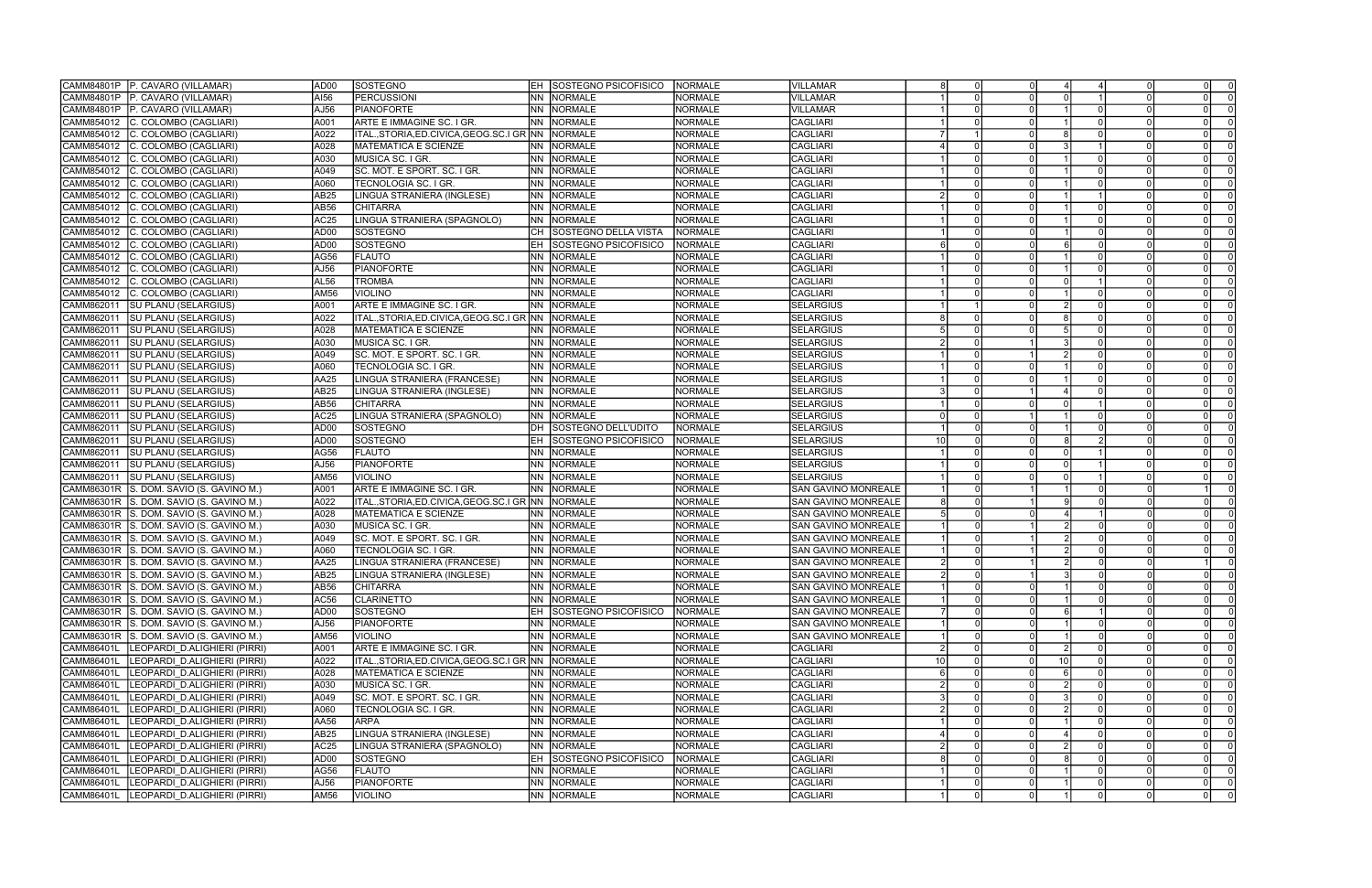| G.DELEDDA-(SERRAMANNA)<br>CAMM866018                | A001             | <b>ARTE E IMMAGINE SC. I GR.</b>                       |           | <b>NN NORMALE</b>              | <b>NORMALE</b>     | <b>SERRAMANNA</b> |    |                     |     |  |          |                |
|-----------------------------------------------------|------------------|--------------------------------------------------------|-----------|--------------------------------|--------------------|-------------------|----|---------------------|-----|--|----------|----------------|
| CAMM866018<br>G.DELEDDA-(SERRAMANNA)                | A022             | ITAL.,STORIA,ED.CIVICA,GEOG.SC.I GR INN                |           | <b>NORMALE</b>                 | <b>NORMALE</b>     | <b>SERRAMANNA</b> | 11 | $\Omega$            |     |  |          |                |
| CAMM866018<br>G.DELEDDA-(SERRAMANNA)                | A028             | IMATEMATICA E SCIENZE                                  |           | <b>NN NORMALE</b>              | <b>NORMALE</b>     | <b>SERRAMANNA</b> |    |                     |     |  |          |                |
| CAMM866018<br>G.DELEDDA-(SERRAMANNA)                | A030             | MUSICA SC. I GR.                                       | INN .     | <b>NORMALE</b>                 | <b>NORMALE</b>     | <b>SERRAMANNA</b> |    | $\Omega$            |     |  |          |                |
| G.DELEDDA-(SERRAMANNA)<br>CAMM866018                | A049             | SC. MOT. E SPORT. SC. I GR.                            | INN .     | <b>NORMALE</b>                 | <b>NORMALE</b>     | <b>SERRAMANNA</b> |    |                     |     |  |          |                |
| CAMM866018<br>G.DELEDDA-(SERRAMANNA)                | A060             | TECNOLOGIA SC. I GR.                                   | INN .     | <b>NORMALE</b>                 | <b>NORMALE</b>     | <b>SERRAMANNA</b> |    |                     |     |  |          |                |
| G.DELEDDA-(SERRAMANNA)<br>CAMM866018                | AA25             | LINGUA STRANIERA (FRANCESE)                            | INN .     | <b>NORMALE</b>                 | <b>NORMALE</b>     | <b>SERRAMANNA</b> |    |                     |     |  |          |                |
| CAMM866018                                          | AB25             | LINGUA STRANIERA (INGLESE)                             | INN I     | <b>NORMALE</b>                 | <b>NORMALE</b>     |                   |    | $\Omega$            |     |  |          |                |
| G.DELEDDA-(SERRAMANNA)                              |                  |                                                        |           |                                |                    | SERRAMANNA        |    |                     |     |  |          |                |
| CAMM866018<br>G.DELEDDA-(SERRAMANNA)                | AB56             | <b>CHITARRA</b>                                        | <b>NN</b> | <b>NORMALE</b>                 | <b>NORMALE</b>     | <b>SERRAMANNA</b> |    |                     |     |  |          |                |
| G.DELEDDA-(SERRAMANNA)<br>CAMM866018                | AC56             | <b>CLARINETTO</b>                                      | INN       | NORMALE                        | <b>NORMALE</b>     | SERRAMANNA        |    |                     |     |  |          |                |
| CAMM866018<br>G.DELEDDA-(SERRAMANNA)                | AD <sub>00</sub> | SOSTEGNO                                               | IEH       | SOSTEGNO PSICOFISICO           | <b>NORMALE</b>     | SERRAMANNA        |    |                     |     |  |          |                |
| G.DELEDDA-(SERRAMANNA)<br>CAMM866018                | AG56             | <b>FLAUTO</b>                                          | INN .     | <b>NORMALE</b>                 | <b>NORMALE</b>     | <b>SERRAMANNA</b> |    |                     |     |  |          |                |
| CAMM866018<br>G.DELEDDA-(SERRAMANNA)                | AM56             | <b>VIOLINO</b>                                         | INN .     | <b>NORMALE</b>                 | NORMALE            | SERRAMANNA        |    | $\Omega$            |     |  |          |                |
| CAMM867014<br>SPANO + MANNO (CAGLIARI)              | A001             | ARTE E IMMAGINE SC. I GR.                              | INN       | <b>NORMALE</b>                 | <b>NORMALE</b>     | <b>CAGLIARI</b>   |    | $\Omega$            |     |  |          |                |
| CAMM867014<br>SPANO + MANNO (CAGLIARI)              | A022             | ITAL.,STORIA,ED.CIVICA,GEOG.SC.I GR INN                |           | <b>NORMALE</b>                 | <b>NORMALE</b>     | <b>CAGLIARI</b>   | 10 | $\Omega$            | 10  |  |          |                |
| SPANO + MANNO (CAGLIARI)<br>CAMM867014              | A028             | <b>MATEMATICA E SCIENZE</b>                            | INN .     | <b>NORMALE</b>                 | <b>NORMALE</b>     | CAGLIARI          |    |                     |     |  |          |                |
| CAMM867014<br>SPANO + MANNO (CAGLIARI)              | A030             | MUSICA SC. I GR.                                       | INN       | <b>NORMALE</b>                 | <b>NORMALE</b>     | <b>CAGLIARI</b>   |    |                     |     |  |          |                |
| CAMM867014<br>SPANO + MANNO (CAGLIARI)              | A049             | SC. MOT. E SPORT. SC. I GR.                            | INN       | NORMALE                        | <b>NORMALE</b>     | <b>CAGLIARI</b>   |    |                     |     |  |          |                |
| CAMM867014<br>SPANO + MANNO (CAGLIARI)              | A060             | TECNOLOGIA SC. I GR.                                   | INN .     | <b>NORMALE</b>                 | <b>NORMALE</b>     | CAGLIARI          |    |                     |     |  |          |                |
| CAMM867014<br>SPANO + MANNO (CAGLIARI)              | AA25             | LINGUA STRANIERA (FRANCESE)                            | INN .     | <b>NORMALE</b>                 | <b>NORMALE</b>     | <b>CAGLIARI</b>   |    |                     |     |  |          |                |
| CAMM867014<br>SPANO + MANNO (CAGLIARI)              | AB25             | LINGUA STRANIERA (INGLESE)                             | INN .     | <b>NORMALE</b>                 | NORMALE            | CAGLIARI          |    |                     |     |  |          |                |
| SPANO + MANNO (CAGLIARI)<br>CAMM867014              | AB56             | <b>CHITARRA</b>                                        | INN .     | <b>NORMALE</b>                 | <b>NORMALE</b>     | CAGLIARI          |    |                     |     |  |          |                |
| SPANO + MANNO (CAGLIARI)<br>CAMM867014              | AD <sub>00</sub> | <b>SOSTEGNO</b>                                        | IEH       | <b>ISOSTEGNO PSICOFISICO</b>   | NORMALE            | CAGLIARI          |    |                     |     |  |          |                |
|                                                     |                  |                                                        |           |                                |                    |                   |    | $\Omega$            |     |  |          |                |
| CAMM867014<br>SPANO + MANNO (CAGLIARI)              | AI56             | <b>PERCUSSIONI</b>                                     | INN .     | <b>NORMALE</b>                 | NORMALE            | <b>CAGLIARI</b>   |    |                     |     |  |          |                |
| CAMM867014<br>SPANO + MANNO (CAGLIARI)              | AJ56             | PIANOFORTE                                             | INN       | <b>NORMALE</b>                 | <b>NORMALE</b>     | <b>CAGLIARI</b>   |    | $\Omega$            |     |  |          |                |
| CAMM867014<br>SPANO + MANNO (CAGLIARI)              | AM56             | <b>VIOLINO</b>                                         | INN       | NORMALE                        | <b>NORMALE</b>     | CAGLIARI          |    | $\Omega$            |     |  |          |                |
| CAMM86801X<br>S.M.S. REGINA ELENA CAGLIARI          | A001             | ARTE E IMMAGINE SC. I GR.                              | INN       | <b>NORMALE</b>                 | <b>NORMALE</b>     | CAGLIARI          |    | $\Omega$            |     |  |          |                |
| IS.M.S. REGINA ELENA CAGLIARI<br>CAMM86801X         | A022             | ITAL.,STORIA,ED.CIVICA,GEOG.SC.I GR INN                |           | <b>NORMALE</b>                 | <b>NORMALE</b>     | <b>CAGLIARI</b>   |    |                     |     |  |          |                |
| CAMM86801X<br>S.M.S. REGINA ELENA CAGLIARI          | A028             | MATEMATICA E SCIENZE                                   | INN .     | NORMALE                        | <b>NORMALE</b>     | CAGLIARI          |    |                     |     |  |          |                |
| CAMM86801X<br>S.M.S. REGINA ELENA CAGLIARI          | A030             | MUSICA SC. I GR.                                       | INN .     | <b>NORMALE</b>                 | <b>NORMALE</b>     | CAGLIARI          |    |                     |     |  |          |                |
| CAMM86801X<br>S.M.S. REGINA ELENA CAGLIARI          | A049             | SC. MOT. E SPORT. SC. I GR.                            | <b>NN</b> | NORMALE                        | <b>NORMALE</b>     | CAGLIARI          |    |                     |     |  |          |                |
| CAMM86801X<br>S.M.S. REGINA ELENA CAGLIARI          | A060             | TECNOLOGIA SC. I GR.                                   | INN       | NORMALE                        | <b>NORMALE</b>     | CAGLIARI          |    | $\Omega$            |     |  |          |                |
| CAMM86801X<br>S.M.S. REGINA ELENA CAGLIARI          | AA25             | LINGUA STRANIERA (FRANCESE)                            | INN .     | <b>NORMALE</b>                 | <b>NORMALE</b>     | <b>CAGLIARI</b>   |    | $\Omega$            |     |  | $\Omega$ |                |
| CAMM86801X<br>S.M.S. REGINA ELENA CAGLIARI          | AB25             | LINGUA STRANIERA (INGLESE)                             | <b>NN</b> | NORMALE                        | <b>NORMALE</b>     | CAGLIARI          |    |                     |     |  |          |                |
| CAMM86801X<br>S.M.S. REGINA ELENA CAGLIARI          | AD00             | SOSTEGNO                                               | IDH.      | SOSTEGNO DELL'UDITO            | NORMALE            | CAGLIARI          |    |                     |     |  |          |                |
| CAMM86801X<br>S.M.S. REGINA ELENA CAGLIARI          | AD00             | SOSTEGNO                                               |           | SOSTEGNO PSICOFISICC           | NORMALE            | CAGLIARI          |    | $\Omega$            |     |  |          |                |
| IS.M.S. REGINA ELENA CAGLIARI.<br>CAMM86801X        | AG56             | <b>FLAUTO</b>                                          | INN .     | NORMALE                        | <b>NORMALE</b>     | <b>CAGLIARI</b>   |    | $\Omega$            |     |  |          |                |
| CAMM86801X<br>S.M.S. REGINA ELENA CAGLIARI          | AI56             | <b>PERCUSSIONI</b>                                     | <b>NN</b> | <b>NORMALE</b>                 | <b>NORMALE</b>     | CAGLIARI          |    | $\Omega$            |     |  |          |                |
| S.M.S. REGINA ELENA CAGLIARI<br>CAMM86801X          | AJ56             | PIANOFORTE                                             | INN       | NORMALE                        | NORMALE            | CAGLIARI          |    |                     |     |  |          |                |
| ls.m.s. REGINA ELENA CAGLIARI                       | AK56             | <b>SAXOFONO</b>                                        | INN       |                                | <b>NORMALE</b>     |                   |    |                     |     |  |          |                |
| CAMM86801X                                          |                  |                                                        |           | NORMALE                        |                    | CAGLIARI          |    | $\Omega$            |     |  |          |                |
| CAMM87001X<br>MAMELI+CIUSA+V.ASQUER-CAGLIARI        | A001             | ARTE E IMMAGINE SC. I GR.                              |           | NN NORMALE                     | <b>NORMALE</b>     | <b>CAGLIARI</b>   |    |                     |     |  |          |                |
| CAMM87001X  MAMELI+CIUSA+V.ASQUER-CAGLIARI          | IA022            | ITAL., STORIA, ED. CIVICA, GEOG. SC. I GR INN INORMALE |           |                                | NORMALE            | <b>CAGLIARI</b>   |    | 0 I                 |     |  |          | 0              |
| CAMM87001X   MAMELI+CIUSA+V.ASQUER-CAGLIARI         | A028             | <b>MATEMATICA E SCIENZE</b>                            |           | NN NORMALE                     | <b>NORMALE</b>     | <b>CAGLIARI</b>   |    | $\overline{0}$      |     |  | $\Omega$ | $\overline{0}$ |
| CAMM87001X   MAMELI+CIUSA+V.ASQUER-CAGLIARI         | A030             | MUSICA SC. I GR.                                       |           | NN NORMALE                     | <b>NORMALE</b>     | <b>CAGLIARI</b>   |    | $\overline{0}$      |     |  | $\Omega$ | $\Omega$       |
| CAMM87001X MAMELI+CIUSA+V.ASQUER-CAGLIARI           | A049             | SC. MOT. E SPORT. SC. I GR.                            |           | NN NORMALE                     | <b>NORMALE</b>     | <b>CAGLIARI</b>   |    | $\Omega$            |     |  | $\Omega$ |                |
| CAMM87001X  MAMELI+CIUSA+V.ASQUER-CAGLIARI          | A060             | TECNOLOGIA SC. I GR.                                   |           | NN NORMALE                     | <b>NORMALE</b>     | <b>CAGLIARI</b>   |    | $\Omega$            |     |  | $\Omega$ |                |
| CAMM87001X<br>MAMELI+CIUSA+V.ASQUER-CAGLIARI        | AA25             | LINGUA STRANIERA (FRANCESE)                            |           | NN NORMALE                     | NORMALE            | <b>CAGLIARI</b>   |    | $\Omega$            |     |  | 0        | - 0            |
| <b>CAMM87001X</b><br>MAMELI+CIUSA+V.ASQUER-CAGLIARI | AB25             | LINGUA STRANIERA (INGLESE)                             |           | NN NORMALE                     | NORMALE            | <b>CAGLIARI</b>   |    | $\Omega$            |     |  |          |                |
| CAMM87001X<br>MAMELI+CIUSA+V.ASQUER-CAGLIARI        | AB56             | <b>CHITARRA</b>                                        |           | <b>NN NORMALE</b>              | <b>NORMALE</b>     | <b>CAGLIARI</b>   |    | $\Omega$            |     |  | $\Omega$ |                |
| CAMM87001X<br>MAMELI+CIUSA+V.ASQUER-CAGLIARI        | AC56             | <b>CLARINETTO</b>                                      |           | INN NORMALE                    | <b>NORMALE</b>     | <b>CAGLIARI</b>   |    | $\Omega$            |     |  | $\Omega$ |                |
| CAMM87001X  MAMELI+CIUSA+V.ASQUER-CAGLIARI          | AD00             | SOSTEGNO                                               |           | CH SOSTEGNO DELLA VISTA        | NORMALE            | CAGLIARI          |    |                     |     |  |          |                |
| CAMM87001X<br>MAMELI+CIUSA+V.ASQUER-CAGLIARI        | AD00             | SOSTEGNO                                               |           | <b>EH SOSTEGNO PSICOFISICO</b> | <b>NORMALE</b>     | <b>CAGLIARI</b>   |    | $\Omega$            |     |  | - 0      |                |
| CAMM87001X<br>MAMELI+CIUSA+V.ASQUER-CAGLIARI        | AJ56             | PIANOFORTE                                             |           | INN INORMALE                   | NORMALE            | <b>CAGLIARI</b>   |    | $\Omega$            |     |  |          |                |
| CAMM87001X   MAMELI+CIUSA+V.ASQUER-CAGLIARI         | AM56             | <b>VIOLINO</b>                                         |           | NN NORMALE                     | <b>NORMALE</b>     | <b>CAGLIARI</b>   |    | $\Omega$            |     |  |          |                |
| CAMM870021<br><b>OSPEDALE MICROCITEMICO CAO</b>     | A022             | ITAL., STORIA, ED. CIVICA, GEOG. SC. I GR NN NORMALE   |           |                                | <b>OSPEDALIERA</b> | <b>CAGLIARI</b>   |    | $\overline{0}$      |     |  | $\Omega$ |                |
|                                                     |                  |                                                        |           |                                |                    |                   |    |                     |     |  |          |                |
| <b>OSPEDALE MICROCITEMICO CAO</b><br>CAMM870021     | A028             | <b>MATEMATICA E SCIENZE</b>                            |           | NN NORMALE                     | <b>OSPEDALIERA</b> | <b>CAGLIARI</b>   |    |                     |     |  | $\Omega$ |                |
| CAMM87101Q S.M. SATTA -CARBONIA                     | A001             | ARTE E IMMAGINE SC. I GR.                              |           | NN NORMALE                     | NORMALE            | <b>CARBONIA</b>   |    |                     |     |  | $\Omega$ | $\Omega$       |
| CAMM87101Q S.M. SATTA - CARBONIA                    | A022             | ITAL., STORIA, ED. CIVICA, GEOG. SC. I GR NN NORMALE   |           |                                | NORMALE            | <b>CARBONIA</b>   |    | $\overline{0}$      |     |  |          | $\Omega$       |
| CAMM87101Q S.M. SATTA -CARBONIA                     | A028             | MATEMATICA E SCIENZE                                   |           | NN NORMALE                     | NORMALE            | <b>CARBONIA</b>   |    | $\overline{0}$<br>0 | 3 I |  |          |                |

| $\overline{1}$          | $\overline{\mathbf{1}}$ | $\overline{0}$          | $\overline{0}$ | $\overline{1}$ | $\overline{0}$ |
|-------------------------|-------------------------|-------------------------|----------------|----------------|----------------|
| 0                       | $\overline{9}$          | $\overline{2}$          | 0              | $\overline{0}$ | $\overline{0}$ |
| $\overline{0}$          | 4                       | $\overline{2}$          | $\overline{0}$ | $\overline{0}$ | $\overline{0}$ |
| $\overline{1}$          | $\overline{2}$          | $\overline{0}$          | $\overline{0}$ | $\overline{0}$ | $\overline{0}$ |
| $\overline{\mathbf{1}}$ | $\overline{2}$          | 0                       | 0              | 0              | $\overline{0}$ |
| $\overline{\mathbf{1}}$ | $\overline{2}$          | 0                       | 0              | 0              |                |
| $\overline{1}$          | $\overline{2}$          | $\overline{0}$          | $\overline{0}$ | 0              | $\frac{0}{0}$  |
| $\overline{0}$          | $\overline{2}$          | $\overline{0}$          | $\overline{0}$ | $\overline{0}$ | $\overline{0}$ |
|                         | $\overline{1}$          |                         |                |                |                |
| $\overline{0}$          |                         | $\overline{0}$          | $\overline{0}$ | $\overline{0}$ | $\overline{0}$ |
| 0                       | $\overline{\mathbf{1}}$ | $\overline{0}$          | $\overline{0}$ | $\overline{0}$ | $\overline{0}$ |
| 0                       | $\overline{3}$          | $\overline{3}$          | 0              | 0              | $\overline{0}$ |
| $\overline{0}$          | $\overline{1}$          | $\overline{0}$          | $\overline{0}$ | $\overline{0}$ | $\overline{0}$ |
| $\overline{0}$          | $\overline{1}$          | $\overline{0}$          | $\overline{0}$ | $\overline{0}$ | $\overline{0}$ |
| 1                       | $\overline{2}$          | $\overline{0}$          | $\overline{0}$ | 0              | $\overline{0}$ |
| $\overline{0}$          | $\overline{10}$         | $\overline{0}$          | $\overline{0}$ | $\overline{0}$ | $\overline{0}$ |
| 0                       | $\overline{5}$          | $\overline{\mathbf{1}}$ | 0              | 0              | $\overline{0}$ |
| $\overline{0}$          | $\overline{2}$          | $\overline{0}$          | $\overline{0}$ | $\overline{0}$ | $\overline{0}$ |
| $\overline{0}$          | $\overline{2}$          | $\overline{0}$          | $\overline{0}$ | $\overline{0}$ | $\overline{0}$ |
| $\overline{0}$          | $\overline{2}$          | $\overline{0}$          | $\overline{0}$ | $\overline{0}$ | $\overline{0}$ |
| $\overline{0}$          | $\overline{2}$          | $\overline{0}$          | $\overline{0}$ | $\overline{0}$ | $\overline{0}$ |
| $\overline{0}$          | 4                       | 0                       | $\overline{0}$ | $\overline{0}$ | $\overline{0}$ |
| 0                       | $\overline{\mathbf{1}}$ | 0                       | 0              | 0              | $\overline{0}$ |
| 0                       | $\overline{3}$          | $\overline{\mathbf{1}}$ | 0              | 0              | $\overline{0}$ |
| $\overline{0}$          | $\overline{1}$          | $\overline{0}$          | 0              | $\overline{0}$ | $\overline{0}$ |
| $\overline{0}$          | $\overline{1}$          | $\overline{0}$          | $\overline{0}$ | $\overline{0}$ | $\overline{0}$ |
| $\overline{0}$          | $\overline{1}$          | $\overline{0}$          | $\overline{0}$ | $\overline{0}$ | $\overline{0}$ |
| $\overline{\mathbf{1}}$ | $\overline{2}$          | 0                       | 0              | 0              | $\overline{0}$ |
| $\overline{0}$          | $\overline{8}$          | $\overline{0}$          | $\overline{0}$ | $\overline{0}$ | $\overline{0}$ |
| $\overline{0}$          | $\overline{5}$          | $\overline{0}$          | $\overline{0}$ | $\overline{0}$ | $\overline{0}$ |
| $\overline{1}$          | $\overline{2}$          | $\overline{0}$          | $\overline{0}$ | $\overline{0}$ | $\overline{0}$ |
| $\overline{0}$          | $\overline{0}$          | $\overline{1}$          | $\overline{1}$ |                |                |
| $\overline{1}$          |                         |                         |                | 0              | $\overline{0}$ |
|                         | $\overline{2}$          | $\overline{0}$          | $\overline{0}$ | $\overline{0}$ | $\overline{0}$ |
| 0                       | 1                       | $\overline{0}$          | $\overline{0}$ | 0              | $\overline{0}$ |
| 0                       | $\overline{2}$          | $\overline{1}$          | $\overline{0}$ | 0              | $\overline{0}$ |
| $\overline{0}$          | $\overline{1}$          | $\overline{0}$          | $\overline{0}$ | $\overline{0}$ | $\overline{1}$ |
| $\overline{0}$          | $\overline{3}$          | $\overline{1}$          | $\overline{0}$ | $\overline{0}$ | $\overline{0}$ |
| $\overline{0}$          | $\overline{1}$          | $\overline{0}$          | $\overline{0}$ | $\overline{0}$ | $\overline{0}$ |
| 0                       | $\overline{1}$          | $\overline{0}$          | $\overline{0}$ | $\overline{0}$ | $\overline{0}$ |
| 0                       | 1                       | $\overline{0}$          | $\overline{0}$ | 0              | $\overline{0}$ |
| $\overline{0}$          | $\overline{1}$          | $\overline{0}$          | $\frac{0}{0}$  | $\overline{0}$ | $\overline{0}$ |
| $\overline{0}$          | $\overline{1}$          | $\overline{0}$          |                | $\overline{0}$ | $\overline{0}$ |
| 0                       | 8                       | 0                       | 0              | 0              | 0              |
| $\overline{0}$          | $\overline{4}$          | $\overline{0}$          | $\overline{0}$ | $\overline{0}$ | $\overline{0}$ |
| 0                       | $\overline{1}$          | $\overline{0}$          | $\overline{0}$ | 0              | $\overline{0}$ |
| 0                       | $\overline{1}$          | 0                       | 0              | 0              | $\overline{0}$ |
| 0                       | $\overline{1}$          | 0                       | 0              | 0              | $\overline{0}$ |
| 1                       | $\overline{2}$          | $\overline{0}$          | $\overline{0}$ | 0              | $\overline{0}$ |
| 0                       | $\overline{2}$          | $\overline{0}$          | $\overline{0}$ | 0              | $\overline{0}$ |
| 0                       | $\overline{0}$          | $\overline{1}$          | $\overline{0}$ | 0              | $\overline{0}$ |
| 0                       | 1                       | $\overline{0}$          | 0              | 0              | $\overline{0}$ |
| $\overline{0}$          | $\overline{0}$          | $\overline{1}$          | $\overline{0}$ | $\overline{0}$ | $\overline{0}$ |
| 0                       | $\overline{3}$          | $\overline{6}$          | 0              | 0              | $\overline{0}$ |
| $\overline{0}$          | $\overline{1}$          | $\overline{0}$          | $\overline{0}$ | $\overline{0}$ | $\overline{0}$ |
| $\overline{0}$          | $\overline{1}$          | $\overline{0}$          | $\overline{0}$ | $\overline{0}$ | $\overline{0}$ |
| 0                       | $\overline{\mathbf{1}}$ | 0                       | 0              | 0              | $\overline{0}$ |
| 0                       | $\overline{\mathbf{1}}$ | 0                       | 0              | 0              | $\mathbf{0}$   |
| 0                       | $\overline{2}$          | 0                       | $\overline{1}$ | 0              | $\overline{0}$ |
|                         |                         | $\overline{1}$          | $\overline{0}$ |                |                |
| 1                       | 5                       |                         |                | 1              | $\overline{0}$ |
| $\overline{0}$          | $\overline{3}$          | $\overline{1}$          | $\overline{0}$ | $\overline{0}$ | $\overline{0}$ |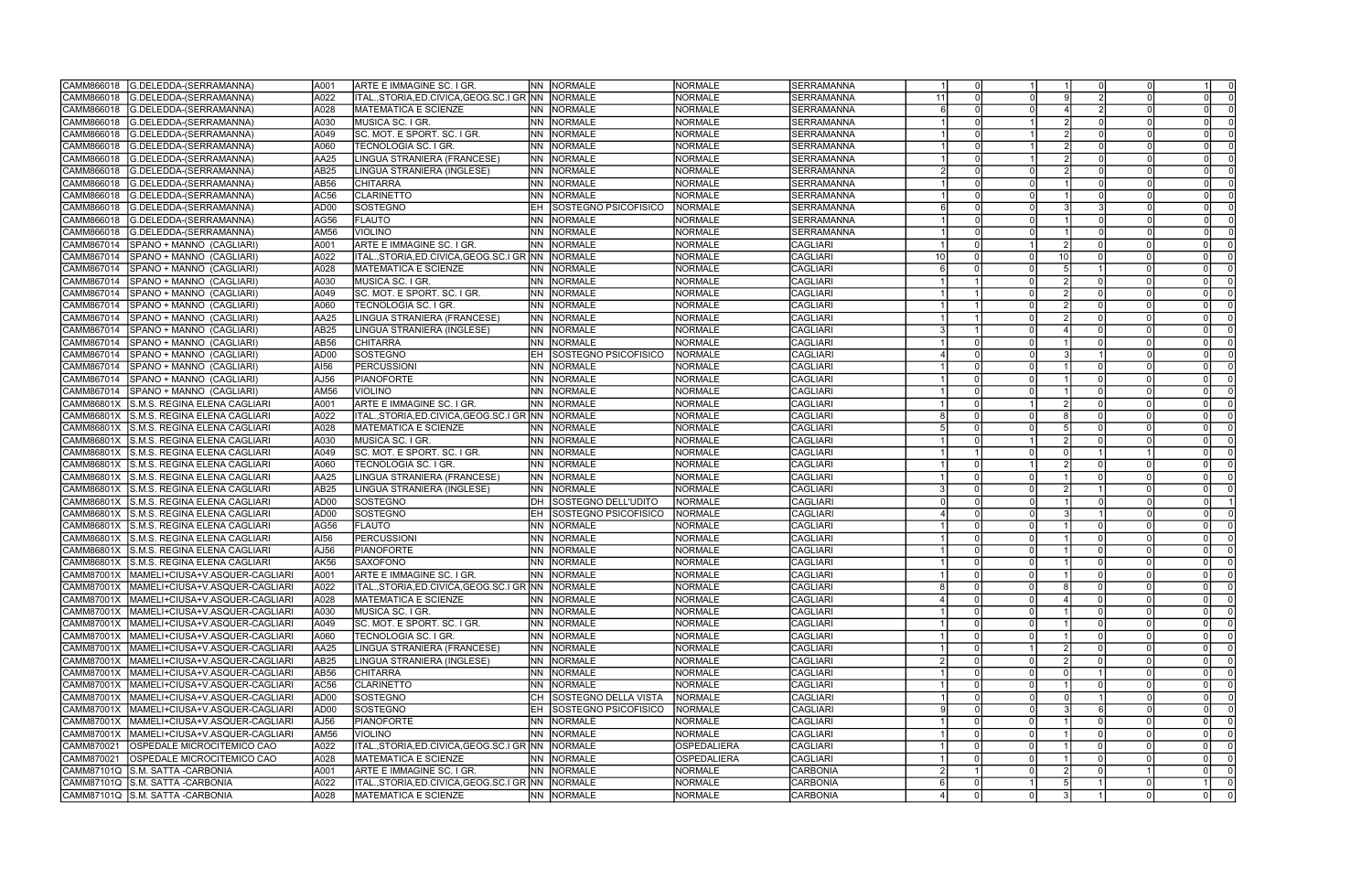| CAMM87101Q S.M. SATTA - CARBONIA                  | A030             | MUSICA SC. I GR.                                     |           | NN NORMALE              | <b>NORMALE</b>  | CARBONIA          |    |          |          |  |                                  |
|---------------------------------------------------|------------------|------------------------------------------------------|-----------|-------------------------|-----------------|-------------------|----|----------|----------|--|----------------------------------|
| CAMM87101Q S.M. SATTA -CARBONIA                   | A049             | SC. MOT. E SPORT. SC. I GR.                          | INN I     | NORMALE                 | <b>NORMALE</b>  | <b>CARBONIA</b>   |    |          |          |  |                                  |
| CAMM87101Q<br>S.M. SATTA - CARBONIA               | A060             | TECNOLOGIA SC. I GR.                                 | INN       | NORMALE                 | <b>NORMALE</b>  | CARBONIA          |    |          |          |  |                                  |
| S.M. SATTA - CARBONIA<br>CAMM87101Q               | AA25             | LINGUA STRANIERA (FRANCESE)                          | INN       | NORMALE                 | <b>NORMALE</b>  | CARBONIA          |    |          |          |  |                                  |
| S.M. SATTA - CARBONIA<br>CAMM87101Q               | AB25             | LINGUA STRANIERA (INGLESE)                           | INN       | <b>NORMALE</b>          | <b>NORMALE</b>  | CARBONIA          |    |          |          |  |                                  |
| S.M. SATTA - CARBONIA<br>CAMM87101Q               | AD00             | SOSTEGNO                                             | EH        | SOSTEGNO PSICOFISICO    | <b>NORMALE</b>  | <b>CARBONIA</b>   |    |          |          |  |                                  |
| A.GRAMSCI (MONASTIR)<br>CAMM87201G                | A001             | ARTE E IMMAGINE SC. I GR.                            | INN       | <b>NORMALE</b>          | <b>NORMALE</b>  | MONASTIR          |    |          |          |  |                                  |
| CAMM87201G<br>A.GRAMSCI (MONASTIR)                | A022             | ITAL.,STORIA,ED.CIVICA,GEOG.SC.I GR NN               |           | <b>NORMALE</b>          | <b>NORMALE</b>  | MONASTIR          |    |          |          |  |                                  |
| CAMM87201G<br>A.GRAMSCI (MONASTIR)                | A028             | <b>MATEMATICA E SCIENZE</b>                          | INN I     | <b>NORMALE</b>          | <b>NORMALE</b>  | MONASTIR          |    |          |          |  |                                  |
| CAMM87201G<br>A.GRAMSCI (MONASTIR)                | A030             | MUSICA SC. I GR.                                     | NN.       | <b>NORMALE</b>          | NORMALE         | MONASTIR          |    |          |          |  |                                  |
| CAMM87201G                                        |                  |                                                      |           |                         |                 |                   |    |          |          |  |                                  |
| A.GRAMSCI (MONASTIR)                              | A049             | SC. MOT. E SPORT. SC. I GR.                          | INN.      | <b>NORMALE</b>          | NORMALE         | MONASTIR          |    |          |          |  | $\Omega$                         |
| CAMM87201G<br>A.GRAMSCI (MONASTIR)                | A060             | TECNOLOGIA SC. I GR.                                 | INN       | NORMALE                 | <b>NORMALE</b>  | MONASTIR          |    |          |          |  |                                  |
| CAMM87201G<br>A.GRAMSCI (MONASTIR)                | AA25             | LINGUA STRANIERA (FRANCESE)                          | INN I     | <b>NORMALE</b>          | <b>NORMALE</b>  | MONASTIR          |    |          |          |  |                                  |
| CAMM87201G<br>A. GRAMSCI (MONASTIR)               | AB25             | LINGUA STRANIERA (INGLESE)                           | INN I     | <b>NORMALE</b>          | <b>NORMALE</b>  | MONASTIR          |    |          |          |  |                                  |
| CAMM87201G<br>A.GRAMSCI (MONASTIR)                | AD <sub>00</sub> | SOSTEGNO                                             | EH        | SOSTEGNO PSICOFISICO    | <b>NORMALE</b>  | MONASTIR          |    |          |          |  |                                  |
| CAMM87301B<br>SC. MEDIA I.NIEVO-QUARTUCCIU        | A001             | ARTE E IMMAGINE SC. I GR.                            | INN.      | <b>NORMALE</b>          | <b>NORMALE</b>  | QUARTUCCIU        |    |          |          |  |                                  |
| CAMM87301B<br>SC. MEDIA I.NIEVO-QUARTUCCIU        | A022             | ITAL.,STORIA,ED.CIVICA,GEOG.SC.I GR  NN              |           | NORMALE                 | <b>NORMALE</b>  | <b>QUARTUCCIU</b> |    |          |          |  |                                  |
| <b>SC. MEDIA I.NIEVO-QUARTUCCIU</b><br>CAMM87301B | A028             | <b>MATEMATICA E SCIENZE</b>                          | INN I     | NORMALE                 | <b>NORMALE</b>  | <b>QUARTUCCIU</b> |    |          |          |  |                                  |
| SC. MEDIA I.NIEVO-QUARTUCCIU<br><b>CAMM87301B</b> | A030             | <b>MUSICA SC. I GR.</b>                              | INN I     | <b>NORMALE</b>          | <b>NORMALE</b>  | <b>QUARTUCCIU</b> |    |          |          |  |                                  |
| CAMM87301B<br>SC. MEDIA I.NIEVO-QUARTUCCIU        | A049             | SC. MOT. E SPORT. SC. I GR.                          | INN I     | NORMALE                 | <b>NORMALE</b>  | <b>QUARTUCCIU</b> |    |          |          |  |                                  |
| <b>SC. MEDIA I.NIEVO-QUARTUCCIU</b><br>CAMM87301B | A060             | TECNOLOGIA SC. I GR.                                 | INN I     | NORMALE                 | <b>NORMALE</b>  | <b>QUARTUCCIU</b> |    |          |          |  |                                  |
| CAMM87301B<br>SC. MEDIA I.NIEVO-QUARTUCCIU        | AA25             | LINGUA STRANIERA (FRANCESE)                          | INN I     | NORMALE                 | <b>NORMALE</b>  | QUARTUCCIU        |    |          |          |  | $\Omega$                         |
| CAMM87301B<br>ISC. MEDIA I.NIEVO-QUARTUCCIU       | AB25             | LINGUA STRANIERA (INGLESE)                           | INN .     | NORMALE                 | <b>NORMALE</b>  | <b>QUARTUCCIU</b> |    |          |          |  |                                  |
| CAMM87301B<br><b>SC. MEDIA I.NIEVO-QUARTUCCIU</b> | AD00             | SOSTEGNO                                             | EH.       | SOSTEGNO PSICOFISICO    | <b>NORMALE</b>  | QUARTUCCIU        |    |          |          |  |                                  |
| CAMM874017<br><b>ENNIO PORRINO (UTA)</b>          | A001             | ARTE E IMMAGINE SC. I GR.                            | INN I     | <b>NORMALE</b>          | <b>NORMALE</b>  | UTA               |    |          |          |  |                                  |
| CAMM874017<br><b>ENNIO PORRINO (UTA)</b>          | A022             | ITAL.,STORIA,ED.CIVICA,GEOG.SC.I GR INN              |           | <b>NORMALE</b>          | <b>NORMALE</b>  | UTA               |    |          |          |  |                                  |
| CAMM874017<br><b>ENNIO PORRINO (UTA)</b>          | A028             | <b>MATEMATICA E SCIENZE</b>                          | NN        | <b>NORMALE</b>          | <b>NORMALE</b>  | UTA               |    |          |          |  |                                  |
| CAMM874017<br>ENNIO PORRINO (UTA)                 | A030             | MUSICA SC. I GR.                                     | INN I     | <b>NORMALE</b>          | <b>NORMALE</b>  | UTA               |    |          |          |  |                                  |
| CAMM874017<br>ENNIO PORRINO (UTA)                 | A049             | SC. MOT. E SPORT. SC. I GR.                          | INN I     | NORMALE                 | <b>NORMALE</b>  | UTA               |    |          |          |  |                                  |
| CAMM874017<br><b>ENNIO PORRINO (UTA)</b>          | A060             | TECNOLOGIA SC. I GR.                                 | INN.      | NORMALE                 | <b>NORMALE</b>  | <b>UTA</b>        |    |          |          |  |                                  |
| CAMM874017                                        | AA25             |                                                      | INN I     | NORMALE                 | <b>NORMALE</b>  | UTA               |    |          |          |  |                                  |
| <b>ENNIO PORRINO (UTA)</b><br>CAMM874017          |                  | LINGUA STRANIERA (FRANCESE)                          |           |                         |                 |                   |    |          |          |  |                                  |
| <b>ENNIO PORRINO (UTA)</b>                        | AB25             | LINGUA STRANIERA (INGLESE)                           | INN I     | NORMALE                 | <b>NORMALE</b>  | UTA               |    |          |          |  |                                  |
| CAMM874017<br>ENNIO PORRINO (UTA)                 | AD <sub>00</sub> | SOSTEGNO                                             |           | SOSTEGNO PSICOFISICO    | <b>NORMALE</b>  | <b>UTA</b>        |    |          |          |  |                                  |
| CAMM875013<br>F.MELONI (DOMUSNOVAS)               | A001             | ARTE E IMMAGINE SC. I GR.                            | INN I     | <b>NORMALE</b>          | <b>NORMALE</b>  | <b>DOMUSNOVAS</b> |    |          |          |  |                                  |
| CAMM875013<br>F.MELONI (DOMUSNOVAS)               | A022             | ITAL.,STORIA,ED.CIVICA,GEOG.SC.I GR INN              |           | NORMALE                 | <b>NORMALE</b>  | DOMUSNOVAS        |    |          |          |  |                                  |
| CAMM875013<br>F.MELONI (DOMUSNOVAS)               | A028             | <b>MATEMATICA E SCIENZE</b>                          | INN I     | NORMALE                 | <b>NORMALE</b>  | DOMUSNOVAS        |    |          |          |  |                                  |
| CAMM875013<br>F.MELONI (DOMUSNOVAS)               | A030             | MUSICA SC. I GR.                                     | INN       | <b>NORMALE</b>          | <b>NORMALE</b>  | <b>DOMUSNOVAS</b> |    |          |          |  |                                  |
| CAMM875013<br>F.MELONI (DOMUSNOVAS)               | A049             | SC. MOT. E SPORT. SC. I GR.                          | INN       | <b>NORMALE</b>          | <b>NORMALE</b>  | DOMUSNOVAS        |    |          |          |  |                                  |
| CAMM875013<br>MELONI (DOMUSNOVAS)                 | A060             | TECNOLOGIA SC. I GR.                                 | INN I     | <b>NORMALE</b>          | NORMALE         | <b>DOMUSNOVAS</b> |    |          |          |  |                                  |
| CAMM875013<br>F.MELONI (DOMUSNOVAS)               | AA25             | LINGUA STRANIERA (FRANCESE)                          | INN       | NORMALE                 | <b>NORMALE</b>  | <b>DOMUSNOVAS</b> |    |          |          |  |                                  |
| CAMM875013<br>F.MELONI (DOMUSNOVAS)               | AB25             | LINGUA STRANIERA (INGLESE)                           |           | NN NORMALE              | <b>NORMALE</b>  | <b>DOMUSNOVAS</b> |    |          |          |  |                                  |
| CAMM875013  F.MELONI (DOMUSNOVAS)                 | AD00             | SOSTEGNO                                             |           | SOSTEGNO PSICOFISICO    | <b>INORMALE</b> | <b>DOMUSNOVAS</b> |    | 0        |          |  |                                  |
| PASCOLI+CORTOGHIANA +B.ABIS<br>CAMM87601V         | A001             | ARTE E IMMAGINE SC. I GR.                            |           | NN NORMALE              | <b>NORMALE</b>  | CARBONIA          |    | $\Omega$ |          |  | $\overline{0}$                   |
| CAMM87601V<br>PASCOLI+CORTOGHIANA +B.ABIS         | A022             | ITAL., STORIA, ED. CIVICA, GEOG. SC. I GR NN NORMALE |           |                         | <b>NORMALE</b>  | <b>CARBONIA</b>   |    |          |          |  | $\Omega$                         |
| CAMM87601V<br>PASCOLI+CORTOGHIANA +B.ABIS         | A028             | MATEMATICA E SCIENZE                                 |           | NN NORMALE              | <b>NORMALE</b>  | CARBONIA          |    |          |          |  |                                  |
| CAMM87601V<br>PASCOLI+CORTOGHIANA +B.ABIS         | A030             | MUSICA SC. I GR.                                     |           | NN NORMALE              | <b>NORMALE</b>  | <b>CARBONIA</b>   |    |          |          |  | $\Omega$                         |
| CAMM87601V<br>PASCOLI+CORTOGHIANA +B.ABIS         | A049             | SC. MOT. E SPORT. SC. I GR.                          |           | NN NORMALE              | <b>NORMALE</b>  | <b>CARBONIA</b>   |    |          |          |  | - 0<br>0                         |
| CAMM87601V<br>PASCOLI+CORTOGHIANA +B.ABIS         | A060             | TECNOLOGIA SC. I GR.                                 |           | NN NORMALE              | <b>NORMALE</b>  | CARBONIA          |    |          |          |  |                                  |
| CAMM87601V<br>PASCOLI+CORTOGHIANA +B.ABIS         | AA25             | LINGUA STRANIERA (FRANCESE)                          | INN I     | <b>NORMALE</b>          | <b>NORMALE</b>  | <b>CARBONIA</b>   |    |          |          |  |                                  |
| CAMM87601V<br>PASCOLI+CORTOGHIANA +B.ABIS         | AB25             | LINGUA STRANIERA (INGLESE)                           |           | <b>NN NORMALE</b>       | <b>NORMALE</b>  | CARBONIA          |    |          |          |  |                                  |
| CAMM87601V<br>PASCOLI+CORTOGHIANA +B.ABIS         | AD00             | SOSTEGNO                                             |           | EH SOSTEGNO PSICOFISICO | NORMALE         | CARBONIA          |    |          |          |  | $\Omega$                         |
| CAMM87701P<br>E.FERMI-MANNAI (SANT.ANTIOCO)       | A001             | ARTE E IMMAGINE SC. I GR.                            |           | NN NORMALE              | <b>NORMALE</b>  | SANT'ANTIOCO      |    |          |          |  | $\Omega$                         |
| CAMM87701P<br>E.FERMI-MANNAI (SANT.ANTIOCO)       | A022             | ITAL., STORIA, ED. CIVICA, GEOG. SC. I GR NN NORMALE |           |                         | <b>NORMALE</b>  | SANT'ANTIOCO      | 10 |          |          |  |                                  |
| CAMM87701P                                        |                  |                                                      |           |                         |                 |                   |    | $\Omega$ |          |  |                                  |
| E.FERMI-MANNAI (SANT.ANTIOCO)                     | A028             | MATEMATICA E SCIENZE                                 |           | NN NORMALE              | <b>NORMALE</b>  | SANT'ANTIOCO      |    |          |          |  | - 0                              |
| CAMM87701P<br>E.FERMI-MANNAI (SANT.ANTIOCO)       | A030             | MUSICA SC. I GR.                                     | <b>NN</b> | NORMALE                 | <b>NORMALE</b>  | SANT'ANTIOCO      |    |          |          |  |                                  |
| CAMM87701P<br>E.FERMI-MANNAI (SANT.ANTIOCO)       | A049             | SC. MOT. E SPORT. SC. I GR.                          |           | NN NORMALE              | <b>NORMALE</b>  | SANT'ANTIOCO      |    |          |          |  | $\Omega$                         |
| CAMM87701P<br>E.FERMI-MANNAI (SANT.ANTIOCO)       | A060             | TECNOLOGIA SC. I GR.                                 |           | NN NORMALE              | <b>NORMALE</b>  | SANT'ANTIOCO      |    |          |          |  | $\Omega$<br>$\Omega$             |
| CAMM87701P<br>E.FERMI-MANNAI (SANT.ANTIOCO)       | AA25             | LINGUA STRANIERA (FRANCESE)                          |           | NN NORMALE              | <b>NORMALE</b>  | SANT'ANTIOCO      |    | $\Omega$ |          |  | $\overline{0}$<br>$\overline{0}$ |
| CAMM87701P<br>E.FERMI-MANNAI (SANT.ANTIOCO)       | AB25             | LINGUA STRANIERA (INGLESE)                           |           | NN NORMALE              | <b>NORMALE</b>  | SANT'ANTIOCO      |    | $\Omega$ | $\Omega$ |  | $\Omega$<br>$\Omega$             |

| 0                       | $\overline{0}$          | $\overline{1}$      | 0                                    | 0              | $\overline{0}$ |
|-------------------------|-------------------------|---------------------|--------------------------------------|----------------|----------------|
| 0                       | $\overline{\mathbf{1}}$ | $\overline{0}$      | 0                                    | 0              | $\overline{0}$ |
| 0                       | $\overline{1}$          | $\overline{0}$      | $\overline{0}$                       | 0              | $\overline{0}$ |
| 0                       | $\overline{\mathbf{1}}$ | $\overline{0}$      | $\overline{0}$                       | $\overline{0}$ | $\overline{0}$ |
| 0                       | $\overline{2}$          | $\overline{0}$      | $\overline{0}$                       | $\overline{0}$ | $\overline{0}$ |
|                         | $\overline{3}$          |                     |                                      |                |                |
| 0                       |                         | 3<br>$\overline{1}$ | 0                                    | 0              | $\overline{0}$ |
| $\overline{0}$          | $\overline{0}$          |                     | $\overline{0}$                       | $\overline{0}$ | $\overline{0}$ |
| 0                       | 5                       | $\overline{2}$      | $\overline{0}$                       | 0              | $\overline{0}$ |
| $\overline{1}$          | $\overline{5}$          | $\overline{0}$      | $\overline{0}$                       | $\overline{1}$ | $\overline{0}$ |
| $\overline{0}$          | $\overline{1}$          | $\overline{0}$      | $\overline{0}$                       | $\overline{0}$ | $\overline{0}$ |
| 0                       | 1                       | $\overline{0}$      | $\overline{0}$                       | 0              | $\overline{0}$ |
| 0                       | $\overline{1}$          | $\overline{0}$      | $\overline{0}$                       | 0              | $\overline{0}$ |
| 0                       | $\overline{1}$          | $\overline{0}$      | $\overline{0}$                       | 0              | $\overline{0}$ |
| 0                       | $\overline{2}$          | $\overline{0}$      | $\overline{0}$                       | 0              | $\overline{0}$ |
| 0                       | $\overline{2}$          | $\overline{2}$      | $\overline{0}$                       | $\overline{0}$ | $\overline{0}$ |
| 0                       | $\overline{1}$          | $\overline{0}$      | $\overline{0}$                       | $\overline{0}$ | $\overline{0}$ |
| 0                       | $\overline{8}$          | $\overline{0}$      | $\overline{0}$                       | 0              | $\overline{1}$ |
| $\overline{1}$          | $\overline{4}$          | $\overline{0}$      | $\overline{0}$                       | $\overline{0}$ | $\overline{0}$ |
| 0                       | $\overline{1}$          | $\overline{0}$      | $\overline{0}$                       | 0              | $\overline{0}$ |
| $\overline{0}$          | $\overline{1}$          | $\overline{0}$      | $\overline{0}$                       | $\overline{0}$ | $\overline{0}$ |
| $\overline{0}$          | $\overline{1}$          | $\overline{0}$      | $\overline{0}$                       | $\overline{0}$ | $\overline{0}$ |
| 0                       | $\overline{1}$          | 0                   | 0                                    | 0              | $\overline{0}$ |
| $\overline{\mathbf{1}}$ | $\overline{2}$          | 0                   | 0                                    | 0              | $\mathbf 0$    |
| $\overline{0}$          | $\overline{8}$          | $\overline{1}$      | $\overline{0}$                       | 0              | $\overline{0}$ |
| $\overline{0}$          | $\overline{1}$          | $\overline{0}$      | $\overline{0}$                       | $\overline{0}$ | $\overline{0}$ |
| $\overline{1}$          | $\overline{6}$          | $\overline{0}$      | $\overline{0}$                       | $\overline{1}$ | $\overline{0}$ |
| 0                       | $\overline{5}$          | $\overline{0}$      | $\overline{0}$                       | $\overline{0}$ | $\overline{0}$ |
| 0                       | $\overline{1}$          | $\overline{0}$      | $\overline{0}$                       | 0              | $\overline{0}$ |
| 0                       | $\overline{1}$          | $\overline{0}$      | $\overline{0}$                       | 0              | $\overline{0}$ |
| $\overline{0}$          | $\overline{1}$          | $\overline{0}$      | $\overline{0}$                       | $\overline{0}$ | $\overline{0}$ |
| 0                       | 1                       | $\overline{0}$      | $\overline{0}$                       | 0              | $\overline{0}$ |
| $\overline{0}$          | $\overline{2}$          | $\overline{0}$      | $\overline{0}$                       | $\overline{0}$ | $\overline{0}$ |
| 0                       | 5                       | $\overline{2}$      | $\overline{0}$                       | 0              | $\overline{0}$ |
| $\overline{\mathbf{1}}$ | $\overline{1}$          | $\overline{0}$      | $\overline{0}$                       | 1              | $\overline{0}$ |
| $\overline{\mathbf{1}}$ | $\overline{9}$          | $\overline{0}$      | $\overline{0}$                       | $\overline{1}$ | $\overline{0}$ |
|                         | 5                       |                     |                                      | $\overline{1}$ | $\overline{0}$ |
| $\overline{1}$          |                         | $\overline{0}$      | 0                                    |                |                |
| $\overline{1}$          | $\overline{2}$          | $\overline{0}$      | $\overline{0}$                       | $\overline{0}$ | $\overline{0}$ |
| $\overline{\mathbf{1}}$ | $\overline{3}$          | $\overline{0}$      | $\overline{0}$                       | 0              | $\overline{0}$ |
| 1                       | $\overline{2}$          | 0                   | 0                                    | 0              | $\overline{0}$ |
| 1                       | $\overline{2}$          | $\overline{0}$      | $\mathbf{0}$                         | 0              | $\overline{0}$ |
| $\overline{0}$          | $\overline{0}$          | $\overline{2}$      | $\overline{\overline{\overline{0}}}$ | $\overline{0}$ | $\overline{0}$ |
| 0                       | 5                       | $\overline{3}$      | 0                                    | 0              | 0              |
| $\overline{0}$          | $\overline{1}$          | $\overline{0}$      | $\overline{0}$                       | $\overline{0}$ | $\overline{0}$ |
| 1                       | 4                       | $\overline{5}$      | 0                                    | 1              | 0              |
| $\overline{1}$          | $\overline{4}$          | $\overline{1}$      | $\overline{0}$                       | $\overline{1}$ | $\overline{0}$ |
| $\overline{1}$          | $\overline{2}$          | $\overline{0}$      | $\overline{0}$                       | $\overline{0}$ | $\overline{0}$ |
| 0                       | $\overline{2}$          | $\overline{0}$      | $\overline{0}$                       | 0              | $\overline{0}$ |
| 0                       | $\overline{1}$          | 0                   | $\overline{1}$                       | 0              | $\overline{0}$ |
| 0                       | $\overline{2}$          | $\overline{0}$      | 0                                    | 0              | $\overline{0}$ |
| 1                       | $\overline{3}$          | 0                   | 0                                    | 1              | $\overline{0}$ |
| 0                       | $\overline{1}$          | $\overline{5}$      | 0                                    | 0              | $\overline{0}$ |
| $\overline{1}$          | $\overline{1}$          | $\overline{0}$      | 0                                    | $\overline{1}$ | $\overline{0}$ |
| 0                       | $\overline{8}$          | $\overline{2}$      | $\overline{0}$                       | $\overline{0}$ | $\overline{0}$ |
| $\overline{\mathbf{1}}$ | $\overline{3}$          | $\overline{2}$      | $\overline{0}$                       | $\overline{1}$ | $\overline{0}$ |
| 1                       | $\overline{1}$          | $\overline{0}$      | 0                                    | 1              | $\overline{0}$ |
| 1                       | $\overline{2}$          | 0                   | 0                                    | 0              | 0              |
| $\overline{1}$          | $\overline{3}$          | $\overline{0}$      | $\overline{0}$                       | $\overline{0}$ | $\overline{0}$ |
| 1                       | $\overline{1}$          | 0                   | 0                                    | 0              | $\overline{0}$ |
| $\overline{0}$          | 1                       | $\overline{1}$      | $\overline{0}$                       | $\overline{0}$ | $\overline{0}$ |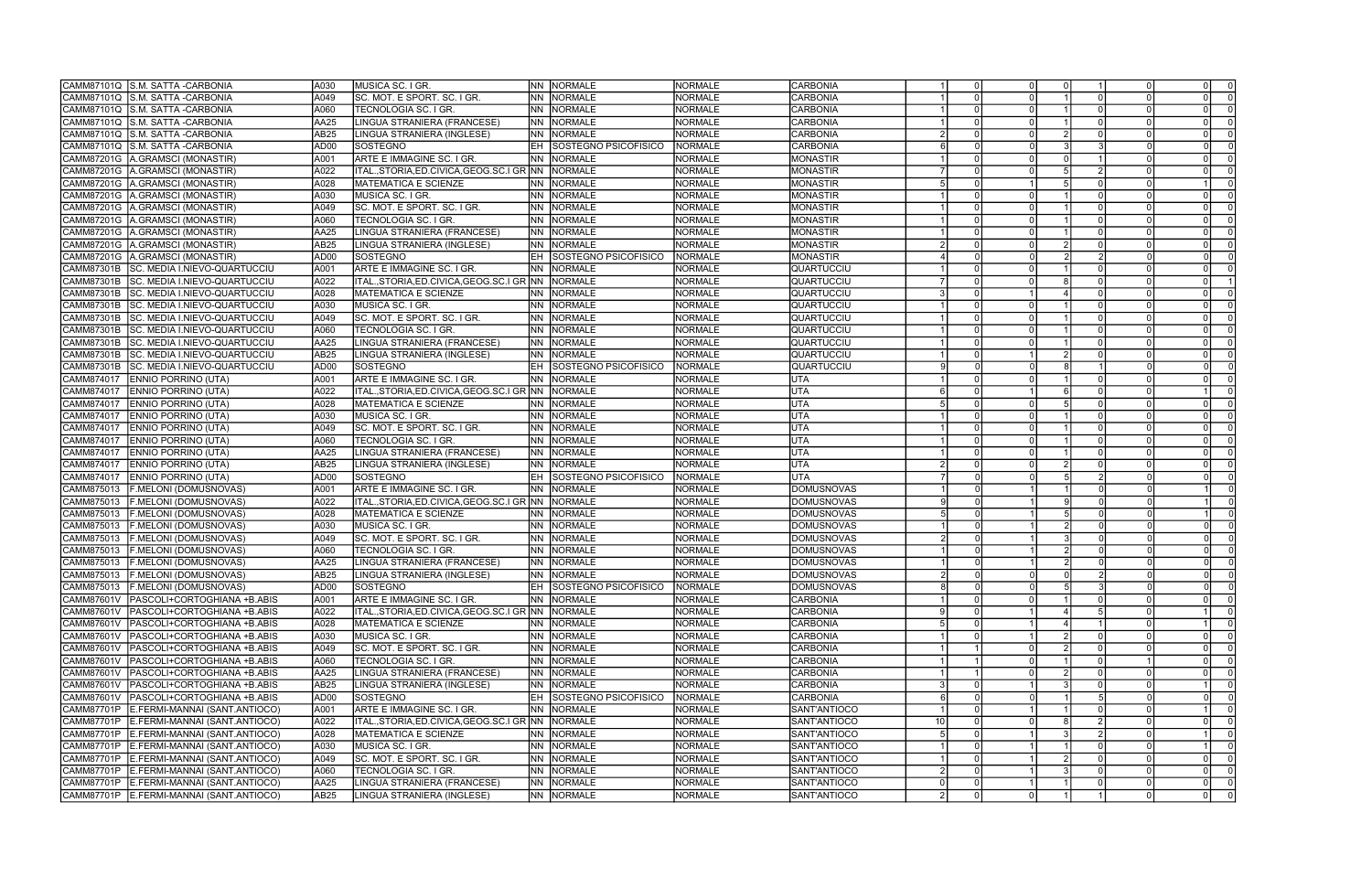|                   | CAMM87701P E.FERMI-MANNAI (SANT.ANTIOCO)    | AC <sub>25</sub> | LINGUA STRANIERA (SPAGNOLO)                          |           | <b>NN NORMALE</b>              | <b>NORMALE</b> | SANT'ANTIOCO             |     |                 |    |          |                |
|-------------------|---------------------------------------------|------------------|------------------------------------------------------|-----------|--------------------------------|----------------|--------------------------|-----|-----------------|----|----------|----------------|
|                   | CAMM87701P E.FERMI-MANNAI (SANT.ANTIOCO)    | AD <sub>00</sub> | <b>SOSTEGNO</b>                                      | IEH.      | SOSTEGNO PSICOFISICO           | <b>NORMALE</b> | SANT'ANTIOCO             |     |                 |    |          |                |
|                   | CAMM87801E E.ZUDDAS (DOLIANOVA)             | A001             | ARTE E IMMAGINE SC. I GR.                            |           | NN NORMALE                     | <b>NORMALE</b> | DOLIANOVA                |     |                 |    |          |                |
|                   | CAMM87801E E.ZUDDAS (DOLIANOVA)             | A022             | ITAL.,STORIA,ED.CIVICA,GEOG.SC.I GR INN              |           | NORMALE                        | <b>NORMALE</b> | DOLIANOVA                | -16 |                 | 16 |          |                |
|                   | CAMM87801E E.ZUDDAS (DOLIANOVA)             | A028             | <b>MATEMATICA E SCIENZE</b>                          |           | NN NORMALE                     | <b>NORMALE</b> | DOLIANOVA                |     |                 |    |          |                |
|                   | CAMM87801E E.ZUDDAS (DOLIANOVA)             | A030             | MUSICA SC. I GR.                                     | <b>NN</b> | NORMALE                        | <b>NORMALE</b> | <b>DOLIANOVA</b>         |     |                 |    |          |                |
|                   | CAMM87801E E.ZUDDAS (DOLIANOVA)             |                  |                                                      |           |                                |                | <b>DOLIANOVA</b>         |     |                 |    |          |                |
|                   |                                             | A049             | SC. MOT. E SPORT. SC. I GR.                          | NN .      | <b>NORMALE</b>                 | <b>NORMALE</b> |                          |     |                 |    |          |                |
|                   | CAMM87801E E.ZUDDAS (DOLIANOVA)             | A060             | TECNOLOGIA SC. I GR                                  | INN I     | NORMALE                        | <b>NORMALE</b> | <b>DOLIANOVA</b>         |     |                 |    |          |                |
|                   | CAMM87801E E.ZUDDAS (DOLIANOVA)             | AA25             | LINGUA STRANIERA (FRANCESE)                          |           | NN NORMALE                     | <b>NORMALE</b> | <b>DOLIANOVA</b>         |     |                 |    |          |                |
|                   | CAMM87801E E.ZUDDAS (DOLIANOVA)             | AB25             | LINGUA STRANIERA (INGLESE)                           |           | INN INORMALE                   | <b>NORMALE</b> | DOLIANOVA                |     |                 |    |          |                |
|                   | CAMM87801E E.ZUDDAS (DOLIANOVA)             | AD00             | SOSTEGNO                                             | CH        | SOSTEGNO DELLA VISTA           | <b>NORMALE</b> | <b>DOLIANOVA</b>         |     |                 |    |          |                |
|                   | CAMM87801E E.ZUDDAS (DOLIANOVA)             | AD00             | SOSTEGNO                                             | EH        | SOSTEGNO PSICOFISICO           | <b>NORMALE</b> | <b>DOLIANOVA</b>         |     |                 |    | $\Omega$ |                |
|                   | CAMM87901A   LAMARMORA+PASCOLI (MONSERRATO) | A001             | ARTE E IMMAGINE SC. I GR.                            |           | NN NORMALE                     | NORMALE        | MONSERRATO               |     |                 |    |          |                |
| CAMM87901A        | LAMARMORA+PASCOLI (MONSERRATO)              | A022             |                                                      |           |                                | <b>NORMALE</b> | MONSERRATO               |     |                 |    |          |                |
| <b>CAMM87901A</b> | LAMARMORA+PASCOLI (MONSERRATO)              | A028             | <b>MATEMATICA E SCIENZE</b>                          |           | NN NORMALE                     | <b>NORMALE</b> | MONSERRATO               |     |                 |    |          |                |
| CAMM87901A        | LAMARMORA+PASCOLI (MONSERRATO)              | A030             | MUSICA SC. I GR.                                     | INN I     | NORMALE                        | <b>NORMALE</b> | MONSERRATO               |     |                 |    |          |                |
| <b>CAMM87901A</b> | LAMARMORA+PASCOLI (MONSERRATO)              | A049             | SC. MOT. E SPORT. SC. I GR.                          | NN .      | NORMALE                        | <b>NORMALE</b> | MONSERRATO               |     |                 |    |          |                |
| CAMM87901A        | LAMARMORA+PASCOLI (MONSERRATO)              | A060             | TECNOLOGIA SC. I GR                                  | INN -     | NORMALE                        | <b>NORMALE</b> | MONSERRATO               |     |                 |    |          |                |
| CAMM87901A        | LAMARMORA+PASCOLI (MONSERRATO)              | <b>AA25</b>      | LINGUA STRANIERA (FRANCESE)                          | <b>NN</b> | NORMALE                        | <b>NORMALE</b> | <b>MONSERRATO</b>        |     |                 |    |          |                |
| CAMM87901A        | LAMARMORA+PASCOLI (MONSERRATO)              | AB <sub>25</sub> | LINGUA STRANIERA (INGLESE)                           |           | NN NORMALE                     | <b>NORMALE</b> | MONSERRATO               |     |                 |    |          |                |
| CAMM87901A        | LAMARMORA+PASCOLI (MONSERRATO)              | AB56             | CHITARRA                                             | <b>NN</b> | NORMALE                        | <b>NORMALE</b> | MONSERRATO               |     |                 |    |          |                |
| <b>CAMM87901A</b> | LAMARMORA+PASCOLI (MONSERRATO)              | AC <sub>25</sub> | LINGUA STRANIERA (SPAGNOLO)                          | NN.       | NORMALE                        | <b>NORMALE</b> | MONSERRATO               |     |                 |    |          |                |
| CAMM87901A        | LAMARMORA+PASCOLI (MONSERRATO)              | AD <sub>00</sub> | <b>SOSTEGNO</b>                                      | EH.       | SOSTEGNO PSICOFISICO           | <b>NORMALE</b> | MONSERRATO               |     |                 |    | $\Omega$ |                |
|                   |                                             |                  |                                                      |           | NN NORMALE                     | <b>NORMALE</b> | MONSERRATO               |     |                 |    |          |                |
| CAMM87901A        | LAMARMORA+PASCOLI (MONSERRATO)              | AI56             | PERCUSSIONI                                          |           |                                |                |                          |     |                 |    |          |                |
| CAMM87901A        | LAMARMORA+PASCOLI (MONSERRATO)              | AJ56             | <b>PIANOFORTE</b>                                    |           | NN NORMALE                     | <b>NORMALE</b> | MONSERRATO               |     |                 |    |          |                |
| <b>CAMM87901A</b> | LAMARMORA+PASCOLI (MONSERRATO)              | <b>AM56</b>      | <b>VIOLINO</b>                                       |           | NN NORMALE                     | <b>NORMALE</b> | MONSERRATO               |     |                 |    |          |                |
| CAMM882016        | E.PORCU +SATTA (QUARTU S.E.)                | A001             | ARTE E IMMAGINE SC. I GR.                            | INN -     | NORMALE                        | <b>NORMALE</b> | QUARTU SANT'ELENA        |     |                 |    |          |                |
| CAMM882016        | E.PORCU +SATTA (QUARTU S.E.)                | A022             | ITAL.,STORIA,ED.CIVICA,GEOG.SC.I GR INN              |           | NORMALE                        | <b>NORMALE</b> | <b>QUARTU SANT'ELENA</b> |     |                 | 11 |          |                |
| CAMM882016        | E.PORCU +SATTA (QUARTU S.E.)                | A028             | <b>MATEMATICA E SCIENZE</b>                          | NN.       | <b>NORMALE</b>                 | NORMALE        | QUARTU SANT'ELENA        |     |                 |    |          |                |
| CAMM882016        | E.PORCU +SATTA (QUARTU S.E.)                | A030             | MUSICA SC. I GR.                                     |           | NN NORMALE                     | <b>NORMALE</b> | QUARTU SANT'ELENA        |     |                 |    |          |                |
| CAMM882016        | E.PORCU +SATTA (QUARTU S.E.)                | A049             | SC. MOT. E SPORT. SC. I GR.                          | <b>NN</b> | NORMALE                        | NORMALE        | QUARTU SANT'ELENA        |     |                 |    |          |                |
| CAMM882016        | E.PORCU +SATTA ( QUARTU S.E.)               | A060             | TECNOLOGIA SC. I GR                                  | NN.       | <b>NORMALE</b>                 | <b>NORMALE</b> | QUARTU SANT'ELENA        |     |                 |    |          |                |
| CAMM882016        | E PORCU + SATTA (QUARTU S.E.)               | AA25             | LINGUA STRANIERA (FRANCESE)                          | INN I     | <b>NORMALE</b>                 | <b>NORMALE</b> | QUARTU SANT'ELENA        |     |                 |    |          |                |
| CAMM882016        | E.PORCU +SATTA (QUARTU S.E.)                | AB25             | LINGUA STRANIERA (INGLESE)                           |           | NN NORMALE                     | <b>NORMALE</b> | QUARTU SANT'ELENA        |     |                 |    | $\Omega$ |                |
| CAMM882016        | E.PORCU +SATTA (QUARTU S.E.)                | AB56             | <b>CHITARRA</b>                                      |           | NN NORMALE                     | <b>NORMALE</b> | <b>QUARTU SANT'ELENA</b> |     |                 |    |          |                |
| CAMM882016        | E.PORCU +SATTA (QUARTU S.E.)                | AD00             | <b>SOSTEGNO</b>                                      | EH        | <b>SOSTEGNO PSICOFISICO</b>    | <b>NORMALE</b> | QUARTU SANT'ELENA        |     |                 |    |          |                |
| CAMM882016        | E.PORCU +SATTA (QUARTU S.E.)                | AG56             | <b>FLAUTO</b>                                        |           | NN NORMALE                     | NORMALE        | QUARTU SANT'ELENA        |     |                 |    |          |                |
| CAMM882016        | E.PORCU +SATTA (QUARTU S.E.)                | AI56             | PERCUSSIONI                                          |           | NN NORMALE                     | <b>NORMALE</b> | QUARTU SANT'ELENA        |     |                 |    |          |                |
| CAMM882016        | E.PORCU +SATTA ( QUARTU S.E.)               | AJ56             | <b>PIANOFORTE</b>                                    | NN.       | <b>NORMALE</b>                 | <b>NORMALE</b> | QUARTU SANT'ELENA        |     |                 |    |          |                |
| CAMM883012        | <b>GRAZIA DELEDDA</b>                       | A001             | ARTE E IMMAGINE SC. I GR.                            | NN.       | <b>NORMALE</b>                 | NORMALE        | QUARTU SANT'ELENA        |     |                 |    |          |                |
|                   | CAMM883012 GRAZIA DELEDDA                   | A022             | ITAL., STORIA, ED. CIVICA, GEOG. SC. I GR NN NORMALE |           |                                | NORMALE        | QUARTU SANT'ELENA        |     |                 |    |          |                |
|                   | CAMM883012 GRAZIA DELEDDA                   | A028             |                                                      |           | NN NORMALE                     | <b>NORMALE</b> | QUARTU SANT'ELENA        |     |                 |    |          |                |
|                   | CAMM883012 GRAZIA DELEDDA                   | A030             | <b>IMATEMATICA E SCIENZE</b>                         |           | NN NORMALE                     | <b>NORMALE</b> | QUARTU SANT'ELENA        |     |                 |    | 0 I      |                |
|                   |                                             |                  | <b>IMUSICA SC. I GR.</b>                             |           |                                |                |                          |     |                 |    | $\Omega$ |                |
|                   | CAMM883012 GRAZIA DELEDDA                   | A049             | SC. MOT. E SPORT. SC. I GR.                          |           | NN NORMALE                     | NORMALE        | QUARTU SANT'ELENA        |     |                 |    | $\Omega$ |                |
|                   | CAMM883012 GRAZIA DELEDDA                   | A060             | TECNOLOGIA SC. I GR.                                 |           | NN NORMALE                     | <b>NORMALE</b> | QUARTU SANT'ELENA        |     |                 |    | $\Omega$ |                |
|                   | CAMM883012 GRAZIA DELEDDA                   | AA25             | LINGUA STRANIERA (FRANCESE)                          |           | NN NORMALE                     | <b>NORMALE</b> | QUARTU SANT'ELENA        |     |                 |    | $\Omega$ |                |
|                   | CAMM883012 GRAZIA DELEDDA                   | AB <sub>25</sub> | LINGUA STRANIERA (INGLESE)                           |           | NN NORMALE                     | NORMALE        | QUARTU SANT'ELENA        |     |                 |    |          |                |
|                   | CAMM883012 GRAZIA DELEDDA                   | AD00             | <b>SOSTEGNO</b>                                      |           | DH SOSTEGNO DELL'UDITO         | NORMALE        | QUARTU SANT'ELENA        |     |                 |    | $\Omega$ |                |
|                   | CAMM883012 GRAZIA DELEDDA                   | AD00             | SOSTEGNO                                             |           | EH SOSTEGNO PSICOFISICO        | NORMALE        | QUARTU SANT'ELENA        |     |                 |    |          |                |
|                   | CAMM88401T   E.FERMI + DA VINCI (GUSPINI)   | A001             | ARTE E IMMAGINE SC. I GR.                            |           | NN NORMALE                     | <b>NORMALE</b> | <b>GUSPINI</b>           |     |                 |    | $\Omega$ | - 0            |
|                   | CAMM88401T E.FERMI + DA VINCI (GUSPINI)     | A022             | ITAL., STORIA, ED. CIVICA, GEOG. SC. I GR NN NORMALE |           |                                | NORMALE        | <b>GUSPINI</b>           | 11  |                 | 10 | $\Omega$ | $\overline{0}$ |
|                   | CAMM88401T   E.FERMI + DA VINCI (GUSPINI)   | A028             | MATEMATICA E SCIENZE                                 |           | NN NORMALE                     | NORMALE        | <b>GUSPINI</b>           |     |                 |    | $\Omega$ |                |
|                   | CAMM88401T E.FERMI + DA VINCI (GUSPINI)     | A030             | MUSICA SC. I GR.                                     |           | NN NORMALE                     | <b>NORMALE</b> | <b>GUSPINI</b>           |     |                 |    | $\Omega$ | $\Omega$       |
| CAMM88401T        | E.FERMI + DA VINCI (GUSPINI)                | A049             | SC. MOT. E SPORT. SC. I GR.                          |           | NN NORMALE                     | NORMALE        | <b>GUSPINI</b>           |     |                 |    |          |                |
|                   | CAMM88401T E.FERMI + DA VINCI (GUSPINI)     | A060             | TECNOLOGIA SC. I GR.                                 |           | NN NORMALE                     | <b>NORMALE</b> | <b>GUSPINI</b>           |     |                 |    |          | $\Omega$       |
|                   | CAMM88401T E.FERMI + DA VINCI (GUSPINI)     | AA25             | LINGUA STRANIERA (FRANCESE)                          |           | NN NORMALE                     | <b>NORMALE</b> | <b>GUSPINI</b>           |     |                 |    | $\Omega$ | $\Omega$       |
|                   | CAMM88401T E.FERMI + DA VINCI (GUSPINI)     | AB <sub>25</sub> | LINGUA STRANIERA (INGLESE)                           |           | NN NORMALE                     | <b>NORMALE</b> | <b>GUSPINI</b>           |     |                 |    | $\Omega$ | - 0            |
|                   | CAMM88401T   E.FERMI + DA VINCI (GUSPINI)   | AD00             | SOSTEGNO                                             |           | CH SOSTEGNO DELLA VISTA        | NORMALE        | <b>GUSPINI</b>           |     |                 |    | - 0 I    |                |
|                   | CAMM88401T E.FERMI + DA VINCI (GUSPINI)     | AD00             | SOSTEGNO                                             |           | <b>EH SOSTEGNO PSICOFISICO</b> | NORMALE        | <b>GUSPINI</b>           |     | $\Omega$<br>- 0 |    | $\Omega$ |                |
|                   |                                             |                  |                                                      |           |                                |                |                          |     |                 |    |          |                |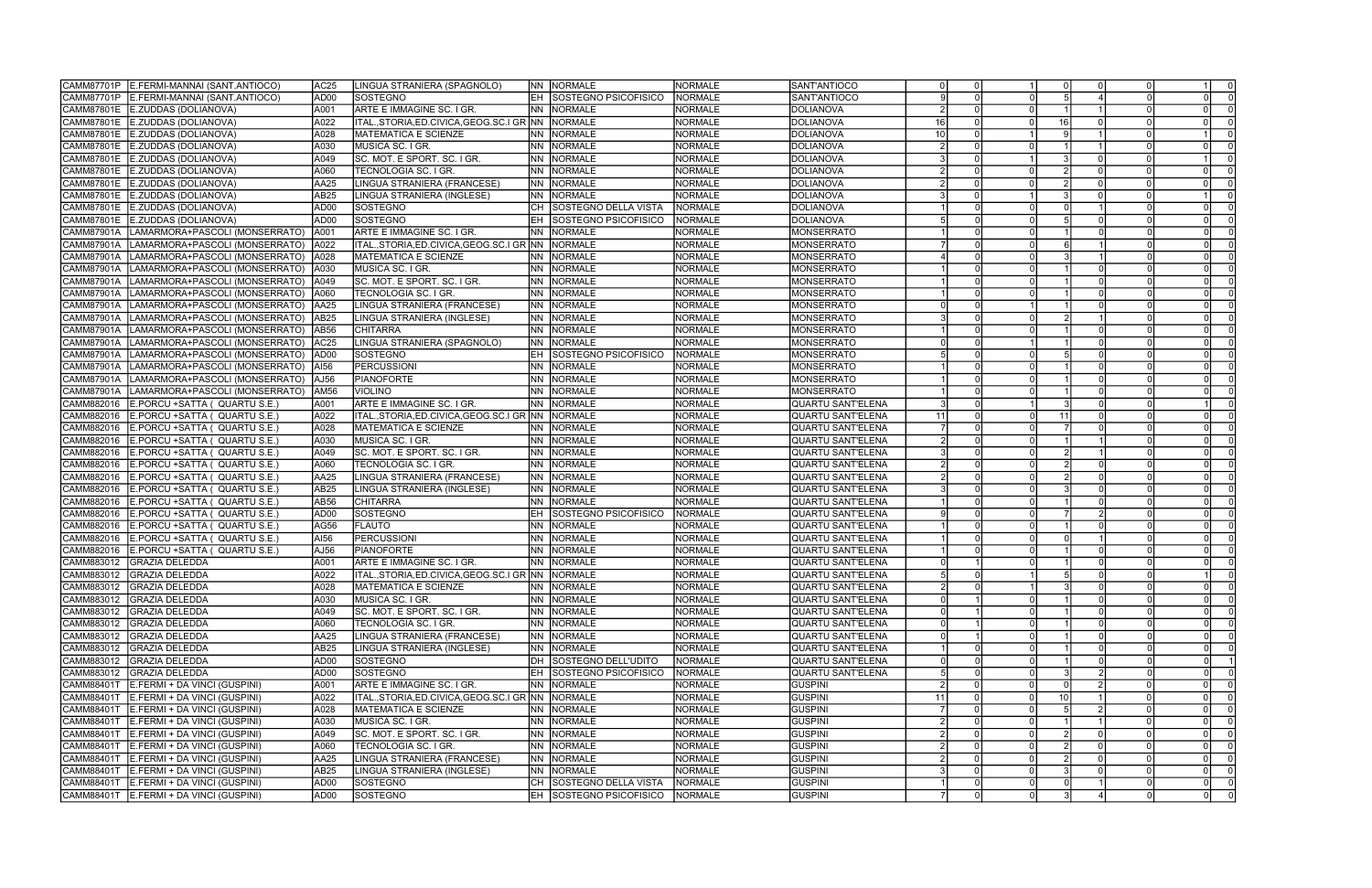| CAMM88401T<br>E.FERMI + DA VINCI (GUSPINI)                                                    | AD <sub>56</sub> | <b>CORNO</b>                                         |           | NN NORMALE                     | <b>NORMALE</b> | <b>GUSPINI</b>            |    |          |    | $\Omega$ |                |
|-----------------------------------------------------------------------------------------------|------------------|------------------------------------------------------|-----------|--------------------------------|----------------|---------------------------|----|----------|----|----------|----------------|
| CAMM88401T<br>E.FERMI + DA VINCI (GUSPINI)                                                    | AG56             | <b>FLAUTO</b>                                        | NN.       | NORMALE                        | <b>NORMALE</b> | <b>GUSPINI</b>            |    |          |    |          |                |
| CAMM88401T<br>E.FERMI + DA VINCI (GUSPINI)                                                    | AJ56             | <b>PIANOFORTE</b>                                    | NN.       | NORMALE                        | <b>NORMALE</b> | <b>GUSPINI</b>            |    |          |    |          |                |
| CAMM88401T<br>E.FERMI + DA VINCI (GUSPINI)                                                    | AM56             | <b>VIOLINO</b>                                       | NN.       | NORMALE                        | <b>NORMALE</b> | <b>GUSPINI</b>            |    |          |    |          |                |
| CAMM88501N<br><b>SAN NICOLO' GERREI</b>                                                       | A001             | ARTE E IMMAGINE SC. I GR.                            | INN       | <b>NORMALE</b>                 | <b>NORMALE</b> | SAN NICOLO' GERREI        |    |          |    |          |                |
| <b>SAN NICOLO' GERREI</b><br>CAMM88501N                                                       | A022             | ITAL.,STORIA,ED.CIVICA,GEOG.SC.I GR INN              |           | NORMALE                        | <b>NORMALE</b> | SAN NICOLO' GERREI        |    |          |    |          |                |
| CAMM88501N<br><b>SAN NICOLO' GERREI</b>                                                       | A028             | <b>MATEMATICA E SCIENZE</b>                          | INN I     | NORMALE                        | <b>NORMALE</b> | <b>SAN NICOLO' GERREI</b> |    |          |    |          |                |
| <b>CAMM88501N</b><br>SAN NICOLO' GERREI                                                       | A030             | MUSICA SC. I GR.                                     | INN I     | NORMALE                        | <b>NORMALE</b> | SAN NICOLO' GERREI        |    |          |    |          |                |
| CAMM88501N<br><b>I</b> SAN NICOLO' GERREI                                                     | A049             | SC. MOT. E SPORT. SC. I GR.                          | INN       | <b>NORMALE</b>                 | <b>NORMALE</b> | SAN NICOLO' GERREI        |    |          |    |          |                |
| CAMM88501N<br><b>SAN NICOLO' GERREI</b>                                                       | A060             | TECNOLOGIA SC. I GR.                                 | INN I     | <b>NORMALE</b>                 | NORMALE        | SAN NICOLO' GERREI        |    |          |    |          |                |
| <b>CAMM88501N</b><br><b>SAN NICOLO' GERREI</b>                                                | AA25             | LINGUA STRANIERA (FRANCESE)                          | INN I     | NORMALE                        | NORMALE        | SAN NICOLO' GERREI        |    |          |    | $\Omega$ |                |
| CAMM88501N                                                                                    | AB25             |                                                      | <b>NN</b> |                                | <b>NORMALE</b> |                           |    |          |    |          |                |
| <b>SAN NICOLO' GERREI</b><br><b>SAN NICOLO' GERREI</b>                                        |                  | LINGUA STRANIERA (INGLESE)                           |           | <b>NORMALE</b>                 |                | SAN NICOLO' GERREI        |    |          |    |          |                |
| CAMM88501N                                                                                    | AB56             | <b>CHITARRA</b>                                      | INN I     | <b>NORMALE</b>                 | <b>NORMALE</b> | SAN NICOLO' GERREI        |    |          |    |          |                |
| CAMM88501N<br><b>I</b> SAN NICOLO' GERREI                                                     | AC56             | <b>CLARINETTO</b>                                    |           | INN INORMALE                   | <b>NORMALE</b> | SAN NICOLO' GERREI        |    |          |    |          |                |
| CAMM88501N<br><b>SAN NICOLO' GERREI</b>                                                       | AD <sub>00</sub> | <b>SOSTEGNO</b>                                      |           | SOSTEGNO PSICOFISICO           | <b>NORMALE</b> | <b>SAN NICOLO' GERREI</b> |    |          |    |          |                |
| CAMM88501N<br><b>I</b> SAN NICOLO' GERREI                                                     | AG56             | <b>FLAUTO</b>                                        | INN I     | NORMALE                        | <b>NORMALE</b> | SAN NICOLO' GERREI        |    |          |    |          |                |
| CAMM88501N<br><b>SAN NICOLO' GERREI</b>                                                       | AI56             | <b>PERCUSSIONI</b>                                   | NN.       | NORMALE                        | <b>NORMALE</b> | SAN NICOLO' GERREI        |    |          |    |          |                |
| CAMM88501N<br><b>SAN NICOLO' GERREI</b>                                                       | AJ56             | <b>PIANOFORTE</b>                                    | NN.       | <b>NORMALE</b>                 | <b>NORMALE</b> | <b>SAN NICOLO' GERREI</b> |    |          |    |          |                |
| S.M. SERRA PERDOSA-IGLESIAS<br>CAMM887019                                                     | A001             | ARTE E IMMAGINE SC. I GR.                            | INN       | NORMALE                        | <b>NORMALE</b> | <b>IGLESIAS</b>           |    |          |    |          |                |
| CAMM887019<br>S.M. SERRA PERDOSA-IGLESIAS                                                     | A022             | ITAL.,STORIA,ED.CIVICA,GEOG.SC.I GR  NN              |           | NORMALE                        | <b>NORMALE</b> | <b>IGLESIAS</b>           |    |          |    |          |                |
| S.M. SERRA PERDOSA-IGLESIAS<br>CAMM887019                                                     | A028             | <b>MATEMATICA E SCIENZE</b>                          | INN I     | NORMALE                        | <b>NORMALE</b> | <b>IGLESIAS</b>           |    |          |    |          |                |
| CAMM887019<br>S.M. SERRA PERDOSA-IGLESIAS                                                     | A030             | MUSICA SC. I GR.                                     | INN I     | <b>NORMALE</b>                 | <b>NORMALE</b> | <b>IGLESIAS</b>           |    |          |    | $\Omega$ |                |
| CAMM887019<br>S.M. SERRA PERDOSA-IGLESIAS                                                     | A049             | SC. MOT. E SPORT. SC. I GR.                          | INN I     | NORMALE                        | <b>NORMALE</b> | <b>IGLESIAS</b>           |    |          |    |          |                |
| CAMM887019<br>S.M. SERRA PERDOSA-IGLESIAS                                                     | A060             | TECNOLOGIA SC. I GR.                                 | INN.      | NORMALE                        | <b>NORMALE</b> | <b>IGLESIAS</b>           |    |          |    |          |                |
| CAMM887019<br>S.M. SERRA PERDOSA-IGLESIAS                                                     | AA25             | LINGUA STRANIERA (FRANCESE)                          | INN I     | NORMALE                        | <b>NORMALE</b> | <b>IGLESIAS</b>           |    |          |    |          |                |
| S.M. SERRA PERDOSA-IGLESIAS<br>CAMM887019                                                     | AB25             | LINGUA STRANIERA (INGLESE)                           | INN I     | <b>NORMALE</b>                 | <b>NORMALE</b> | <b>IGLESIAS</b>           |    |          |    |          |                |
| CAMM887019<br>S.M. SERRA PERDOSA-IGLESIAS                                                     | AD00             | <b>SOSTEGNO</b>                                      |           | SOSTEGNO PSICOFISICO           | <b>NORMALE</b> | <b>IGLESIAS</b>           |    |          |    |          |                |
| S.M. "D'ARBOREA " - IGLESIAS<br>CAMM888015                                                    | A001             | ARTE E IMMAGINE SC. I GR.                            | INN       | <b>NORMALE</b>                 | <b>NORMALE</b> | <b>IGLESIAS</b>           |    |          |    |          |                |
| S.M. "D'ARBOREA " - IGLESIAS<br>CAMM888015                                                    | A022             | ITAL.,STORIA,ED.CIVICA,GEOG.SC.I GR NN               |           | NORMALE                        | <b>NORMALE</b> | <b>IGLESIAS</b>           |    |          |    |          |                |
| CAMM888015<br>S.M. "D'ARBOREA " - IGLESIAS                                                    | A028             | <b>MATEMATICA E SCIENZE</b>                          | INN I     | NORMALE                        | <b>NORMALE</b> | <b>IGLESIAS</b>           |    |          |    |          |                |
| CAMM888015<br>S.M. "D'ARBOREA " - IGLESIAS                                                    | A030             | MUSICA SC. I GR.                                     | NN.       | NORMALE                        | <b>NORMALE</b> | <b>IGLESIAS</b>           |    |          |    |          |                |
| CAMM888015<br>S.M. "D'ARBOREA " - IGLESIAS                                                    | A049             | SC. MOT. E SPORT. SC. I GR.                          | INN I     | NORMALE                        | <b>NORMALE</b> | <b>IGLESIAS</b>           |    |          |    |          |                |
| S.M. "D'ARBOREA " - IGLESIAS<br>CAMM888015                                                    | A060             | TECNOLOGIA SC. I GR.                                 | INN       | NORMALE                        | <b>NORMALE</b> | <b>IGLESIAS</b>           |    |          |    |          |                |
| S.M. "D'ARBOREA " - IGLESIAS<br>CAMM888015                                                    | AA25             | LINGUA STRANIERA (FRANCESE)                          | INN .     | <b>NORMALE</b>                 | <b>NORMALE</b> | <b>IGLESIAS</b>           |    |          |    | $\Omega$ |                |
| S.M. "D'ARBOREA " - IGLESIAS<br>CAMM888015                                                    | AB25             | LINGUA STRANIERA (INGLESE)                           | INN I     | <b>NORMALE</b>                 | <b>NORMALE</b> | <b>IGLESIAS</b>           |    |          |    |          |                |
| S.M. "D'ARBOREA " - IGLESIAS<br>CAMM888015                                                    | AD <sub>00</sub> | SOSTEGNO                                             |           | <b>SOSTEGNO PSICOFISICO</b>    | <b>NORMALE</b> | <b>IGLESIAS</b>           |    |          |    |          |                |
| CAMM889011<br>P. ALLORI (T.N+I.MUS) IGLESIAS                                                  | A001             | ARTE E IMMAGINE SC. I GR.                            | INN I     | <b>NORMALE</b>                 | <b>NORMALE</b> | <b>IGLESIAS</b>           |    |          |    |          |                |
| CAMM889011<br>P. ALLORI (T.N+I.MUS) IGLESIAS                                                  | A022             | ITAL.,STORIA,ED.CIVICA,GEOG.SC.I GR INN              |           | <b>NORMALE</b>                 | <b>NORMALE</b> | <b>IGLESIAS</b>           |    |          |    |          |                |
| CAMM889011                                                                                    | A028             | <b>MATEMATICA E SCIENZE</b>                          | INN I     | <b>NORMALE</b>                 | NORMALE        | <b>IGLESIAS</b>           |    |          |    |          |                |
| P. ALLORI (T.N+I.MUS) IGLESIAS<br>P. ALLORI (T.N+I.MUS) IGLESIAS<br>CAMM889011                | A030             | MUSICA SC. I GR.                                     | NN        | <b>NORMALE</b>                 | <b>NORMALE</b> | <b>IGLESIAS</b>           |    |          |    |          |                |
| CAMM889011                                                                                    | A049             | SC. MOT. E SPORT. SC. I GR.                          |           | <b>NN NORMALE</b>              | <b>NORMALE</b> | <b>IGLESIAS</b>           |    |          |    |          |                |
| P. ALLORI (T.N+I.MUS) IGLESIAS                                                                |                  |                                                      |           | NN NORMALE                     | <b>NORMALE</b> | <b>IGLESIAS</b>           |    |          |    |          |                |
| P. ALLORI (T.N+I.MUS) IGLESIAS<br> CAMM889011<br>CAMM889011<br>P. ALLORI (T.N+I.MUS) IGLESIAS | A060<br>AA25     | <b>TECNOLOGIA SC. I GR.</b>                          |           | NN NORMALE                     | <b>NORMALE</b> |                           |    | 0 I      |    | $\Omega$ | - 0 I          |
|                                                                                               |                  | LINGUA STRANIERA (FRANCESE)                          |           |                                |                | <b>IGLESIAS</b>           |    |          |    |          | $\overline{0}$ |
| CAMM889011<br>P. ALLORI (T.N+I.MUS) IGLESIAS                                                  | AB <sub>25</sub> | LINGUA STRANIERA (INGLESE)                           |           | NN NORMALE                     | <b>NORMALE</b> | <b>IGLESIAS</b>           |    |          |    |          | $\Omega$       |
| CAMM889011<br>P. ALLORI (T.N+I.MUS) IGLESIAS                                                  | AB56             | <b>CHITARRA</b>                                      |           | NN NORMALE                     | <b>NORMALE</b> | <b>IGLESIAS</b>           |    |          |    | $\Omega$ |                |
| P. ALLORI (T.N+I.MUS) IGLESIAS<br>CAMM889011                                                  | AD00             | SOSTEGNO                                             |           | <b>EH SOSTEGNO PSICOFISICO</b> | NORMALE        | <b>IGLESIAS</b>           | 10 |          |    | $\Omega$ |                |
| P. ALLORI (T.N+I.MUS) IGLESIAS<br>CAMM889011                                                  | AG56             | <b>FLAUTO</b>                                        |           | NN NORMALE                     | <b>NORMALE</b> | <b>IGLESIAS</b>           |    |          |    | $\Omega$ | $\Omega$       |
| CAMM889011<br>P. ALLORI (T.N+I.MUS) IGLESIAS                                                  | AJ56             | <b>PIANOFORTE</b>                                    |           | NN NORMALE                     | <b>NORMALE</b> | <b>IGLESIAS</b>           |    |          |    |          |                |
| CAMM889011<br>P. ALLORI (T.N+I.MUS) IGLESIAS                                                  | AM56             | <b>VIOLINO</b>                                       |           | NN NORMALE                     | <b>NORMALE</b> | <b>IGLESIAS</b>           |    |          |    | $\Omega$ |                |
| CAMM890015<br><b>SMS L. AMAT (SINNAI)</b>                                                     | A001             | ARTE E IMMAGINE SC. I GR.                            |           | NN NORMALE                     | <b>NORMALE</b> | SINNAI                    |    |          |    | $\Omega$ |                |
| CAMM890015 SMS L. AMAT (SINNAI)                                                               | A022             | ITAL., STORIA, ED. CIVICA, GEOG. SC. I GR NN NORMALE |           |                                | <b>NORMALE</b> | SINNAI                    | 11 |          | 11 |          |                |
| CAMM890015 SMS L. AMAT (SINNAI)                                                               | A028             | MATEMATICA E SCIENZE                                 |           | NN NORMALE                     | <b>NORMALE</b> | SINNAI                    |    |          |    | $\Omega$ | $\Omega$       |
| CAMM890015<br>SMS L. AMAT (SINNAI)                                                            | A030             | MUSICA SC. I GR.                                     |           | NN NORMALE                     | <b>NORMALE</b> | SINNAI                    |    |          |    |          |                |
| CAMM890015<br>SMS L. AMAT (SINNAI)                                                            | A049             | SC. MOT. E SPORT. SC. I GR.                          |           | NN NORMALE                     | <b>NORMALE</b> | SINNAI                    |    |          |    | $\Omega$ |                |
| CAMM890015<br><b>SMS L. AMAT (SINNAI)</b>                                                     | A060             | TECNOLOGIA SC. I GR.                                 | <b>NN</b> | NORMALE                        | <b>NORMALE</b> | SINNAI                    |    |          |    | $\Omega$ |                |
| CAMM890015<br>SMS L. AMAT (SINNAI)                                                            | AB25             | LINGUA STRANIERA (INGLESE)                           |           | NN NORMALE                     | <b>NORMALE</b> | SINNAI                    |    |          |    | $\Omega$ |                |
| CAMM890015 SMS L. AMAT (SINNAI)                                                               | AC <sub>25</sub> | LINGUA STRANIERA (SPAGNOLO)                          |           | NN NORMALE                     | <b>NORMALE</b> | SINNAI                    |    |          |    | $\Omega$ | $\Omega$       |
| CAMM890015<br>SMS L. AMAT (SINNAI)                                                            | AD00             | SOSTEGNO                                             |           | <b>EH SOSTEGNO PSICOFISICO</b> | NORMALE        | SINNAI                    |    |          |    | $\Omega$ |                |
| CAMM891011<br>S, M. SINNAI - VIA CARAVAGGIO                                                   | A001             | ARTE E IMMAGINE SC. I GR.                            |           | NN NORMALE                     | <b>NORMALE</b> | SINNAI                    |    | $\Omega$ |    |          |                |

| 0              | $\overline{1}$          | $\overline{0}$          | $\overline{0}$ | $\overline{0}$ | $\overline{0}$                       |
|----------------|-------------------------|-------------------------|----------------|----------------|--------------------------------------|
| 0              | $\overline{1}$          | 0                       | 0              | 0              | $\overline{0}$                       |
| $\overline{0}$ | $\overline{1}$          | $\overline{0}$          | $\overline{0}$ | $\overline{0}$ | $\overline{0}$                       |
| $\overline{0}$ | $\overline{1}$          | $\overline{0}$          | $\overline{0}$ | $\overline{0}$ | $\overline{0}$                       |
| 0              | 0                       | $\overline{1}$          | $\overline{0}$ | 0              | $\overline{0}$                       |
| 0              | 6                       | $\overline{3}$          | 0              | 0              | $\overline{0}$                       |
| 0              | 0                       | $\overline{5}$          | $\overline{0}$ | 0              | $\overline{0}$                       |
| $\overline{0}$ | $\overline{1}$          | $\overline{0}$          | $\overline{0}$ | $\overline{0}$ | $\overline{0}$                       |
| $\overline{0}$ | $\overline{1}$          | $\overline{0}$          | $\overline{0}$ | $\overline{0}$ | $\overline{0}$                       |
| 0              | $\overline{\mathbf{1}}$ | $\overline{0}$          | $\overline{0}$ | $\overline{0}$ | $\overline{0}$                       |
| 0              | $\overline{0}$          | 1                       | 0              | 0              | $\overline{0}$                       |
| $\overline{0}$ | $\overline{2}$          | $\overline{0}$          | $\overline{0}$ | 0              | $\overline{0}$                       |
| $\overline{0}$ | $\overline{1}$          | $\overline{0}$          | $\overline{0}$ | $\overline{0}$ | $\overline{0}$                       |
| 0              | $\overline{1}$          | $\overline{0}$          | $\overline{0}$ | $\overline{0}$ | $\overline{0}$                       |
| $\overline{0}$ | $\overline{0}$          | $\overline{4}$          | $\overline{0}$ | $\overline{0}$ | $\overline{0}$                       |
| 0              | $\overline{\mathbf{1}}$ | $\overline{0}$          | 0              | 0              | $\overline{1}$                       |
| $\overline{0}$ | $\overline{1}$          | $\overline{0}$          | $\overline{0}$ | $\overline{0}$ | $\overline{0}$                       |
| $\overline{0}$ | $\overline{0}$          | $\overline{1}$          | $\overline{0}$ | $\overline{0}$ | $\overline{0}$                       |
| $\overline{0}$ | $\overline{1}$          | $\overline{0}$          | $\overline{0}$ | $\overline{0}$ | $\overline{0}$                       |
| $\overline{1}$ | $\overline{6}$          | $\overline{0}$          | $\overline{0}$ | $\overline{1}$ | $\overline{0}$                       |
| $\overline{0}$ | $\overline{3}$          | $\overline{2}$          | $\overline{0}$ | $\overline{0}$ | $\overline{0}$                       |
| 0              | 1                       | 0                       | 0              | 0              | $\overline{0}$                       |
| 0              | $\overline{\mathbf{1}}$ | 0                       | 0              | 0              | $\overline{0}$                       |
| 0              | $\overline{1}$          | $\overline{0}$          | $\overline{0}$ | $\overline{0}$ | $\overline{0}$                       |
| $\overline{0}$ | $\overline{1}$          | $\overline{0}$          | $\overline{0}$ | $\overline{0}$ | $\overline{0}$                       |
| $\overline{0}$ | $\overline{2}$          | $\overline{0}$          | $\overline{0}$ | $\overline{0}$ | $\overline{0}$                       |
| 0              | $\overline{1}$          | 7                       | $\overline{0}$ | 0              | $\overline{0}$                       |
| $\overline{0}$ | $\overline{1}$          | $\overline{0}$          | $\overline{0}$ | $\overline{0}$ | $\overline{0}$                       |
| $\overline{0}$ | 5                       | $\overline{4}$          | $\overline{0}$ | $\overline{0}$ | $\overline{0}$                       |
| 0              | $\overline{5}$          | $\overline{1}$          | $\overline{0}$ | 0              | $\overline{0}$                       |
| 1              | $\overline{0}$          | $\overline{1}$          | $\overline{0}$ | $\overline{1}$ | $\overline{0}$                       |
| $\overline{0}$ | $\overline{1}$          | $\overline{0}$          | $\overline{0}$ | 0              | $\overline{0}$                       |
| 0              | $\overline{0}$          | $\overline{\mathbf{1}}$ | $\overline{0}$ | 0              | $\overline{0}$                       |
| 0              | 0                       | $\overline{1}$          | $\overline{0}$ | 0              | $\overline{0}$                       |
| 0              | $\overline{1}$          | $\overline{1}$          | $\overline{0}$ | $\overline{0}$ | $\overline{0}$                       |
| $\overline{0}$ | $\overline{2}$          | $\overline{1}$          | $\overline{0}$ | $\overline{0}$ | $\overline{0}$                       |
| $\overline{1}$ | $\overline{2}$          | $\overline{0}$          | $\overline{0}$ | $\overline{0}$ | $\overline{0}$                       |
| $\overline{0}$ | $\overline{8}$          | $\overline{0}$          | $\overline{0}$ | $\overline{0}$ | $\overline{0}$                       |
| 0              | 4                       | $\overline{\mathbf{1}}$ | $\overline{0}$ | 0              | $\overline{0}$                       |
| $\overline{0}$ | $\overline{1}$          | $\overline{0}$          | $\overline{1}$ | $\overline{0}$ | $\overline{0}$                       |
| $\overline{0}$ | $\overline{2}$          | $\overline{0}$          | $\overline{0}$ | $\overline{0}$ | $\overline{\overline{\overline{0}}}$ |
| 1              | 1                       | 0                       | 0              | 1              | 0                                    |
| $\overline{0}$ | $\overline{2}$          | $\overline{0}$          | $\overline{0}$ | $\overline{0}$ | $\overline{0}$                       |
| 1              | $\overline{3}$          | $\overline{0}$          | 0              | 1              | $\overline{0}$                       |
| 0              | $\overline{1}$          | 0                       | 0              | 0              | $\overline{0}$                       |
| 0              | $\overline{2}$          | $\overline{8}$          | 0              | 0              | $\overline{0}$                       |
| 0              | $\overline{\mathbf{1}}$ | $\overline{0}$          | 0              | 0              | $\overline{0}$                       |
| 0              | $\overline{\mathbf{1}}$ | $\overline{0}$          | 0              | 0              | $\overline{0}$                       |
| 0              | $\overline{\mathbf{1}}$ | 0                       | 0              | 0              | $\overline{0}$                       |
| 0              | 0                       | $\overline{2}$          | 0              | 0              | $\overline{0}$                       |
| $\overline{1}$ | $\overline{11}$         | $\overline{0}$          | $\overline{0}$ | $\overline{1}$ | $\overline{0}$                       |
| 0              | $\overline{6}$          | $\overline{1}$          | $\overline{0}$ | 0              | $\overline{0}$                       |
| $\overline{0}$ | $\overline{2}$          | $\overline{1}$          | $\overline{0}$ | $\overline{0}$ | $\overline{0}$                       |
| $\overline{0}$ | $\overline{1}$          | $\overline{1}$          | $\overline{0}$ | $\overline{0}$ | $\overline{0}$                       |
| 0              | $\overline{1}$          | $\overline{1}$          | 0              | 0              | $\overline{0}$                       |
| 0              | $\overline{1}$          | $\overline{\mathbf{c}}$ | 0              | 0              | 0                                    |
| 0              | $\overline{1}$          | 0                       | 0              | 0              | $\overline{0}$                       |
| 0              | $\overline{6}$          | $\overline{2}$          | $\overline{0}$ | $\overline{0}$ | $\overline{0}$                       |
| $\overline{1}$ | $\overline{0}$          | $\overline{0}$          | $\overline{0}$ | $\overline{1}$ | $\overline{0}$                       |
|                |                         |                         |                |                |                                      |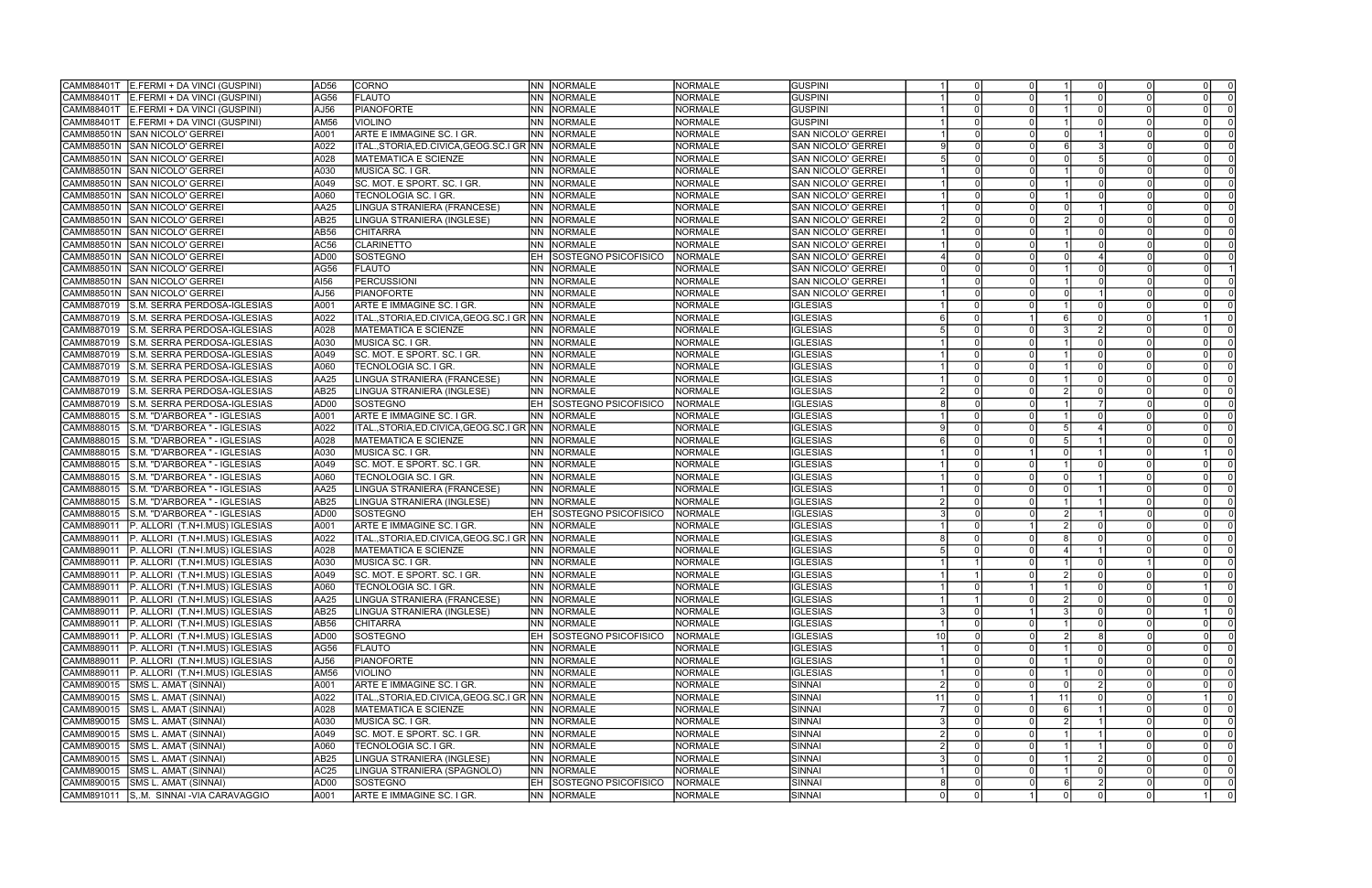| CAMM891011        | S. M. SINNAI - VIA CARAVAGGIO       | A022             | ITAL.,STORIA,ED.CIVICA,GEOG.SC.I GR NN NORMALE       |           |                             | NORMALE        | SINNAI            |     |          |     |                |                |
|-------------------|-------------------------------------|------------------|------------------------------------------------------|-----------|-----------------------------|----------------|-------------------|-----|----------|-----|----------------|----------------|
| CAMM891011        | S.M. SINNAI - VIA CARAVAGGIO        | A028             | <b>MATEMATICA E SCIENZE</b>                          | <b>NN</b> | NORMALE                     | <b>NORMALE</b> | SINNAI            |     |          |     | $\Omega$       |                |
| CAMM891011        | ISM.  SINNAI -VIA CARAVAGGIO        | A030             | <b>MUSICA SC. I GR</b>                               | INN I     | NORMALE                     | <b>NORMALE</b> | ISINNAI           |     |          |     |                |                |
| CAMM891011        | S. M. SINNAI - VIA CARAVAGGIO       | A049             | SC. MOT. E SPORT. SC. I GR.                          | <b>NN</b> | NORMALE                     | <b>NORMALE</b> | SINNAI            |     |          |     |                |                |
| CAMM891011        | S. M. SINNAI - VIA CARAVAGGIO       | A060             | TECNOLOGIA SC. I GR.                                 | <b>NN</b> | NORMALE                     | <b>NORMALE</b> | SINNAI            |     |          |     |                |                |
| CAMM891011        | S.M. SINNAI - VIA CARAVAGGIO        | <b>AA25</b>      | LINGUA STRANIERA (FRANCESE)                          | INN I     | <b>NORMALE</b>              | <b>NORMALE</b> | SINNAI            |     |          |     |                |                |
| CAMM891011        | S. M. SINNAI - VIA CARAVAGGIO       | AB25             | LINGUA STRANIERA (INGLESE)                           | INN -     | <b>NORMALE</b>              | <b>NORMALE</b> | SINNAI            |     |          |     | $\Omega$       |                |
| CAMM891011        | S. M. SINNAI - VIA CARAVAGGIO       | AD <sub>00</sub> | SOSTEGNO                                             | EH        | SOSTEGNO PSICOFISICO        | <b>NORMALE</b> | SINNAI            |     |          |     |                |                |
| CAMM89301L        | VIA PICENO + CIMA - CAGLIARI        | A001             | ARTE E IMMAGINE SC. I GR.                            | <b>NN</b> | NORMALE                     | <b>NORMALE</b> | <b>CAGLIARI</b>   |     |          |     |                |                |
| CAMM89301I        | VIA PICENO + CIMA - CAGLIARI        | A022             |                                                      |           |                             | <b>NORMALE</b> | <b>CAGLIARI</b>   | -11 |          | 11  |                |                |
| <b>CAMM89301L</b> | VIA PICENO + CIMA - CAGLIARI        | A028             | <b>MATEMATICA E SCIENZE</b>                          | <b>NN</b> | <b>NORMALE</b>              | <b>NORMALE</b> | <b>CAGLIARI</b>   |     |          |     |                |                |
| CAMM89301L        | VIA PICENO + CIMA - CAGLIARI        | A030             | MUSICA SC. I GR.                                     | <b>NN</b> | NORMALE                     | <b>NORMALE</b> | <b>CAGLIARI</b>   |     |          |     | $\Omega$       | - 0            |
| CAMM89301I        | VIA PICENO + CIMA - CAGLIARI        | A049             | SC. MOT. E SPORT. SC. I GR.                          | <b>NN</b> | NORMALE                     | <b>NORMALE</b> | <b>CAGLIARI</b>   |     |          |     | $\Omega$       |                |
| CAMM89301L        | VIA PICENO + CIMA - CAGLIARI        | A060             | TECNOLOGIA SC. I GR                                  | INN I     | NORMALE                     | <b>NORMALE</b> | <b>CAGLIARI</b>   |     |          |     | $\Omega$       |                |
| CAMM89301L        | VIA PICENO + CIMA - CAGLIARI        | AA25             | LINGUA STRANIERA (FRANCESE)                          |           | NN NORMALE                  | <b>NORMALE</b> | <b>CAGLIARI</b>   |     |          |     | $\Omega$       |                |
| CAMM89301L        | VIA PICENO + CIMA - CAGLIARI        | AB25             | LINGUA STRANIERA (INGLESE)                           |           | <b>NN NORMALE</b>           | <b>NORMALE</b> | <b>CAGLIARI</b>   |     |          |     |                |                |
| CAMM89301L        | VIA PICENO + CIMA - CAGLIARI        | AD <sub>00</sub> | SOSTEGNO                                             | lEH.      | SOSTEGNO PSICOFISICO        | <b>NORMALE</b> | <b>CAGLIARI</b>   |     |          |     |                |                |
| CAMM89401C        | SCUOLA SEC. A GRAMSCI (SESTU)       | A001             | ARTE E IMMAGINE SC. I GR.                            | <b>NN</b> | NORMALE                     | <b>NORMALE</b> | <b>SESTU</b>      |     |          |     |                |                |
| CAMM89401C        | SCUOLA SEC. A.GRAMSCI (SESTU)       | A022             | ITAL.,STORIA,ED.CIVICA,GEOG.SC.I GR NN               |           | NORMALE                     | <b>NORMALE</b> | <b>SESTU</b>      |     |          | 15  |                |                |
| CAMM89401C        | SCUOLA SEC. A.GRAMSCI (SESTU)       | A028             | <b>MATEMATICA E SCIENZE</b>                          | <b>NN</b> | NORMALE                     | <b>NORMALE</b> | <b>SESTU</b>      |     |          |     |                |                |
| <b>CAMM89401C</b> | SCUOLA SEC. A.GRAMSCI (SESTU)       | A030             | MUSICA SC. I GR.                                     | INN .     | NORMALE                     | <b>NORMALE</b> | SESTU             |     |          |     |                |                |
| <b>CAMM89401C</b> | SCUOLA SEC. A.GRAMSCI (SESTU)       | A049             | SC. MOT. E SPORT. SC. I GR.                          | <b>NN</b> | NORMALE                     | <b>NORMALE</b> | <b>SESTU</b>      |     |          |     |                |                |
| CAMM89401C        | SCUOLA SEC. A.GRAMSCI (SESTU)       | A060             | TECNOLOGIA SC. I GR.                                 | <b>NN</b> | NORMALE                     | <b>NORMALE</b> | <b>SESTU</b>      |     |          |     |                |                |
| CAMM89401C        | SCUOLA SEC. A.GRAMSCI (SESTU)       | AA25             | LINGUA STRANIERA (FRANCESE)                          | <b>NN</b> | NORMALE                     | <b>NORMALE</b> | <b>SESTU</b>      |     |          |     |                |                |
| CAMM89401C        | SCUOLA SEC. A.GRAMSCI (SESTU)       | AB25             | LINGUA STRANIERA (INGLESE)                           | INN -     | <b>NORMALE</b>              | <b>NORMALE</b> | <b>SESTU</b>      |     |          |     | $\Omega$       | $\Omega$       |
| <b>CAMM89401C</b> | SCUOLA SEC. A.GRAMSCI (SESTU)       | AC56             | <b>CLARINETTO</b>                                    |           | <b>NN NORMALE</b>           | <b>NORMALE</b> | <b>SESTU</b>      |     |          |     |                |                |
| CAMM89401C        | SCUOLA SEC. A.GRAMSCI (SESTU)       | AD <sub>00</sub> | SOSTEGNO                                             |           | SOSTEGNO PSICOFISICO        | <b>NORMALE</b> | <b>SESTU</b>      |     |          |     |                |                |
| CAMM89401C        | SCUOLA SEC. A.GRAMSCI (SESTU)       | AI56             | <b>PERCUSSIONI</b>                                   | INN I     | <b>NORMALE</b>              | NORMALE        | <b>SESTU</b>      |     |          |     |                |                |
| CAMM89401C        | SCUOLA SEC. A.GRAMSCI (SESTU)       | AJ56             | <b>PIANOFORTE</b>                                    | <b>NN</b> | NORMALE                     | <b>NORMALE</b> | <b>SESTU</b>      |     |          |     | <sup>0</sup>   |                |
| CAMM89401C        | SCUOLA SEC. A.GRAMSCI (SESTU)       | <b>AM56</b>      | <b>VIOLINO</b>                                       | <b>NN</b> | NORMALE                     | <b>NORMALE</b> | <b>SESTU</b>      |     |          |     |                |                |
| CAMM895018        | A. LORU - (VILLACIDRO)              | A001             | ARTE E IMMAGINE SC. I GR.                            | <b>NN</b> | NORMALE                     | <b>NORMALE</b> | VILLACIDRO        |     |          |     |                |                |
| CAMM895018        | A. LORU - (VILLACIDRO)              | A022             |                                                      |           |                             | <b>NORMALE</b> | <b>VILLACIDRO</b> |     |          |     |                |                |
| CAMM895018        | A. LORU - (VILLACIDRO)              | A028             | <b>MATEMATICA E SCIENZE</b>                          | <b>NN</b> | <b>NORMALE</b>              | <b>NORMALE</b> | VILLACIDRO        |     |          |     |                |                |
| CAMM895018        | A. LORU - (VILLACIDRO)              | A030             | MUSICA SC. I GR                                      | <b>NN</b> | NORMALE                     | <b>NORMALE</b> | VILLACIDRO        |     |          |     |                |                |
| CAMM895018        | A. LORU - (VILLACIDRO)              | A049             | SC. MOT. E SPORT. SC. I GR.                          |           | <b>NN NORMALE</b>           | <b>NORMALE</b> | <b>VILLACIDRO</b> |     |          |     |                |                |
| CAMM895018        | A. LORU - (VILLACIDRO)              | A060             | TECNOLOGIA SC. I GR.                                 | <b>NN</b> | NORMALE                     | <b>NORMALE</b> | VILLACIDRO        |     |          |     |                |                |
| CAMM895018        | A. LORU - (VILLACIDRO)              | AA25             | LINGUA STRANIERA (FRANCESE)                          | INN I     | NORMALE                     | <b>NORMALE</b> | <b>VILLACIDRO</b> |     |          |     |                | - 0            |
| CAMM895018        | A. LORU - (VILLACIDRO)              | AB25             | LINGUA STRANIERA (INGLESE)                           | <b>NN</b> | NORMALE                     | <b>NORMALE</b> | <b>VILLACIDRO</b> |     |          |     |                |                |
| CAMM895018        | A. LORU - (VILLACIDRO)              | AC56             | <b>CLARINETTO</b>                                    | INN I     | NORMALE                     | <b>NORMALE</b> | <b>VILLACIDRO</b> |     |          |     |                |                |
| CAMM895018        | A. LORU - (VILLACIDRO)              | AD00             | SOSTEGNO                                             |           | <b>SOSTEGNO DELLA VISTA</b> | <b>NORMALE</b> | <b>VILLACIDRO</b> |     |          |     | $\Omega$       |                |
| CAMM895018        | A. LORU - (VILLACIDRO)              | AD <sub>00</sub> | SOSTEGNO                                             | EH I      | SOSTEGNO PSICOFISICO        | NORMALE        | <b>VILLACIDRO</b> |     |          |     | $\Omega$       |                |
|                   | CAMM895018   A. LORU - (VILLACIDRO) | AI56             | <b>PERCUSSIONI</b>                                   |           | NN NORMALE                  | NORMALE        | VILLACIDRO        |     |          | 0 I | $\Omega$       | $\overline{0}$ |
| CAMM895018        | A. LORU - (VILLACIDRO)              | AJ56             | PIANOFORTE                                           |           | NN NORMALE                  | <b>NORMALE</b> | <b>VILLACIDRO</b> |     |          |     | $\Omega$       | $\overline{0}$ |
| CAMM895018        | A. LORU - (VILLACIDRO)              | <b>AM56</b>      | <b>VIOLINO</b>                                       |           | NN NORMALE                  | <b>NORMALE</b> | <b>VILLACIDRO</b> |     |          |     |                | $\overline{0}$ |
| CAMM896014        | SATTA VILLACIDRO                    | A001             | ARTE E IMMAGINE SC. I GR.                            |           | NN NORMALE                  | <b>NORMALE</b> | <b>VILLACIDRO</b> |     |          |     | $\Omega$       | $\Omega$       |
| CAMM896014        | SATTA VILLACIDRO                    | A022             | ITAL., STORIA, ED. CIVICA, GEOG. SC. I GR NN NORMALE |           |                             | <b>NORMALE</b> | <b>VILLACIDRO</b> |     |          |     | $\Omega$       |                |
| CAMM896014        | SATTA VILLACIDRO                    | A028             | <b>MATEMATICA E SCIENZE</b>                          |           | NN NORMALE                  | NORMALE        | VILLACIDRO        |     |          |     |                | - 0            |
| CAMM896014        | SATTA VILLACIDRO                    | A030             | MUSICA SC. I GR.                                     |           | NN NORMALE                  | NORMALE        | VILLACIDRO        |     |          |     | $\Omega$       | $\Omega$       |
| CAMM896014        | SATTA VILLACIDRO                    | A049             | SC. MOT. E SPORT. SC. I GR.                          |           | NN NORMALE                  | <b>NORMALE</b> | <b>VILLACIDRO</b> |     |          |     | $\Omega$       | - 0            |
| CAMM896014        | SATTA VILLACIDRO                    | A060             | TECNOLOGIA SC. I GR.                                 |           | NN NORMALE                  | NORMALE        | <b>VILLACIDRO</b> |     |          |     | $\Omega$       | $\overline{0}$ |
| CAMM896014        | SATTA VILLACIDRO                    | AA25             | LINGUA STRANIERA (FRANCESE)                          |           | NN NORMALE                  | <b>NORMALE</b> | VILLACIDRO        |     |          |     | $\Omega$       | $\Omega$       |
| CAMM896014        | SATTA VILLACIDRO                    | AB25             | LINGUA STRANIERA (INGLESE)                           |           | NN NORMALE                  | <b>NORMALE</b> | <b>VILLACIDRO</b> |     |          |     | $\overline{0}$ | - 0            |
| CAMM896014        | SATTA _ VILLACIDRO                  | AD00             | <b>SOSTEGNO</b>                                      | EH .      | SOSTEGNO PSICOFISICO        | NORMALE        | VILLACIDRO        |     |          |     | $\Omega$       |                |
| CAMM89701X        | A. ROSAS (QUARTU S. E)              | A001             | ARTE E IMMAGINE SC. I GR.                            |           | NN NORMALE                  | NORMALE        | QUARTU SANT'ELENA |     |          |     | $\Omega$       |                |
| CAMM89701X        | A. ROSAS (QUARTU S. E)              | A022             | ITAL., STORIA, ED. CIVICA, GEOG. SC. I GR NN NORMALE |           |                             | NORMALE        | QUARTU SANT'ELENA |     |          |     |                |                |
| CAMM89701X        | A. ROSAS (QUARTU S. E)              | A028             | <b>MATEMATICA E SCIENZE</b>                          |           | NN NORMALE                  | <b>NORMALE</b> | QUARTU SANT'ELENA |     |          |     | $\Omega$       |                |
| CAMM89701X        | A. ROSAS (QUARTU S. E)              | A030             | MUSICA SC. I GR.                                     |           | NN NORMALE                  | NORMALE        | QUARTU SANT'ELENA |     |          |     |                | 0I             |
| CAMM89701X        | A. ROSAS (QUARTU S. E)              | A049             | SC. MOT. E SPORT. SC. I GR.                          |           | NN NORMALE                  | NORMALE        | QUARTU SANT'ELENA |     |          |     | $\Omega$       |                |
|                   | CAMM89701X A ROSAS (QUARTU S. E)    | A060             | TECNOLOGIA SC. I GR.                                 |           | NN NORMALE                  | NORMALE        | QUARTU SANT'ELENA |     | $\Omega$ | -01 | $\Omega$       |                |
|                   |                                     |                  |                                                      |           |                             |                |                   |     |          |     |                |                |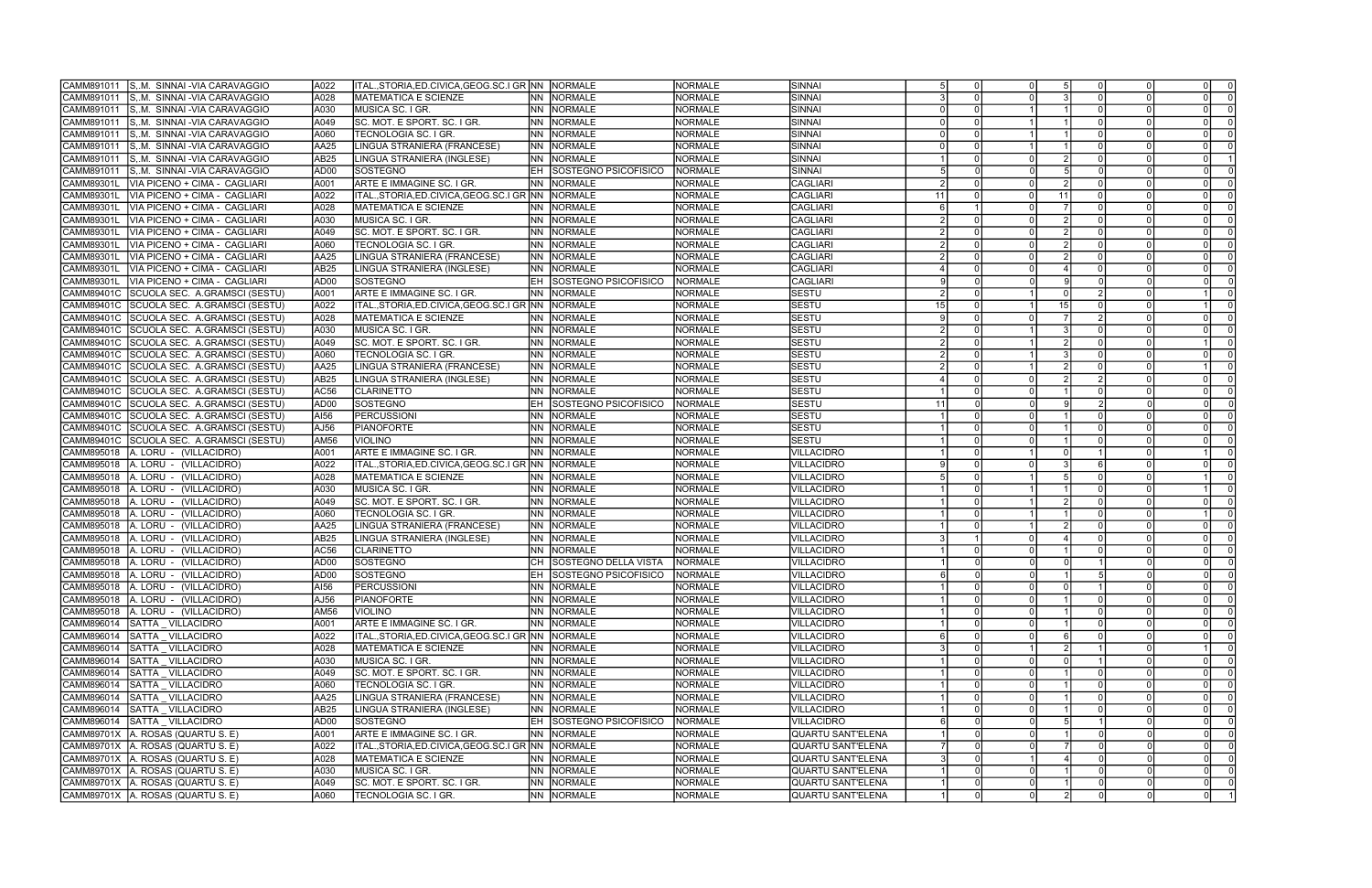|            | CAMM89701X A. ROSAS (QUARTU S. E)         | AA25             | LINGUA STRANIERA (FRANCESE)                          | NN NORMALE                        | <b>NORMALE</b> | QUARTU SANT'ELENA        |    |   |          |    |                |                         |
|------------|-------------------------------------------|------------------|------------------------------------------------------|-----------------------------------|----------------|--------------------------|----|---|----------|----|----------------|-------------------------|
| CAMM89701X | A. ROSAS (QUARTU S. E)                    | AB25             | LINGUA STRANIERA (INGLESE)                           | <b>NN NORMALE</b>                 | <b>NORMALE</b> | <b>QUARTU SANT'ELENA</b> |    |   |          |    |                |                         |
| CAMM89701X | A. ROSAS (QUARTU S. E)                    | AB <sub>56</sub> | <b>CHITARRA</b>                                      | NN NORMALE                        | <b>NORMALE</b> | QUARTU SANT'ELENA        |    |   |          |    |                |                         |
| CAMM89701X | A. ROSAS (QUARTU S. E)                    | AC56             | <b>CLARINETTO</b>                                    | NN INORMALE                       | <b>NORMALE</b> | QUARTU SANT'ELENA        |    |   |          |    |                |                         |
| CAMM89701X | A. ROSAS (QUARTU S. E)                    | AD00             | SOSTEGNO                                             | <b>SOSTEGNO PSICOFISICO</b><br>EH | <b>NORMALE</b> | QUARTU SANT'ELENA        |    |   |          |    |                |                         |
| CAMM89701X | A. ROSAS (QUARTU S. E)                    | AJ56             | PIANOFORTE                                           | <b>NN</b><br>NORMALE              | <b>NORMALE</b> | <b>QUARTU SANT'ELENA</b> |    |   |          |    |                |                         |
| CAMM89701X | A. ROSAS (QUARTU S. E)                    | AM56             | <b>VIOLINO</b>                                       | NN NORMALE                        | <b>NORMALE</b> | lQUARTU SANT'ELENA       |    |   |          |    |                |                         |
| CAMM89801Q | VIA IS PARDINAS- QUARTU S.E.              | A001             | ARTE E IMMAGINE SC. I GR.                            | NN NORMALE                        | <b>NORMALE</b> | QUARTU SANT'ELENA        |    |   |          |    |                |                         |
| CAMM89801Q | VIA IS PARDINAS- QUARTU S.E.              | A022             | ITAL.,STORIA,ED.CIVICA,GEOG.SC.I GR NN    NORMALE    |                                   | <b>NORMALE</b> | QUARTU SANT'ELENA        |    |   |          | 13 |                |                         |
| CAMM89801Q | VIA IS PARDINAS- QUARTU S.E               | A028             | <b>MATEMATICA E SCIENZE</b>                          | NN NORMALE                        | <b>NORMALE</b> | <b>QUARTU SANT'ELENA</b> |    |   |          |    |                |                         |
| CAMM89801Q | VIA IS PARDINAS- QUARTU S.E.              | A030             | MUSICA SC. I GR.                                     | NN NORMALE                        | <b>NORMALE</b> | QUARTU SANT'ELENA        |    |   |          |    | -0             |                         |
|            | CAMM89801Q IVIA IS PARDINAS- QUARTU S.E   | A049             | SC. MOT. E SPORT. SC. I GR.                          | INN INORMALE                      | <b>NORMALE</b> | QUARTU SANT'ELENA        |    |   |          |    |                |                         |
| CAMM89801Q | VIA IS PARDINAS- QUARTU S.E               | A060             | TECNOLOGIA SC. I GR.                                 | NN NORMALE                        | <b>NORMALE</b> | QUARTU SANT'ELENA        |    |   |          |    |                |                         |
| CAMM89801Q | VIA IS PARDINAS- QUARTU S.E               | AA25             | LINGUA STRANIERA (FRANCESE)                          | <b>NORMALE</b><br><b>NN</b>       | <b>NORMALE</b> | QUARTU SANT'ELENA        |    |   |          |    |                |                         |
| CAMM89801Q | VIA IS PARDINAS- QUARTU S.E               | AB <sub>25</sub> | LINGUA STRANIERA (INGLESE)                           | NN NORMALE                        | <b>NORMALE</b> | QUARTU SANT'ELENA        |    |   |          |    |                |                         |
| CAMM89801Q | VIA IS PARDINAS- QUARTU S.E.              | AD00             | SOSTEGNO                                             | CH SOSTEGNO DELLA VISTA           | <b>NORMALE</b> | QUARTU SANT'ELENA        |    |   |          |    |                |                         |
|            | CAMM89801Q  VIA IS PARDINAS- QUARTU S.E.  | AD <sub>00</sub> | SOSTEGNO                                             | DH SOSTEGNO DELL'UDITO            | <b>NORMALE</b> | QUARTU SANT'ELENA        |    |   |          |    |                |                         |
|            | CAMM89801Q VIA IS PARDINAS- QUARTU S.E.   | AD <sub>00</sub> | SOSTEGNO                                             | <b>EH SOSTEGNO PSICOFISICO</b>    | NORMALE        | QUARTU SANT'ELENA        |    |   |          |    |                |                         |
|            | CAMM89901G   VIA BACH (QUARTU S.E.)       | A001             | ARTE E IMMAGINE SC. I GR.                            | NN NORMALE                        | <b>NORMALE</b> | QUARTU SANT'ELENA        |    |   |          |    |                |                         |
|            | CAMM89901G   VIA BACH (QUARTU S.E.)       | A022             | ITAL.,STORIA,ED.CIVICA,GEOG.SC.I GR NN NORMALE       |                                   | <b>NORMALE</b> | <b>QUARTU SANT'ELENA</b> |    |   |          |    |                |                         |
| CAMM89901G | VIA BACH (QUARTU S.E.)                    | A028             | <b>MATEMATICA E SCIENZE</b>                          | NN NORMALE                        | <b>NORMALE</b> | lQUARTU SANT'ELENA       |    |   |          |    |                |                         |
|            | CAMM89901G   VIA BACH (QUARTU S.E.        | A030             | MUSICA SC. I GR.                                     | <b>NN NORMALE</b>                 | <b>NORMALE</b> | QUARTU SANT'ELENA        |    |   |          |    | $\Omega$       |                         |
|            | CAMM89901G   VIA BACH (QUARTU S.E.)       | A049             | SC. MOT. E SPORT. SC. I GR.                          | NN NORMALE                        | <b>NORMALE</b> | QUARTU SANT'ELENA        |    |   |          |    |                |                         |
|            | CAMM89901G   VIA BACH (QUARTU S.E.)       | A060             | TECNOLOGIA SC. I GR.                                 | NN NORMALE                        | <b>NORMALE</b> | QUARTU SANT'ELENA        |    |   |          |    |                |                         |
|            | CAMM89901G   VIA BACH (QUARTU S.E.        | AA25             | LINGUA STRANIERA (FRANCESE)                          | NN NORMALE                        | <b>NORMALE</b> | QUARTU SANT'ELENA        |    |   |          |    |                |                         |
|            | CAMM89901G   VIA BACH (QUARTU S.E.)       | AB <sub>25</sub> | LINGUA STRANIERA (INGLESE)                           | NN NORMALE                        | <b>NORMALE</b> | QUARTU SANT'ELENA        |    |   |          |    |                |                         |
|            | CAMM89901G   VIA BACH (QUARTU S.E.)       | AB56             | <b>CHITARRA</b>                                      | <b>NN NORMALE</b>                 | <b>NORMALE</b> | <b>QUARTU SANT'ELENA</b> |    |   |          |    |                |                         |
|            | CAMM89901G  VIA BACH (QUARTU S.E.)        | AC56             | <b>CLARINETTO</b>                                    | NN  NORMALE                       | <b>NORMALE</b> | QUARTU SANT'ELENA        |    |   |          |    |                |                         |
|            | CAMM89901G   VIA BACH (QUARTU S.E.        | AD00             | SOSTEGNO                                             | <b>EH SOSTEGNO PSICOFISICO</b>    | <b>NORMALE</b> | QUARTU SANT'ELENA        |    |   |          |    |                |                         |
|            | CAMM89901G   VIA BACH (QUARTU S.E.        | AJ56             | PIANOFORTE                                           | NN NORMALE                        | <b>NORMALE</b> | QUARTU SANT'ELENA        |    |   |          |    |                |                         |
| CAMM89901G | VIA BACH (QUARTU S.E.)                    | AM56             | <b>VIOLINO</b>                                       | NN NORMALE                        | <b>NORMALE</b> | <b>QUARTU SANT'ELENA</b> |    |   |          |    |                |                         |
|            | CAMM8AA014   VIA PERDALONGA (QUARTU S.E.) | A001             | ARTE E IMMAGINE SC. I GR.                            | NN NORMALE                        | <b>NORMALE</b> | QUARTU SANT'ELENA        |    |   |          |    |                |                         |
|            | CAMM8AA014   VIA PERDALONGA (QUARTU S.E.) | A022             | ITAL.,STORIA,ED.CIVICA,GEOG.SC.I GR INN  INORMALE    |                                   | NORMALE        | QUARTU SANT'ELENA        |    |   |          |    | $\Omega$       |                         |
|            | CAMM8AA014   VIA PERDALONGA (QUARTU S.E.) | A028             | <b>MATEMATICA E SCIENZE</b>                          | NN NORMALE                        | <b>NORMALE</b> | QUARTU SANT'ELENA        |    |   |          |    |                |                         |
| CAMM8AA014 | VIA PERDALONGA (QUARTU S.E.)              | A030             | MUSICA SC. I GR.                                     | NN NORMALE                        | <b>NORMALE</b> | QUARTU SANT'ELENA        |    |   |          |    |                |                         |
| CAMM8AA014 | VIA PERDALONGA (QUARTU S.E.)              | A049             | SC. MOT. E SPORT. SC. I GR.                          | NN NORMALE                        | <b>NORMALE</b> | QUARTU SANT'ELENA        |    |   |          |    |                |                         |
| CAMM8AA014 | VIA PERDALONGA (QUARTU S.E.)              | A060             | TECNOLOGIA SC. I GR.                                 | NN NORMALE                        | <b>NORMALE</b> | QUARTU SANT'ELENA        |    |   |          |    |                |                         |
| CAMM8AA014 | VIA PERDALONGA (QUARTU S.E.)              | AA25             | LINGUA STRANIERA (FRANCESE)                          | NN NORMALE                        | <b>NORMALE</b> | QUARTU SANT'ELENA        |    |   |          |    |                |                         |
|            | CAMM8AA014   VIA PERDALONGA (QUARTU S.E.) | AB <sub>25</sub> | LINGUA STRANIERA (INGLESE)                           | NN NORMALE                        | <b>NORMALE</b> | QUARTU SANT'ELENA        |    |   |          |    |                |                         |
|            | CAMM8AA014   VIA PERDALONGA (QUARTU S.E.) | AC <sub>25</sub> | LINGUA STRANIERA (SPAGNOLO)                          | NN NORMALE                        | <b>NORMALE</b> | QUARTU SANT'ELENA        |    |   |          |    |                |                         |
|            | CAMM8AA014   VIA PERDALONGA (QUARTU S.E.) | AD00             | <b>SOSTEGNO</b>                                      | <b>EH SOSTEGNO PSICOFISICO</b>    | <b>NORMALE</b> | QUARTU SANT'ELENA        | 10 |   |          |    |                |                         |
|            | CAMM8AB01X ISILI SCUOLA MEDIA             | A001             | JARTE E IMMAGINE SC. I GR.                           | <b>NN NORMALE</b>                 | <b>NORMALE</b> | <b>ISILI</b>             |    | 0 |          |    |                | 0                       |
|            | CAMM8AB01X ISILI SCUOLA MEDIA             | A022             | ITAL., STORIA, ED. CIVICA, GEOG. SC. I GR NN NORMALE |                                   | <b>NORMALE</b> | <b>ISILI</b>             | 12 |   |          |    | $\Omega$       | $\overline{\mathbf{0}}$ |
|            | CAMM8AB01X ISILI SCUOLA MEDIA             | A028             | <b>MATEMATICA E SCIENZE</b>                          | NN NORMALE                        | <b>NORMALE</b> | <b>ISILI</b>             |    |   |          |    |                | $\overline{0}$          |
|            | CAMM8AB01X ISILI SCUOLA MEDIA             | A030             | MUSICA SC. I GR.                                     | NN NORMALE                        | <b>NORMALE</b> | <b>ISILI</b>             |    |   |          |    | $\Omega$       |                         |
|            | CAMM8AB01X ISILI SCUOLA MEDIA             | A049             | SC. MOT. E SPORT. SC. I GR.                          | NN NORMALE                        | <b>NORMALE</b> | <b>ISILI</b>             |    |   |          |    | $\Omega$       | $\Omega$                |
|            | CAMM8AB01X ISILI SCUOLA MEDIA             | A060             | TECNOLOGIA SC. I GR.                                 | NN NORMALE                        | NORMALE        | <b>ISILI</b>             |    |   |          |    |                | $\Omega$                |
|            | CAMM8AB01X ISILI SCUOLA MEDIA             | AA25             | LINGUA STRANIERA (FRANCESE)                          | NN NORMALE                        | <b>NORMALE</b> | <b>ISILI</b>             |    |   |          |    | $\Omega$       | - 0                     |
|            | CAMM8AB01X ISILI SCUOLA MEDIA             | AB <sub>25</sub> | LINGUA STRANIERA (INGLESE)                           | NN NORMALE                        | <b>NORMALE</b> | <b>ISILI</b>             |    |   |          |    |                |                         |
|            | CAMM8AB01X ISILI SCUOLA MEDIA             | AD00             | <b>SOSTEGNO</b>                                      | <b>EH SOSTEGNO PSICOFISICO</b>    | <b>NORMALE</b> | <b>ISILI</b>             |    |   |          |    | $\Omega$       |                         |
|            | CAMM8AC01Q SCUOLA MEDIA NURRI             | A001             | ARTE E IMMAGINE SC. I GR.                            | NN NORMALE                        | NORMALE        | <b>NURRI</b>             |    |   |          |    | $\Omega$       |                         |
|            | CAMM8AC01Q SCUOLA MEDIA NURRI             | A022             | ITAL., STORIA, ED. CIVICA, GEOG. SC. I GR NN NORMALE |                                   | <b>NORMALE</b> | <b>NURRI</b>             |    |   | $\Omega$ |    | $\Omega$       | $\Omega$                |
|            | CAMM8AC01Q SCUOLA MEDIA NURRI             | A028             | IMATEMATICA E SCIENZE                                | NN NORMALE                        | <b>NORMALE</b> | <b>NURRI</b>             |    |   |          |    | $\Omega$       | $\Omega$                |
|            | CAMM8AC01Q SCUOLA MEDIA NURRI             | A030             | MUSICA SC. I GR.                                     | NN NORMALE                        | <b>NORMALE</b> | <b>NURRI</b>             |    |   | $\Omega$ |    | $\Omega$       | $\Omega$                |
|            | CAMM8AC01Q SCUOLA MEDIA NURRI             | A049             | SC. MOT. E SPORT. SC. I GR.                          | NN NORMALE                        | <b>NORMALE</b> | <b>NURRI</b>             |    |   |          |    | $\Omega$       |                         |
|            | CAMM8AC01Q SCUOLA MEDIA NURRI             | A060             | TECNOLOGIA SC. I GR.                                 | NN NORMALE                        | <b>NORMALE</b> | NURRI                    |    |   |          |    | $\Omega$       |                         |
|            | CAMM8AC01Q SCUOLA MEDIA NURRI             | AA25             | LINGUA STRANIERA (FRANCESE)                          | NN NORMALE                        | <b>NORMALE</b> | <b>NURRI</b>             |    |   |          |    | $\Omega$       | $\overline{0}$          |
|            | CAMM8AC01Q SCUOLA MEDIA NURRI             | AB <sub>25</sub> | LINGUA STRANIERA (INGLESE)                           | INN NORMALE                       | NORMALE        | <b>NURRI</b>             |    |   |          |    | $\overline{0}$ | $\overline{0}$          |
|            | CAMM8AC01Q SCUOLA MEDIA NURRI             | AD00             | SOSTEGNO                                             | EH SOSTEGNO PSICOFISICO           | NORMALE        | <b>NURRI</b>             |    |   |          |    | $\Omega$       |                         |

| $\overline{0}$          | $\overline{1}$            | $\overline{0}$                   | $\overline{0}$ | $\overline{0}$ | $\overline{0}$                   |
|-------------------------|---------------------------|----------------------------------|----------------|----------------|----------------------------------|
| 0                       | $\overline{2}$            | $\overline{0}$                   | 0              | 0              | $\overline{0}$                   |
| $\overline{0}$          | $\overline{1}$            | $\overline{0}$                   | $\overline{0}$ | $\overline{0}$ | $\overline{0}$                   |
| $\overline{0}$          | $\overline{1}$            | $\overline{0}$                   | $\overline{0}$ | $\overline{0}$ | $\overline{0}$                   |
| $\overline{0}$          | $\overline{4}$            | $\overline{0}$                   | $\overline{0}$ | 0              | $\overline{0}$                   |
| 0                       | $\overline{1}$            | $\overline{0}$                   | $\overline{0}$ | 0              |                                  |
| 0                       | $\overline{1}$            | $\overline{0}$                   | $\overline{0}$ | 0              | $\frac{1}{\sqrt{2}}$             |
| $\overline{0}$          | $\overline{\overline{3}}$ | $\overline{0}$                   | $\overline{0}$ | $\overline{0}$ | $\overline{0}$                   |
| $\overline{1}$          |                           |                                  | $\overline{0}$ | $\overline{1}$ |                                  |
| $\overline{1}$          | $\overline{13}$<br>5      | $\overline{0}$<br>$\overline{2}$ |                | $\overline{1}$ | $\overline{0}$<br>$\overline{0}$ |
|                         |                           |                                  | $\overline{0}$ |                |                                  |
| $\overline{0}$          | $\overline{2}$            | $\overline{0}$                   | $\overline{0}$ | $\overline{0}$ | $\overline{0}$                   |
| $\overline{0}$          | $\overline{2}$            | $\overline{0}$                   | $\overline{0}$ | $\overline{0}$ | $\frac{0}{0}$                    |
| $\overline{0}$          | $\overline{2}$            | $\overline{0}$                   | $\overline{0}$ | $\overline{0}$ |                                  |
| 0                       | $\overline{\mathbf{1}}$   | $\overline{\mathbf{1}}$          | $\overline{0}$ | $\overline{0}$ | $\overline{0}$                   |
| $\overline{0}$          | $\overline{2}$            | $\overline{1}$                   | $\overline{0}$ | $\overline{0}$ | $\frac{0}{1}$                    |
| 0                       | $\overline{1}$            | $\overline{0}$                   | $\overline{0}$ | 0              |                                  |
| $\overline{0}$          | $\overline{1}$            | $\overline{0}$                   | $\overline{0}$ | $\overline{0}$ | $\overline{0}$                   |
| $\overline{0}$          | $\overline{5}$            | $\overline{3}$                   | $\overline{0}$ | $\overline{0}$ | $\overline{0}$                   |
| $\overline{0}$          | $\overline{1}$            | $\overline{0}$                   | $\overline{0}$ | $\overline{0}$ | $\overline{0}$                   |
| $\overline{0}$          | $\overline{6}$            | $\overline{0}$                   | $\overline{0}$ | $\overline{0}$ | $\overline{0}$                   |
| $\overline{1}$          | $\overline{4}$            | $\overline{0}$                   | $\overline{0}$ | $\overline{0}$ | $\overline{0}$                   |
| $\overline{0}$          | $\overline{2}$            | 0                                | $\mathbf{0}$   | 0              |                                  |
| $\overline{0}$          | $\overline{2}$            | $\overline{0}$                   | $\overline{0}$ | 0              | $\frac{0}{1}$                    |
| $\overline{0}$          | $\overline{1}$            | $\overline{0}$                   | $\overline{0}$ | $\overline{0}$ |                                  |
| $\overline{0}$          | $\overline{1}$            | $\overline{0}$                   | $\overline{0}$ | $\overline{0}$ | $\frac{0}{0}$                    |
| $\overline{0}$          | $\overline{2}$            | $\overline{0}$                   | $\overline{0}$ | $\overline{0}$ | $\overline{0}$                   |
| 0                       | $\overline{1}$            | $\overline{0}$                   | $\overline{0}$ | 0              | $\overline{0}$                   |
| $\overline{0}$          | $\overline{1}$            | $\overline{0}$                   | $\overline{0}$ | $\overline{0}$ | $\overline{0}$                   |
| $\overline{0}$          | $\overline{8}$            | $\overline{0}$                   | $\overline{0}$ | $\overline{0}$ |                                  |
| $\overline{0}$          | $\overline{\mathbf{1}}$   | $\overline{0}$                   | $\overline{0}$ | $\overline{0}$ | $\frac{0}{0}$                    |
| $\overline{0}$          | $\overline{1}$            | $\overline{0}$                   | $\overline{0}$ | $\overline{0}$ | $\overline{0}$                   |
| $\overline{\mathbf{1}}$ | $\overline{2}$            | $\overline{0}$                   | $\overline{0}$ | $\overline{0}$ | $\overline{0}$                   |
| $\overline{\mathbf{1}}$ | $\overline{9}$            | $\overline{0}$                   | $\overline{0}$ | 0              | $\overline{0}$                   |
| $\overline{0}$          | $\overline{6}$            | $\overline{0}$                   | $\overline{0}$ | $\overline{0}$ | $\overline{0}$                   |
| $\overline{0}$          | $\overline{1}$            | $\overline{0}$                   | $\overline{0}$ | $\overline{0}$ | $\overline{0}$                   |
| $\overline{\mathbf{1}}$ | $\overline{1}$            | $\overline{0}$                   | $\overline{0}$ | $\overline{1}$ | $\overline{0}$                   |
| $\overline{0}$          | $\overline{1}$            | $\overline{0}$                   | $\overline{0}$ | $\overline{0}$ | $\overline{0}$                   |
|                         | $\overline{1}$            |                                  |                |                |                                  |
| 0                       |                           | $\overline{0}$                   | $\overline{0}$ | $\overline{0}$ | $\overline{0}$                   |
| 0                       | 3                         | $\overline{0}$                   | $\overline{1}$ | 0              | $\overline{0}$                   |
| $\overline{1}$          | $\overline{1}$            | $\frac{0}{2}$                    | $\overline{0}$ | $\overline{0}$ | $\frac{0}{0}$                    |
| $\overline{0}$          | $\overline{8}$            |                                  | $\overline{0}$ | $\overline{0}$ |                                  |
| 1                       | 0                         | 1                                | 0              | 1              | 0                                |
| 0                       | $\overline{9}$            | $\overline{3}$                   | $\overline{0}$ | $\overline{0}$ | $\overline{0}$                   |
| 1                       | 0                         | 7                                | 0              | 1              | $\overline{0}$                   |
| $\overline{1}$          | $\overline{\overline{3}}$ | 0                                | 0              | 0              | $\overline{0}$                   |
| $\overline{1}$          | $\overline{2}$            | 0                                | 0              | 0              | $\overline{0}$                   |
| 1                       | 0                         | 1                                | 0              | 1              | $\overline{0}$                   |
| 0                       | $\overline{0}$            | $\overline{\mathbf{1}}$          | 0              | 0              | $\overline{0}$                   |
| 1                       | $\overline{2}$            | 0                                | $\overline{0}$ | 1              | $\overline{0}$                   |
| 0                       | 1                         | $\overline{3}$                   | 0              | $\overline{0}$ | $\overline{0}$                   |
| $\overline{0}$          | $\overline{1}$            | $\overline{0}$                   | $\overline{0}$ | $\overline{0}$ | $\overline{0}$                   |
| 0                       | $\overline{4}$            | $\overline{5}$                   | $\overline{0}$ | 0              | $\overline{0}$                   |
| $\overline{0}$          | $\overline{1}$            | $\overline{4}$                   | $\overline{0}$ | $\overline{0}$ | $\overline{0}$                   |
| $\overline{0}$          | $\overline{1}$            | $\overline{0}$                   | $\overline{0}$ | $\overline{0}$ | $\overline{0}$                   |
| 0                       | $\overline{3}$            | 0                                | $\overline{0}$ | 0              | $\overline{1}$                   |
| 0                       | $\overline{1}$            | 0                                | 0              | 0              | $\overline{0}$                   |
| 0                       | $\overline{1}$            | 0                                | 0              | 0              | $\overline{0}$                   |
| 1                       | $\overline{2}$            | $\overline{0}$                   | $\overline{0}$ | 0              | $\overline{0}$                   |
| $\overline{0}$          | $\overline{1}$            | $\overline{1}$                   | $\overline{0}$ | $\overline{0}$ | $\overline{0}$                   |